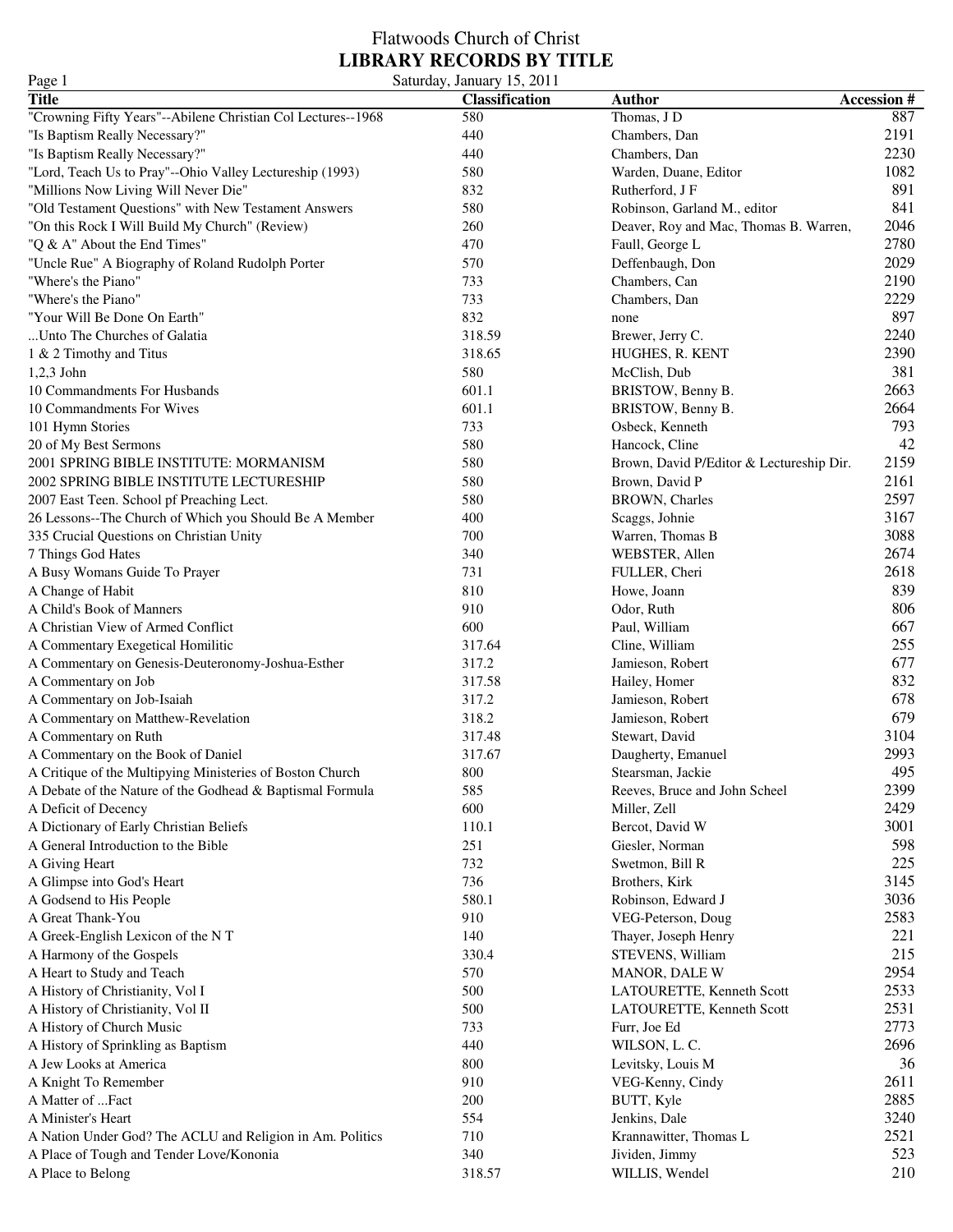| Page 2                                                                                         | Saturday, January 15, 2011 |                               |                   |
|------------------------------------------------------------------------------------------------|----------------------------|-------------------------------|-------------------|
| <b>Title</b>                                                                                   | <b>Classification</b>      | <b>Author</b>                 | <b>Accession#</b> |
| A Practical Handbook for Singing                                                               | 733                        | Jones, Burt                   | 2192              |
| A private choice                                                                               | 603                        | Noonan, John T.               | 336               |
| A Psalm in My Heart                                                                            | 320                        | Brownlow, LeRoy               | 763               |
| A Restoration Church & Its Worship                                                             | 340                        | SMITH, John W.                | 2721              |
| A Review of "Shall We Splinter?"                                                               | 601                        | Taylor, Robert R., Jr         | 1041              |
| A Song Is Born                                                                                 | 733                        | TAYLOR, Robert J.             | 2657              |
| A Special Baby                                                                                 | 910                        | Matthews, Wendell             | 469               |
| A Strange Peace to Sin                                                                         | 910                        | Whalin, Terry                 | 805               |
| A Study Discussion of Divorce and Remarriage                                                   | 601                        | Jackson, Wayne                | 282               |
| A Study of Angels                                                                              | 405                        | Myers, Edward P., Ph.D.       | 2018              |
| A Study of Different Religions and Religious Errors                                            | 800                        | Meadows, James                | 1019              |
| A Study of I, II, III John and Jude                                                            | 470                        | Meadows, James                | 2452              |
| A Study of Matthew                                                                             | 318.51                     | Meadows, James                | 2453              |
| A Study of Matthew                                                                             | 318.51                     | Meadows, James                | 2454              |
| A Study of Matthew                                                                             | 318.51                     | Meadows, James                | 2455              |
| A Study of the Book of Colossians                                                              | 318.62                     | Camp, Franklin                | 2803              |
| A Study of the Book of Job                                                                     | 317.58                     | Camp, Franklin                | 2801              |
| A Study of the Book of Proverbs, Ecclesiastes and the Song o                                   | 317.60                     | Camp, Franklin                | 2800              |
| A Study of the Holy Spirit                                                                     | 430                        | Meadows, James                | 2456              |
| A Study of the Mosaical Dispensation                                                           | 320                        | LAW, JAMES E                  | 2943              |
| A Time to Build                                                                                | 580                        | Hatcher, Michael              | 2760              |
| A Treatise on the Eldership of Three of Three                                                  | 710                        | McGarvey, J W                 | 788               |
| A Treatise on the Elderships/No. 2 of 2                                                        | 710                        | McGarvy, J W                  | 737               |
| A Young Woman After God's Own Heart                                                            | 616                        | George, Elizabeth             | 2249              |
| Abingdon's Strong Exhaustive Concordance of the Bible                                          | 123                        | Strong, James                 | 32                |
| <b>Aborting America</b>                                                                        | 603                        | Nathanson, Bernard N.         | 387               |
| Abraham (A Journey to the Heart of Three Faiths)                                               | 320                        | Feiler, Bruce                 | 2174              |
| Accepting Bereavement                                                                          | 596                        | McInteer, Bill                | 3230              |
| <b>ACTS</b>                                                                                    | 318.2                      | Bruce, F. F.                  | 544               |
| Acts                                                                                           | 580                        | McClish, Dub                  | 199               |
| <b>Acts Commentary</b>                                                                         | 318.2                      | WINTON, Bob                   | 2849              |
| Acts Of The Apostles                                                                           | 318.55                     | JACKSON, Wayne                | 2570              |
| Acts of the Apostles - Vol. 1                                                                  | 318.55                     | FERGUSON, Everett             | 2796              |
| Acts of the Apostles - Vol. 2                                                                  | 318.55                     | FERGUSON, Everett             | 2797              |
| Adam Clark's Commentary on the Bible                                                           | 316                        | EARLE, Ralph                  | 214               |
| Adam Clarkes' Commentary on the Bible                                                          | 316                        | Clarke, Adam                  | 503               |
| Adam Names the Animals                                                                         | 910                        | Matthews, Wendell             | 394               |
| Adrift/Post-Modernism in the Church                                                            | 260                        | Sanders, Phil                 | 2088              |
| After the Tassel is Moved                                                                      | 616                        | Caldwell, Louis O.            | 844               |
| After Tommorow - 365 Devotionals                                                               | 600                        | HILLIARD, Jack                | 2705              |
| After You Graduate                                                                             | 616                        | Lawhead, Steve                | 848               |
| Alex Plays In The Garden                                                                       | 910                        | HARRUB, Brad, Will & Reese    | 2691              |
| Alex Takes a Boat Ride                                                                         | 910                        | Harrub, Brad, Will & Reese    | 2806              |
| Alex Takes a Hike                                                                              | 910                        | Harrab, Brad                  | 3218              |
| Alexander Campbell as a Preacher                                                               | 555                        | MCLEAN, ARCHIBOLD             | 2946              |
| All I Really Needed to Know I Learned on the Farm                                              | 570                        | Holland, Tom                  | 3231              |
| All the Apostles of the Bible                                                                  | 731                        | Lockyer, Herbert              | 743               |
| All The Devil's Apples Have Worms                                                              | 616                        | Webster, Allen                | 3210              |
| All the Divine Names and Titles in the Bible                                                   | 731                        | Lockyer, Herbert              | 745               |
| All the Kings and Queens of the Bible                                                          | 340                        | Lockyer, Herbert              | 748               |
| All the Prayers of the Bible                                                                   | 731                        | Lockyer, Herbert              | 888               |
| <b>Alleged Bible Contradictions</b>                                                            |                            |                               | 26                |
| Alleged Discrepancies of the Bible                                                             | 340<br>340                 | DeHoff, George W              | 326               |
| Alleged Discrepancies of the Bible                                                             | 340                        | Haley, John W<br>Halley, John | 572               |
|                                                                                                | 242                        | Rice, Helen                   | 798               |
| Always a Springtime                                                                            |                            |                               | 2639              |
| Am I Ready To Be Baptized                                                                      | 910                        | BUTT, Kyle                    |                   |
| Am I Ready to be Baptized?                                                                     | 910<br>830                 | BUTT, Kyle and John Farber    | 3044<br>325       |
| America: The Sorcer's New Apprentice<br>An Examination of Alleged Contradictions in the Gospel | 340                        | Hunt, Dave<br>Kearley, Furman | 330               |
|                                                                                                |                            |                               |                   |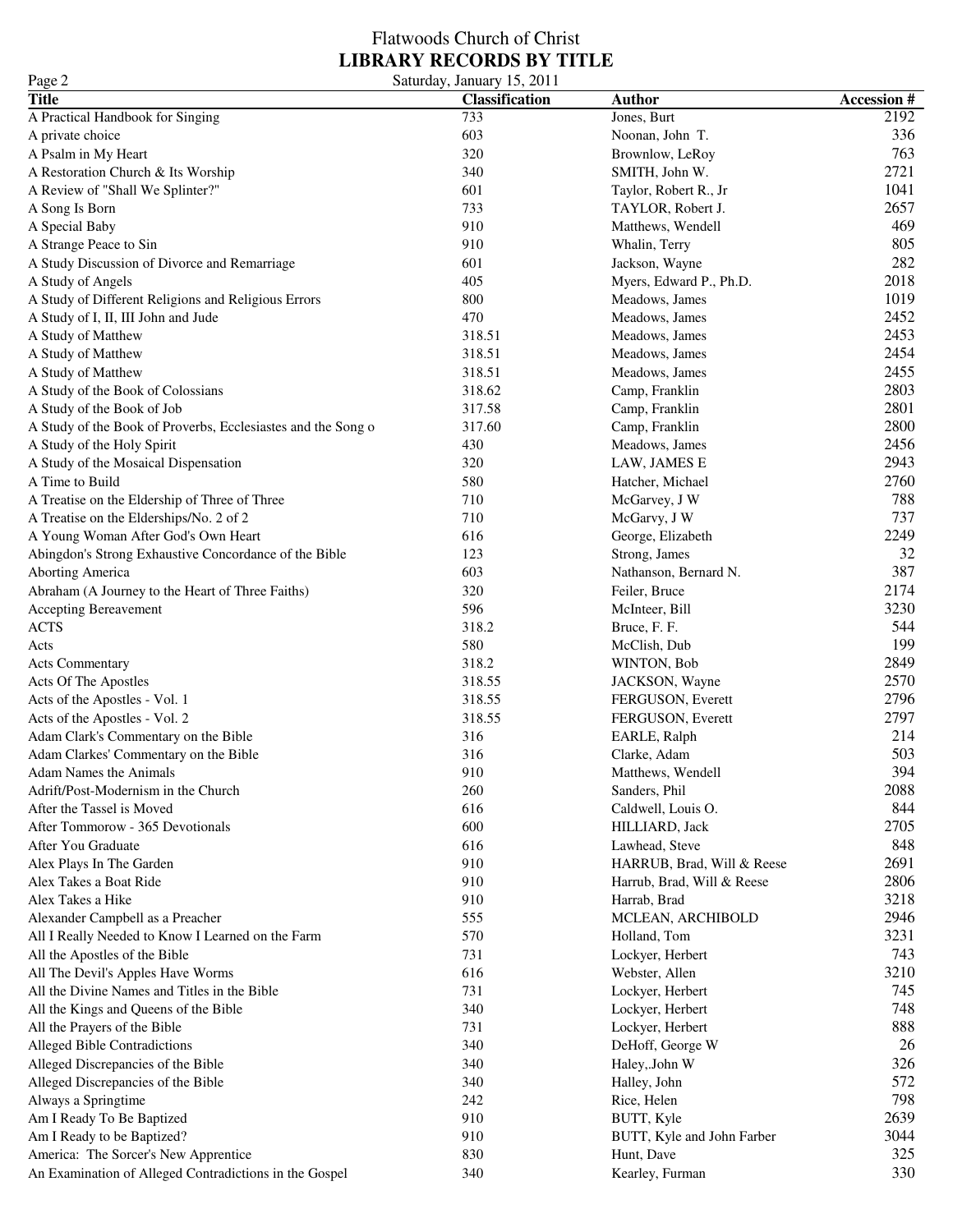| Page 3                                                 | Saturday, January 15, 2011 |                        |                   |
|--------------------------------------------------------|----------------------------|------------------------|-------------------|
| <b>Title</b>                                           | <b>Classification</b>      | <b>Author</b>          | <b>Accession#</b> |
| An Unchanging Faith in a Changing World                | 240                        | Boa, Kenneth           | 2466              |
| Analytical Notes on the Protestant Reformation         | 550                        | Hester, Sam E          | 2762              |
| Ancient Faith/Modern World Lecture                     | 580                        | Meadows, James         | 3197              |
| And I Say Unto You                                     | 601                        | Baird, James O         | 2233              |
| And I Say Unto You                                     | 601                        | Baird, James O         | 2033              |
| And I Say Unto You                                     | 601                        | BAIRD, James O.        | 2846              |
| Annual Lesson Commentary on Bible School Lessons 1949  | 330.5                      | Elam, E A              | 160               |
| Answers in the Bible to Problems in the Church         | 400                        | Massey, Jim            | 2821              |
| Archaeology and the Old Testament                      | 250                        | Hoerth, Alfred J       | 2103              |
| Archaeology of the Bible                               | 250                        | Corfeld, Gaalyah       | 3090              |
| Archeology and the Bible                               | 250                        | LEWIS, JACK            | 2951              |
| Are Infants Scriptural Subjects for Baptism?           | 440                        | Haley, J J             | 852               |
| As For Me & My House - 1999                            | 580                        | SWL-Meador, Joseph     | 2869              |
| Ascertaining Bible Authority                           | 251                        | DEAVER, Roy C.         | 2671              |
| Assessment of Church of Christ 2008                    | 110.1                      | YEAKLEY, Flavil        | 2704              |
|                                                        |                            |                        | 568               |
| Astronomy and the Bible                                | 240                        | Deyoung, Donald        |                   |
| At the Feet of the Master Teacher                      | 251.1                      | King, Daniel H., Sr.   | 2327              |
| Attention to Worship                                   | 730                        | HESTER, SAM            | 2964              |
| Attitudes                                              | 595                        | Leach, Virgil          | 457               |
| Attitudes and Consequences in Restoration Movement     | 550                        | Hailey, Homer          | 3069              |
| Authentic Christianity In Moder Times - 2005           | 580                        | SWL-Brumback, Rick     | 2875              |
| Autobiography--The Lord has been Mindful               | 554                        | FULFORD, HUGH          | 2939              |
| Avenging His Holy Saints                               | 318.77                     | West, D. Gene          | 3102              |
| Axe on the Root                                        | 260                        | Rice, Ira Y, Jr        | 906               |
| Axe on the Root                                        | 260                        | Rice, Ira Y., Jr       | 914               |
| Babies of the Bible                                    | 910                        | Kuykenball, Carolyn    | 468               |
| <b>Back to Basics</b>                                  | 580                        | Black, V P             | 39                |
| Back to Basics: What Does the Bible Say About/29th Lec | 580                        | Brown, Charles L       | 2431              |
| Back to Bible Preaching                                | 580                        | Ramsey, Johnny         | 2321              |
| Background Bible Study                                 | 270                        | Jackson, Wayne         | 288               |
| <b>Backgrounds of Early Christianity</b>               | 800.1                      | Ferguson, Everett      | 3189              |
| Baker Encyclopedia of Christian Apologetics            | 121                        | Geisler, Norman L      | 2226              |
| Baker Encyclopedia of Christian Apologetics            | 121                        | Geisler, Norman        | 2530              |
| <b>Baker's Bible Atlas</b>                             | 110.2                      | Pfeiffer, Charles      | 3059              |
| <b>Baker's Bible Atlas</b>                             | 110.2                      | Pfeiffer, Charles F    | 3080              |
| Balance In An Unbalanced World                         | 580                        | <b>BRO-ETSPM</b>       | 2722              |
| Balanced Christianity/Lectureship                      | 580                        | Walker, Donald W.      | 2915              |
| <b>Bales-Deaver Debate</b>                             | 585                        | Bales, James           | 609               |
| Ballard-Borden Debate 1914                             | 585                        | BORDEN, E.M.           | 2655              |
| Baptism What, Who, and Why, ?                          | 580                        | Price, Wayne           | 3181              |
| Baptism 101                                            | 440                        | Alsup, Tim             | 3226              |
| Baptism in Early Church                                | 500                        | Ferguson, Everet       | 3033              |
| <b>Baptist Answers Reviewed</b>                        | 800                        | Nichol, CR             | 2504              |
| <b>Barnes Notes</b>                                    | 318.2                      | Barnes, Albert         | 88                |
| Barnes notes on the old & new testament                | 318.2                      | Barnes, Albert         | 82                |
| Barnes Notes/ Corinthians--Galatians                   | 318.2                      | Barnes, Albert         | 85                |
| <b>Barnes Notes/ Daniel</b>                            | 317.2                      | Barnes, Albert         | 76                |
| Barnes Notes/ Daniel II                                | 317.2                      | Barnes, Albert         | 77                |
| Barnes Notes/ Ephesians--Colossians                    | 318.2                      | Barnes, Albert         | 86                |
| Barnes Notes/ Genesis Vol. 2                           | 318.2                      | Barnes, Albert         | 65                |
| <b>Barnes Notes/I Corinthians</b>                      | 318.2                      | Barnes, Albert         | 84                |
| Barnes Notes/ I Samuel--Esther                         | 317.2                      | Barnes, Albert         | 67                |
| <b>Barnes Notes/Isaiah</b>                             | 317.2                      |                        | 74                |
| Barnes Notes/ Isaiah II                                | 317.2                      | Barnes, Albert         | 75                |
| Barnes Notes/ James--Jude                              | 318.2                      |                        | 89                |
| <b>Barnes Notes/Job</b>                                | 317.2                      | Barnes, Albert         | 68                |
|                                                        |                            | Barnes, Albert         |                   |
| Barnes Notes/ Luke-John                                | 318.2                      | <b>BARNES</b> , Albert | 81                |
| <b>Barnes Notes/ Minor Prophets</b>                    | 317.2                      | Barnes, Albert         | 78                |
| Barnes Notes/ Minor Prophets II                        | 317.2                      | Barnes, Albert         | 79                |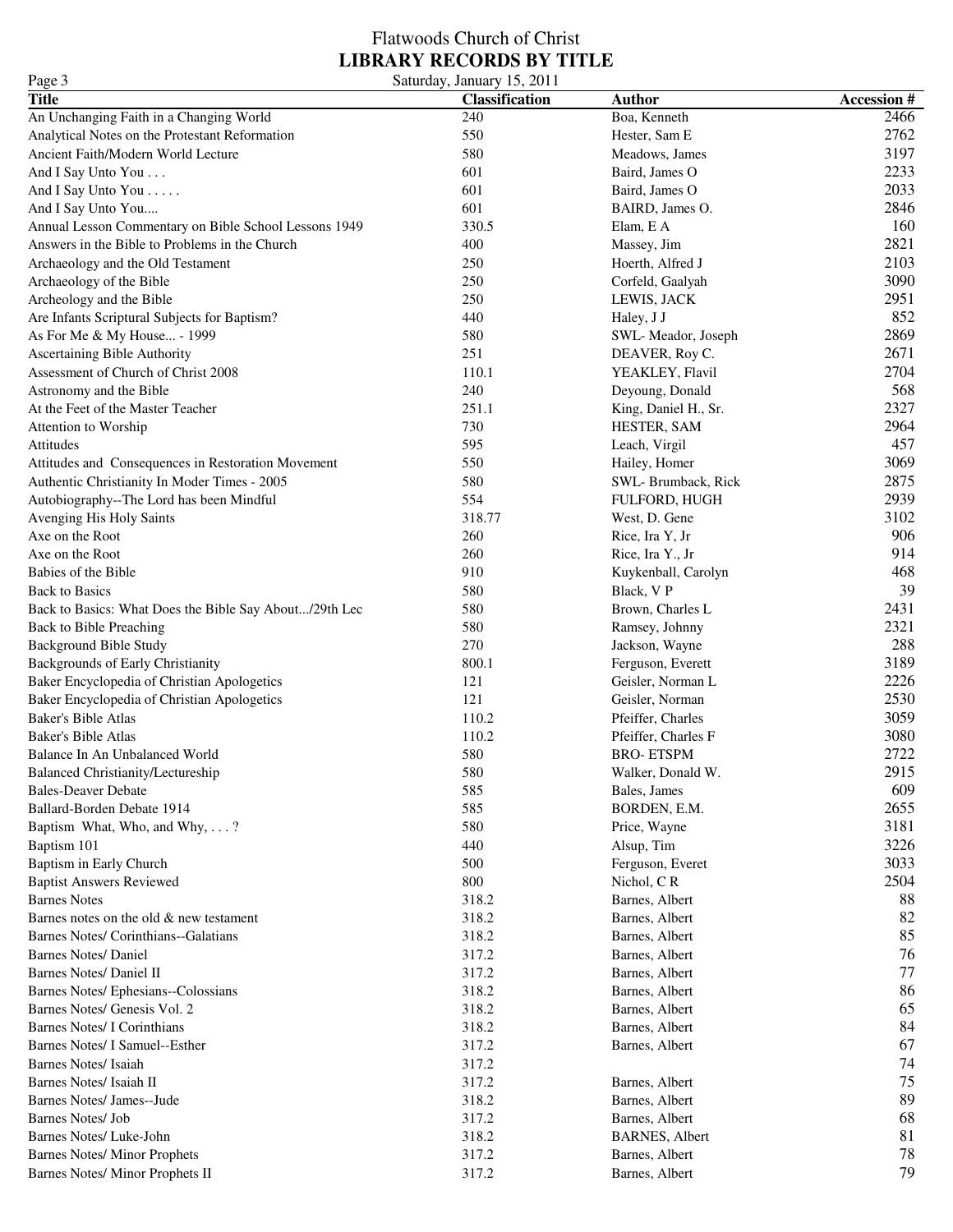| Page 4                                                   | Saturday, January 15, 2011 |                         |                   |
|----------------------------------------------------------|----------------------------|-------------------------|-------------------|
| <b>Title</b>                                             | <b>Classification</b>      | <b>Author</b>           | <b>Accession#</b> |
| Barnes Notes/ Old and New Testament                      | 318.2                      | Barnes, Albert          | 90                |
| Barnes Notes/ Proverbs--Ezekiel                          | 317.2                      |                         | 73                |
| <b>Barnes Notes/ Psalms</b>                              | 317.2                      |                         | 71                |
| <b>Barnes Notes/ Psalms III</b>                          | 317.2                      |                         | 72                |
| <b>Barnes Notes/ Romans</b>                              | 318.2                      | Barnes, Albert          | 83                |
| Barnes Notes/Thess.--Philemon                            | 318.2                      | Barnes, Albert          | 87                |
| Barnes Notes/Exodus--Ruth                                | 317.2                      | Barnes, Albert          | 66                |
| Barnes Notes/Genesis Vol. 1                              | 318.2                      | Barnes, Albert          | 64                |
| <b>Barnes' Notes</b>                                     | 318.2                      | Barnes, Albert          | 80                |
| Barnes' Notes on the Old and New Testament               | 317.2                      | Barnes, Albert          | 69                |
| <b>Basic Training</b>                                    | 616                        | Simmons, Randy          | 2311              |
| Basics of Biblical Greek, 2nd Ed.                        | 140                        | Mounce, William D       | 2228              |
| Bats, Cats & Rats                                        | 910                        | MILLER, Dave            | 2648              |
| <b>Batsell Barrett Baxter</b>                            | 570                        | Roland, Delevar Roberts | 1054              |
| Batten down the Hatches Preparing for the Storms of Life | 242                        | Scott, Pat              | 2016              |
| Battles of the Bible                                     | 340                        | Dougherty, Martin J     | 2730              |
| Be At Peace Among Yourselves - 1998                      | 580                        | SWL- Colley, Gary       | 2868              |
| Becoming a Titus II Woman                                | 601.1                      | Peace, Martha           | 1044              |
| Before I Die, Letters to Timothy & Titus                 | 318.65                     | JACKSON, Wayne          | 2569              |
| Before the Flood                                         | 317.41                     | Wilson, Ian             | 2178              |
| Before You Say "I Do"                                    | 601                        | Roberts, Wes            | 894               |
| Behold the Pattern                                       | 200                        | Music, Goebel           | 741               |
| Behold! The Lamb of God                                  | 413                        | Butt, Kyle              | 2727              |
| Behold! The Word of God                                  | 242                        | Butt, Kyle              | 2726              |
| Beyond the Sunset                                        | 470                        | Cotham, Perry B         | 3027              |
| Bible                                                    | 100                        |                         | 855               |
| <b>Bible Answers to Questions</b>                        | 110.5                      | Ramsey, Johnny          | 2450              |
| Bible Atlas Maps and Photographs                         | 110.2                      | Barrett, David          | 3115              |
| <b>Bible Characters</b>                                  | 340                        | Whyte, Alexander        | 174               |
| <b>Bible Commentary</b>                                  | 316                        | Zerr, E. M.             | 3086              |
| Bible Commentary on O T Volume X                         | 317.75                     | Keil, CF                | 695               |
| Bible Commentary Vol. 2                                  | 316                        | Zerr, E.M.              | 3083              |
| <b>Bible Commentary Volume I</b>                         | 316                        | Zerr, E.M.              | 3082              |
| Bible Commentary Volume I/Genesis-Ruth                   | 317.2                      | Zerr, E M               | 684               |
| Bible Commentary Volume II/I Samuel-Job                  | 317.2                      | Zerr, E M               | 685               |
| Bible Commentary Volume III/Job-Song of Solomon          | 316                        | Henry, Matthew          | 692               |
| Bible Commentary Volume III/Psalms-Isaiah                | 317.2                      | Zerr, E M               | 686               |
| Bible Commentary Volume IV/Jeremiah-Malachi              | 317.2                      | Zerr, E M               | 687               |
| Bible Commentary Volume V/Matthew-John                   | 316                        | Henry, Matthew          | 693               |
| Bible Commentary Volume V/Matthew-Romans                 | 318                        | Zerr, E M               | 688               |
| Bible Commentary Volume VI/Acts-Revelation               | 316                        | Henry, Matthew          | 694               |
| Bible Commentary, Vol. 3                                 | 316                        | Zerr, E.M.              | 3084              |
| Bible Commentary, Vol. 4                                 | 316                        | Zerr, E. M.             | 3085              |
| Bible Commentary, Vol. 6                                 | 316                        | Zerr, E. M.             | 3087              |
| <b>Bible Dictionary</b>                                  | 110                        |                         | 3035              |
| Bible Encyclopedia and Dictionary                        | 120                        | Fausset, AR             | 451               |
| Bible Facts - Book 2                                     | 110.4                      | NICHOLSON, Jesse        | 2718              |
| Bible Facts - Book 3                                     | 110.4                      | NICHOLSON, Jesse        | 2719              |
| Bible New King James Version                             | 100.1                      | American Bible Society  | 822               |
| <b>Bible People and Places</b>                           | 110.2                      |                         | 2395              |
| <b>Bible Questions and Answers</b>                       | 110.5                      |                         | 2396              |
| <b>Bible Questions and Answers</b>                       | 110.5                      | TORREY, R A             | 2397              |
| <b>Bible Questions and Answers</b>                       | 400                        | Faull, George L         | 2777              |
| Bible Questions You Have Asked?                          | 340                        | Skipper, Wallace E      | 158               |
| Bible Stories that Live                                  | 910                        | <b>MARTIN, P S</b>      | 193               |
| <b>Bible Stories that Live</b>                           | 910                        | Martin, Patricia        | 466               |
| Bible Studies--Genesis through Deuteronomy               | 581                        | Whiteside, Robertson    | 3141              |
| Bible Studies--The Interwoven Gospels Vol. IV            | 581                        | Whiteside, Robertson    | 3142              |
| Bible Trivia                                             | 110.5                      | Lang, J Stephens        | 731               |
|                                                          |                            |                         |                   |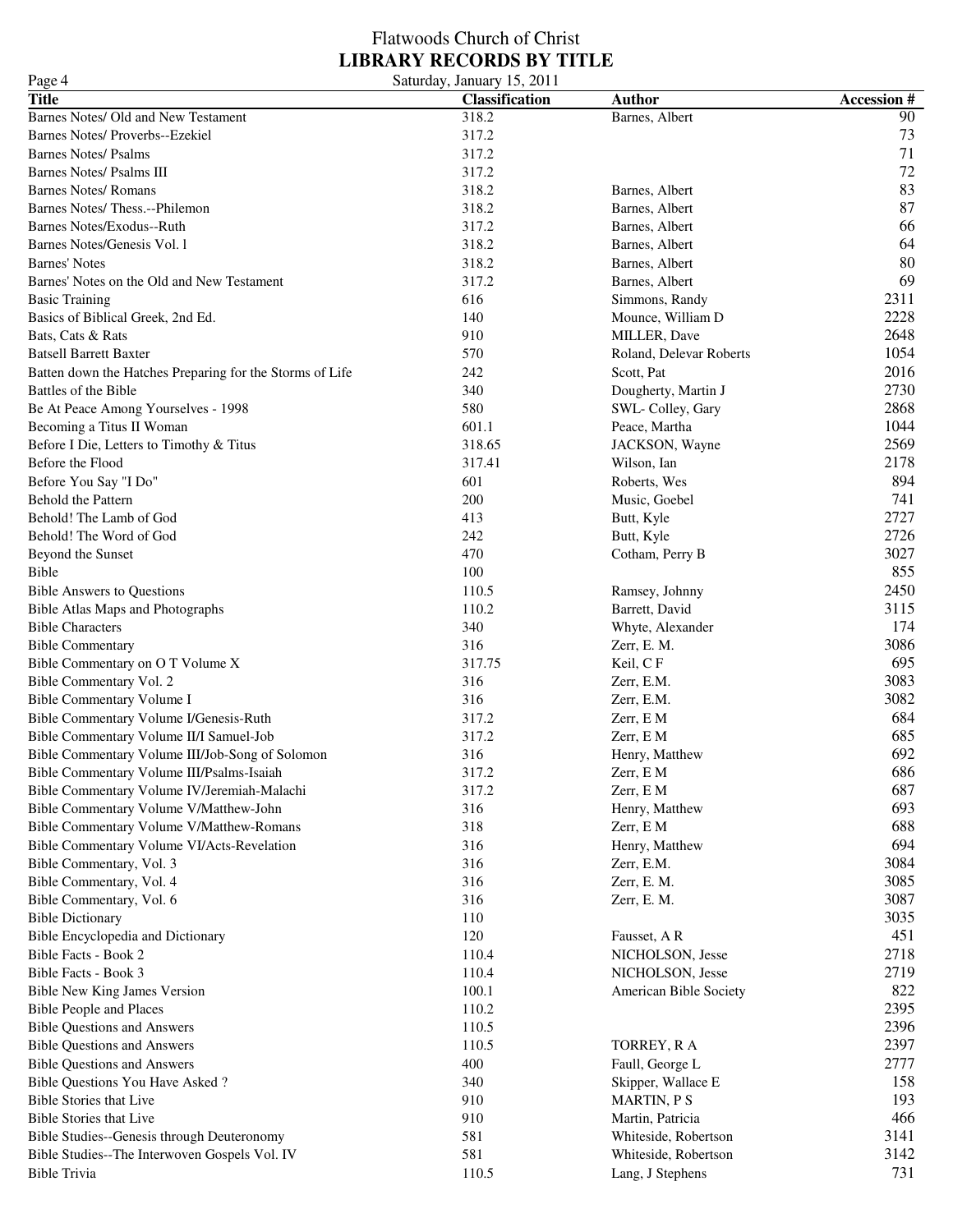| Page 5                                                      | Saturday, January 15, 2011 |                                    |                   |
|-------------------------------------------------------------|----------------------------|------------------------------------|-------------------|
| <b>Title</b>                                                | <b>Classification</b>      | <b>Author</b>                      | <b>Accession#</b> |
| <b>Bible Wines</b>                                          | 602                        | Patton, William                    | 668               |
| Bible Words & Theological Terms                             | 109                        | JACKSON, Wayne                     | 2695              |
| <b>Biblical Ethics</b>                                      | 580                        | Hightower, Terry                   | 764               |
| <b>Biblical Hebrew</b>                                      | 130                        | Kelley, Page H., Burden & Crawford | 2204              |
| Biblical Inerrancy/First Annual Gulf Coast Lectures         | 580                        | Moffitt, Jerry                     | 818               |
| <b>Biblical Insights</b>                                    | 200                        | DeVore, Larry                      | 2270              |
| <b>Biblical Interpretation</b>                              | 580                        | Warden, Duane                      | 771               |
| <b>Biblical Preaching</b>                                   | 590                        | ROBINSON, HADDON                   | 177               |
| <b>Biblical Sites</b>                                       | 110.2                      | Bowsher, Julian                    | 2203              |
| <b>Biblical Social Values</b>                               | 600                        | Pilch, John                        | 3139              |
|                                                             | 250                        |                                    | 783               |
| Biblical Studies in the Light of Archaeology                |                            | Jackson, Wayne                     | 275               |
| Biblical Studies in the Light of Archeology                 | 250                        | Jackson, Wayne                     | 3187              |
| Biblically Speaking About the Church                        | 400                        | Northrop, Chuck                    |                   |
| Big Book of Bible Animals                                   | 910                        | Yorke, Jane                        | 2053              |
| Bigger Men for Better Churches                              | 710                        | Lyles, Cleon                       | 218               |
| Biography and Sermons of Marshall Keeble                    | 580                        | Goodpasture, B. C. Editor          | 2031              |
| Biography of A. G. Freed                                    | 570                        | JENKINS, ANCIL                     | 2972              |
| Biography of Jesse Sewell                                   | 570                        | LIPSCOMB, DAVID                    | 2978              |
| Birds, Bugs & Bees                                          | 910                        | MILLER, Dave                       | 2647              |
| Blaze on Rocky Ridge and Other Stories with Take Away Value | 910                        | Speck, Nancy                       | 2002              |
| Bobby Duncan's Sermons--81 outlines                         | 581                        | Duncan, Bobby                      | 2083              |
| Book of Revelation                                          | 318.77                     | Hailey, Homer                      | 2804              |
| Book of Revelation - Vol. 1                                 | 318.77                     | PACK, Frank                        | 2798              |
| Book of Revelation - Vol. 2                                 | 318.77                     | PACK, Frank                        | 2799              |
| Bound and Loosed                                            | 400                        | Parker, John                       | 2935              |
| Bound by Honor--Fostering a Great Relationship              | 601.1                      | Smalley, Gary and Greg             | 2020              |
| Boundaries in dating: Making dating work                    | 600                        | Cloud, Dr. Henry                   | 2125              |
| Boy meets girl                                              | 615                        | Harris, Joshua                     | 2266              |
| Boys To Men                                                 | 616                        | BUTT, Kyle                         | 2668              |
| <b>Brents-Herod Debate</b>                                  | 585                        | BRENTS, T.W.                       | 2742              |
| Bringing Out the Best in People                             | 600.1                      | McGinnis, Alan Loy                 | 2423              |
| Bringing up a Moral Child                                   | 601.1                      | Schulman, Michael, Ph.D.           | 2136              |
| <b>Bringing Up Boys</b>                                     | 601.1                      | Dobson, James (Dr.)                | 2258              |
| Bringing up Kids without Tearing Them Down                  | 601.1                      | Leman, Kevin Dr.                   | 2135              |
| <b>Britwell-Woods Debate</b>                                | 585                        |                                    | 594               |
| Broken Homes and Handicapped Children                       | 601                        | Howard, V E                        | 589               |
|                                                             | 601.1                      |                                    | 2764              |
| Broken Homes and Handicapped Children                       | 700.1                      | Howard, V. E.                      | 2392              |
| Building a Contagious Church                                |                            | MITTLEBERG, MARK                   |                   |
| Building a Successful Bible School                          | 705                        | MOSLEY, FRED                       | 2973              |
| <b>Building Stronger Families</b>                           | 601                        | MONEY, Royce                       | 308               |
| Burden of Truth                                             | 400                        | Colson, Charles                    | 2468              |
| But How Can I?                                              | 595                        | Black, Doris                       | 2922              |
| Can a Smart Person Believe in God?                          | 600                        | Guillen, Michael PH.D.             | 2425              |
| Caring Enough to Correct                                    | 736                        | Jividen, Jimmy                     | 673               |
| Caritas                                                     | 601.1                      | Moorer, Conrad                     | 2248              |
| Catechism of the Catholic Church                            | 810                        | Vatican                            | 838               |
| Caterpillars & Butterfiles                                  | 601.2                      | MCWORTER, Jane                     | 2713              |
| Catholicism Against Itself                                  | 812                        | Lambert, O C                       | 665               |
| Cave Hill Treasure and Other Stories with Take-Away Value   | 910                        |                                    | 2003              |
| Celebrating Motherhood                                      | 317.59                     | Hathaway, Mary                     | 770               |
| Challenges for the College Bound                            | 616                        | Kesler, Jay L.                     | 846               |
| Chaos of Cults                                              | 830                        | VanBaalen, Jan Kard                | 574               |
| Chicken Soup for the Teenage Soul                           | 616                        | Canfield, Jack                     | 2771              |
| Choices (Finding God's Way)                                 | 600                        | Rinehart, Stacy & Paula            | 842               |
| Choose You This Day                                         | 580                        | Sain, Paul                         | 2758              |
| Chosen to Serve                                             | 910                        | none                               | 992               |
| Christ and His Church                                       | 700                        | Lyle, Daniel                       | 2770              |
| <b>Christ Crucified</b>                                     | 580                        | BREWER, GC                         | 2968              |
|                                                             |                            |                                    | 284               |
| Christ in the Home                                          | 601                        | Taylor, Rober                      |                   |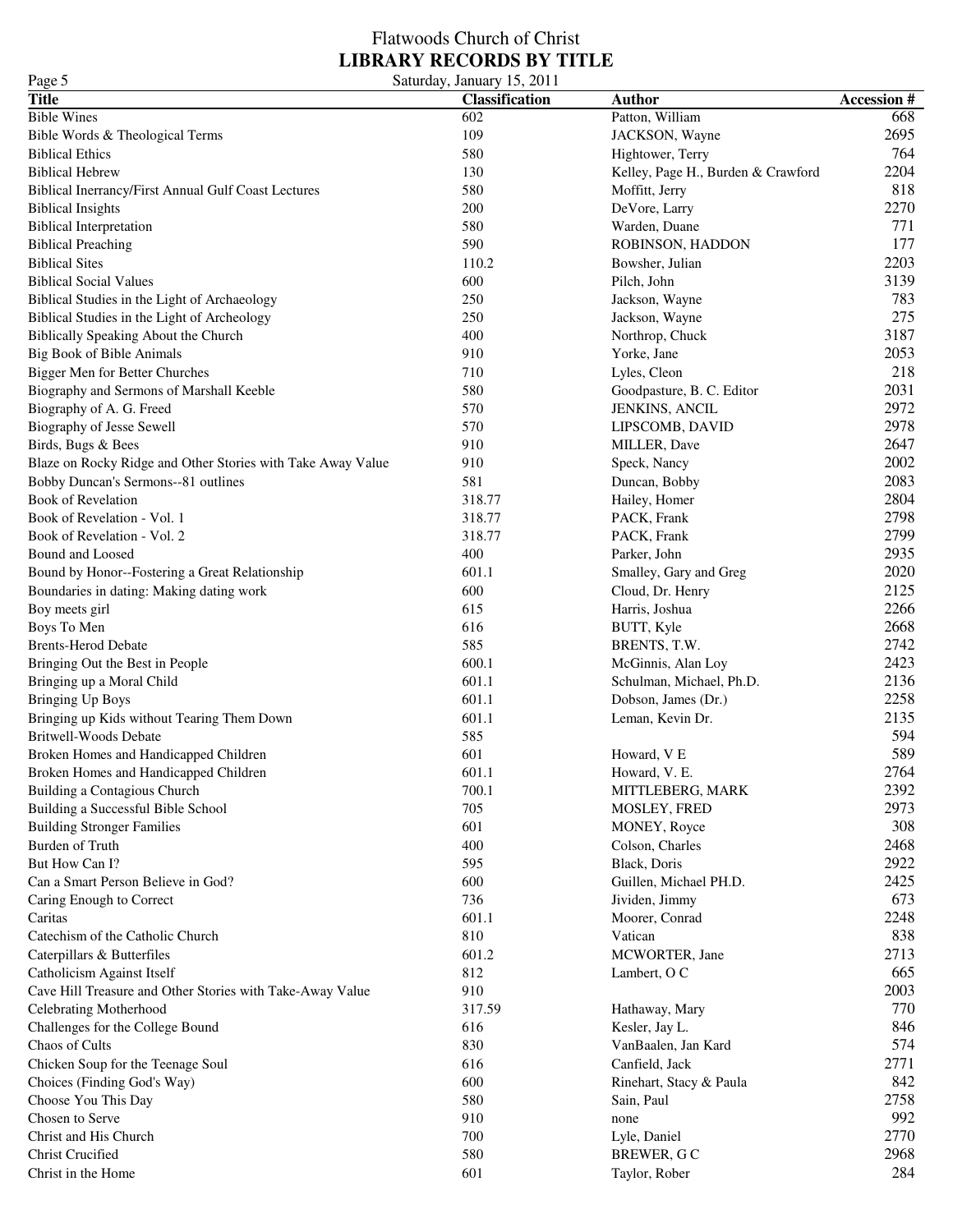| Page 6                                                              | Saturday, January 15, 2011 |                                         |                    |
|---------------------------------------------------------------------|----------------------------|-----------------------------------------|--------------------|
| <b>Title</b>                                                        | <b>Classification</b>      | <b>Author</b>                           | <b>Accession #</b> |
| Christ in the Space Age (Harding Lectures 1965)                     | 580                        | Hacker, William Joe, Jr (Ed)            | 895                |
| Christ or the Qur'an?                                               | 833                        | HUFFORD, EVERET L                       | 2955               |
| Christ Our Contemporary                                             | 580                        | Banowsky, William S                     | 60                 |
| Christ Our Contemporary/Pepperdine College                          | 580                        | Banowsky, William                       | 8                  |
| Christ the Lord                                                     | 440                        | Horton, Michael                         | 2301               |
| Christ's Second Coming                                              | 470                        | Brown, David                            | 2995               |
| Christ, Our Contemporary                                            | 580                        | Banowsky, William S                     | 9                  |
| Christ, The Church And The Christian In The Old Testament           | 580                        | Benesh, Edward- editor                  | 2279               |
| <b>Christian Counseling</b>                                         | 600.1                      | Collins, Gary R.                        | 2317               |
| <b>Christian Destiny</b>                                            | 400                        | Tolle, James                            | 666                |
| <b>Christian Evidences</b>                                          | 200                        | Thompson, Bert                          | 777                |
| <b>Christian Evidences</b>                                          | 200                        | Rushmore, Louis                         | 2496               |
| Christian Evidences Versus Modernism                                | 200                        | Nicks, Bill                             | 415                |
| Christian Leadership Handbook                                       | 710                        | Turner, J J                             | 436                |
| Christian Leadership Handbook                                       | 710                        | Turner, J J                             | 803                |
| Christian Living                                                    | 601.1                      | Adams, Jay E.                           | 2404               |
| Christian Living Made Simple/You Can Live It                        | 600                        | Rogers, Stephen                         | 2100               |
| <b>Christian Messenger</b>                                          | 550                        | Stone, Barton W                         | 2                  |
| <b>Christian Messenger</b>                                          | 550                        | Stone, Barton W, Editor                 | 92                 |
| Christian, Contend for Thy Cause                                    | 585                        | Bales, James D. Ph.D.                   | 2095               |
| Christianity Pure and Simple                                        | 400                        | FULFORD, HUGH                           | 2938               |
| Christians Only--A History of the Restoration Movement              | 550                        | Murch, James D                          | 2068               |
| Church Bus Handbook                                                 | 716                        | Hyles, Jack                             | 488                |
| Church Disciple for Caring Christians                               | 710                        | Usrey, Robert                           | 270                |
| Church Growth                                                       | 580                        | Woodson, William                        | 505                |
| Church Growth God's Way                                             | 580                        | Williams, Jack H., Editor               | 337                |
| Church Growth: God's Way or Man's Way                               | 580                        | Cates, Curtis A                         | 2438               |
| Church History - Christ To Reformation                              | 500                        | FERGUSON, Everett                       | 2563               |
| Church Leadership and Organization                                  | 710                        | Yeakley, Flavil                         | 3068               |
| Church Leadership in Organization                                   | 710                        | Weakley, Favil                          | 435                |
| Church of Christ                                                    | 700                        | Wharton, Edward                         | 654                |
| Churches of Christ in Alabama                                       | 500                        | Plyler, Asa M.                          | 2818               |
| Churches of Christ in the U S                                       | 110.1                      | Lyon, Mac                               | 809                |
| Churches of Christ in the United States                             | 110.1                      | Royster, Carl                           | 2497               |
| Churches of Christ in the United States                             | 110.1                      | Royster, Carl H                         | 2983               |
| Churches of Today/In the Light of Scripture                         | 550                        | Tomlinson, L G                          | 148                |
| Clarifying the Difficulties Arising from some Alleged Contra        | 316                        | Meadows, James                          | 2462               |
| Clarke's Bible Concordance                                          | 123                        | Clarke, Adam                            | 3157               |
| Classical Pre-Millennialism Debate                                  | 470                        | Pickering, P vs Jim Waldron             | 2056               |
| Classical Pre-Millennialism--A Debate                               | 585                        | Pickering, P and Jim Waldron            | 2080               |
| Clear Choices for Churches                                          | 701.1                      | Ellas, John                             | 804                |
| Closer to God and Closer to Each Other                              | 601.1                      | Shallenberger, Susie                    | 2520               |
| Clouds Without Water                                                | 316                        | JACKSON, Wayne                          | 3053               |
| Come To The Garden                                                  | 600                        | HAMPTON, Teresa                         | 2596               |
| Commentaries on the Old Testament/Volume IV                         | 317.75                     | Keil & Delitzsch                        | 647                |
| Commentaries on the Old Testament/Volume V                          | 317.75                     | Keil & Delitzsch                        | 645                |
| Commentaries on the Old Testament/Volume VI                         | 317.75                     | Keil & Delitzsch                        | 646                |
| Commentary - Psalms Volume I                                        | 317.2                      | Deaver, Roy                             | 629                |
| Commentary Major Prophets/Daniel                                    | 317.2                      | Coffman, James                          | 533                |
| Commentary Major Prophets/Hosea, Obadiah, Micah                     | 317.2                      | Coffman, James                          | 534                |
| Commentary Minor Prophets/Zechariah, Malachi                        | 317.2                      | Coffman, James                          | 536                |
| Commentary on 1 & 2 Chronicles                                      | 317.2                      | COFFMAN, James Burton                   | 2576               |
| Commentary on 1 Kings                                               | 317.2                      | COFFMAN, James Burton                   | 2574               |
| Commentary on 1 Samuel                                              | 317.2                      | COFFMAN, James Burton                   | 2573               |
| Commentary on 2 Kings                                               | 317.2                      | COFFMAN, James Burton                   | 2575               |
|                                                                     | 317.2                      | COFFMAN, James Burton                   | 2572               |
| Commentary on 2 Samuel                                              | 317.2                      | Coffman, James                          | 529                |
| Commentary on Deuteronomy                                           | 317.2                      |                                         | 2580               |
| Commentary on Ecc., Song of Solomon, & Lam.<br>Commentary on Exodus | 317.2                      | COFFMAN, James Burton<br>Coffman, James | 527                |
|                                                                     |                            |                                         |                    |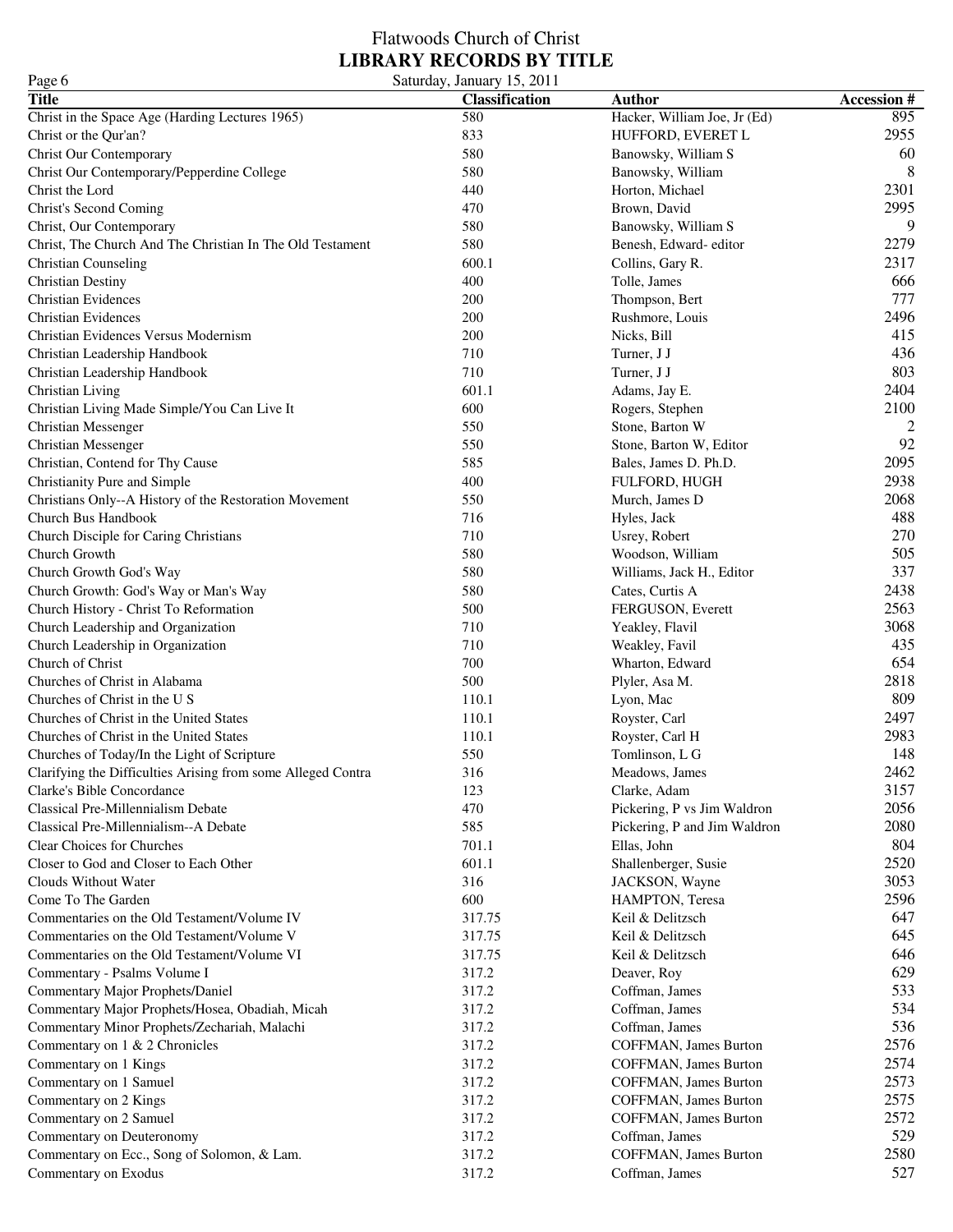| <b>Title</b><br>Accession #<br><b>Classification</b><br><b>Author</b><br>2582<br>Commentary on Ezekiel<br>317.2<br>COFFMAN, James Burton<br>2577<br>317.2<br>Commentary on Ezra, Nehemiah, & Esther<br>COFFMAN, James Burton<br>222<br>318.59<br>Commentary on Galatians<br>Merideth, J. Noel<br>526<br>Commentary on Genesis<br>317.2<br>Coffman, James<br>3207<br>Commentary on I Corinthians<br>318.57<br>Winters, Howard<br>564<br>317.63<br>Commentary on Isaiah<br>Halley, Homer<br>2581<br>317.2<br>Commentary on Jeremiah<br>COFFMAN, James Burton<br>2578<br>317.2<br>Commentary on Job<br>COFFMAN, James Burton<br>530<br>317.2<br>Commentary on Joshua<br>Coffman, James<br>2571<br>317.2<br>Commentary on Judges & Ruth<br>COFFMAN, James Burton<br>528<br>Commentary on Leviticus and Numbers<br>317.2<br>Coffman, James<br>531<br>317.2<br>Coffman, James<br>Commentary on Major Prophets--Isaiah<br>532<br>317.2<br>Coffman, James<br>Commentary on Minor Prophets/Joel, Amos, Jonah<br>535<br>317.2<br>Coffman, James<br>Commentary on Minor Prophets/Nahum, Habbakak, Zephaniah, Hag<br>3237<br>317<br>Commentary on Phillipians<br>Stewart, David<br>2579<br>317.2<br>Commentary on Proverbs<br>COFFMAN, James Burton<br>464<br>318.77<br>Commentary on Revelation<br>Winters, Howard<br>562<br>580<br>Commentary on Romans<br>Lard, Moses<br>567<br>580<br>Commentary on Romans<br>Lard, Moses<br>3201<br>318.56<br>Commentary on Romans<br>Winters, Howard<br>823<br>318<br>Commentary on Romans, Galatians, & Ephesians<br>Wallace, Foy<br>630<br>317.2<br>Commentary on the Book of Psalms/Volume II<br>Deaver, Roy<br>579<br>317<br>Commentary on the Old Testament Volume I<br>Keil, CF<br>580<br>317<br>Commentary on the Old Testament Volume II<br>Keil, CF<br>578<br>317<br>Keil, CF<br>Commentary on the Old Testament Volume III<br>652<br>317.66<br>Keil & Delitzch<br>Commentary on the Old Testament/Volume IX<br>653<br>317.63<br>Commentary on the Old Testament/Volume VII<br>Keil & Delitzch<br>651<br>317.64<br>Commentary on the Old Testament/Volume VIII<br>Keil & Delitzch |
|----------------------------------------------------------------------------------------------------------------------------------------------------------------------------------------------------------------------------------------------------------------------------------------------------------------------------------------------------------------------------------------------------------------------------------------------------------------------------------------------------------------------------------------------------------------------------------------------------------------------------------------------------------------------------------------------------------------------------------------------------------------------------------------------------------------------------------------------------------------------------------------------------------------------------------------------------------------------------------------------------------------------------------------------------------------------------------------------------------------------------------------------------------------------------------------------------------------------------------------------------------------------------------------------------------------------------------------------------------------------------------------------------------------------------------------------------------------------------------------------------------------------------------------------------------------------------------------------------------------------------------------------------------------------------------------------------------------------------------------------------------------------------------------------------------------------------------------------------------------------------------------------------------------------------------------------------------------------------------------------------------------------------------------------------------------------------------------------------------------------|
|                                                                                                                                                                                                                                                                                                                                                                                                                                                                                                                                                                                                                                                                                                                                                                                                                                                                                                                                                                                                                                                                                                                                                                                                                                                                                                                                                                                                                                                                                                                                                                                                                                                                                                                                                                                                                                                                                                                                                                                                                                                                                                                      |
|                                                                                                                                                                                                                                                                                                                                                                                                                                                                                                                                                                                                                                                                                                                                                                                                                                                                                                                                                                                                                                                                                                                                                                                                                                                                                                                                                                                                                                                                                                                                                                                                                                                                                                                                                                                                                                                                                                                                                                                                                                                                                                                      |
|                                                                                                                                                                                                                                                                                                                                                                                                                                                                                                                                                                                                                                                                                                                                                                                                                                                                                                                                                                                                                                                                                                                                                                                                                                                                                                                                                                                                                                                                                                                                                                                                                                                                                                                                                                                                                                                                                                                                                                                                                                                                                                                      |
|                                                                                                                                                                                                                                                                                                                                                                                                                                                                                                                                                                                                                                                                                                                                                                                                                                                                                                                                                                                                                                                                                                                                                                                                                                                                                                                                                                                                                                                                                                                                                                                                                                                                                                                                                                                                                                                                                                                                                                                                                                                                                                                      |
|                                                                                                                                                                                                                                                                                                                                                                                                                                                                                                                                                                                                                                                                                                                                                                                                                                                                                                                                                                                                                                                                                                                                                                                                                                                                                                                                                                                                                                                                                                                                                                                                                                                                                                                                                                                                                                                                                                                                                                                                                                                                                                                      |
|                                                                                                                                                                                                                                                                                                                                                                                                                                                                                                                                                                                                                                                                                                                                                                                                                                                                                                                                                                                                                                                                                                                                                                                                                                                                                                                                                                                                                                                                                                                                                                                                                                                                                                                                                                                                                                                                                                                                                                                                                                                                                                                      |
|                                                                                                                                                                                                                                                                                                                                                                                                                                                                                                                                                                                                                                                                                                                                                                                                                                                                                                                                                                                                                                                                                                                                                                                                                                                                                                                                                                                                                                                                                                                                                                                                                                                                                                                                                                                                                                                                                                                                                                                                                                                                                                                      |
|                                                                                                                                                                                                                                                                                                                                                                                                                                                                                                                                                                                                                                                                                                                                                                                                                                                                                                                                                                                                                                                                                                                                                                                                                                                                                                                                                                                                                                                                                                                                                                                                                                                                                                                                                                                                                                                                                                                                                                                                                                                                                                                      |
|                                                                                                                                                                                                                                                                                                                                                                                                                                                                                                                                                                                                                                                                                                                                                                                                                                                                                                                                                                                                                                                                                                                                                                                                                                                                                                                                                                                                                                                                                                                                                                                                                                                                                                                                                                                                                                                                                                                                                                                                                                                                                                                      |
|                                                                                                                                                                                                                                                                                                                                                                                                                                                                                                                                                                                                                                                                                                                                                                                                                                                                                                                                                                                                                                                                                                                                                                                                                                                                                                                                                                                                                                                                                                                                                                                                                                                                                                                                                                                                                                                                                                                                                                                                                                                                                                                      |
|                                                                                                                                                                                                                                                                                                                                                                                                                                                                                                                                                                                                                                                                                                                                                                                                                                                                                                                                                                                                                                                                                                                                                                                                                                                                                                                                                                                                                                                                                                                                                                                                                                                                                                                                                                                                                                                                                                                                                                                                                                                                                                                      |
|                                                                                                                                                                                                                                                                                                                                                                                                                                                                                                                                                                                                                                                                                                                                                                                                                                                                                                                                                                                                                                                                                                                                                                                                                                                                                                                                                                                                                                                                                                                                                                                                                                                                                                                                                                                                                                                                                                                                                                                                                                                                                                                      |
|                                                                                                                                                                                                                                                                                                                                                                                                                                                                                                                                                                                                                                                                                                                                                                                                                                                                                                                                                                                                                                                                                                                                                                                                                                                                                                                                                                                                                                                                                                                                                                                                                                                                                                                                                                                                                                                                                                                                                                                                                                                                                                                      |
|                                                                                                                                                                                                                                                                                                                                                                                                                                                                                                                                                                                                                                                                                                                                                                                                                                                                                                                                                                                                                                                                                                                                                                                                                                                                                                                                                                                                                                                                                                                                                                                                                                                                                                                                                                                                                                                                                                                                                                                                                                                                                                                      |
|                                                                                                                                                                                                                                                                                                                                                                                                                                                                                                                                                                                                                                                                                                                                                                                                                                                                                                                                                                                                                                                                                                                                                                                                                                                                                                                                                                                                                                                                                                                                                                                                                                                                                                                                                                                                                                                                                                                                                                                                                                                                                                                      |
|                                                                                                                                                                                                                                                                                                                                                                                                                                                                                                                                                                                                                                                                                                                                                                                                                                                                                                                                                                                                                                                                                                                                                                                                                                                                                                                                                                                                                                                                                                                                                                                                                                                                                                                                                                                                                                                                                                                                                                                                                                                                                                                      |
|                                                                                                                                                                                                                                                                                                                                                                                                                                                                                                                                                                                                                                                                                                                                                                                                                                                                                                                                                                                                                                                                                                                                                                                                                                                                                                                                                                                                                                                                                                                                                                                                                                                                                                                                                                                                                                                                                                                                                                                                                                                                                                                      |
|                                                                                                                                                                                                                                                                                                                                                                                                                                                                                                                                                                                                                                                                                                                                                                                                                                                                                                                                                                                                                                                                                                                                                                                                                                                                                                                                                                                                                                                                                                                                                                                                                                                                                                                                                                                                                                                                                                                                                                                                                                                                                                                      |
|                                                                                                                                                                                                                                                                                                                                                                                                                                                                                                                                                                                                                                                                                                                                                                                                                                                                                                                                                                                                                                                                                                                                                                                                                                                                                                                                                                                                                                                                                                                                                                                                                                                                                                                                                                                                                                                                                                                                                                                                                                                                                                                      |
|                                                                                                                                                                                                                                                                                                                                                                                                                                                                                                                                                                                                                                                                                                                                                                                                                                                                                                                                                                                                                                                                                                                                                                                                                                                                                                                                                                                                                                                                                                                                                                                                                                                                                                                                                                                                                                                                                                                                                                                                                                                                                                                      |
|                                                                                                                                                                                                                                                                                                                                                                                                                                                                                                                                                                                                                                                                                                                                                                                                                                                                                                                                                                                                                                                                                                                                                                                                                                                                                                                                                                                                                                                                                                                                                                                                                                                                                                                                                                                                                                                                                                                                                                                                                                                                                                                      |
|                                                                                                                                                                                                                                                                                                                                                                                                                                                                                                                                                                                                                                                                                                                                                                                                                                                                                                                                                                                                                                                                                                                                                                                                                                                                                                                                                                                                                                                                                                                                                                                                                                                                                                                                                                                                                                                                                                                                                                                                                                                                                                                      |
|                                                                                                                                                                                                                                                                                                                                                                                                                                                                                                                                                                                                                                                                                                                                                                                                                                                                                                                                                                                                                                                                                                                                                                                                                                                                                                                                                                                                                                                                                                                                                                                                                                                                                                                                                                                                                                                                                                                                                                                                                                                                                                                      |
|                                                                                                                                                                                                                                                                                                                                                                                                                                                                                                                                                                                                                                                                                                                                                                                                                                                                                                                                                                                                                                                                                                                                                                                                                                                                                                                                                                                                                                                                                                                                                                                                                                                                                                                                                                                                                                                                                                                                                                                                                                                                                                                      |
|                                                                                                                                                                                                                                                                                                                                                                                                                                                                                                                                                                                                                                                                                                                                                                                                                                                                                                                                                                                                                                                                                                                                                                                                                                                                                                                                                                                                                                                                                                                                                                                                                                                                                                                                                                                                                                                                                                                                                                                                                                                                                                                      |
|                                                                                                                                                                                                                                                                                                                                                                                                                                                                                                                                                                                                                                                                                                                                                                                                                                                                                                                                                                                                                                                                                                                                                                                                                                                                                                                                                                                                                                                                                                                                                                                                                                                                                                                                                                                                                                                                                                                                                                                                                                                                                                                      |
|                                                                                                                                                                                                                                                                                                                                                                                                                                                                                                                                                                                                                                                                                                                                                                                                                                                                                                                                                                                                                                                                                                                                                                                                                                                                                                                                                                                                                                                                                                                                                                                                                                                                                                                                                                                                                                                                                                                                                                                                                                                                                                                      |
|                                                                                                                                                                                                                                                                                                                                                                                                                                                                                                                                                                                                                                                                                                                                                                                                                                                                                                                                                                                                                                                                                                                                                                                                                                                                                                                                                                                                                                                                                                                                                                                                                                                                                                                                                                                                                                                                                                                                                                                                                                                                                                                      |
|                                                                                                                                                                                                                                                                                                                                                                                                                                                                                                                                                                                                                                                                                                                                                                                                                                                                                                                                                                                                                                                                                                                                                                                                                                                                                                                                                                                                                                                                                                                                                                                                                                                                                                                                                                                                                                                                                                                                                                                                                                                                                                                      |
|                                                                                                                                                                                                                                                                                                                                                                                                                                                                                                                                                                                                                                                                                                                                                                                                                                                                                                                                                                                                                                                                                                                                                                                                                                                                                                                                                                                                                                                                                                                                                                                                                                                                                                                                                                                                                                                                                                                                                                                                                                                                                                                      |
| 3153<br>316<br>Commentary on Thessalonians<br>McGarvey, J. W.                                                                                                                                                                                                                                                                                                                                                                                                                                                                                                                                                                                                                                                                                                                                                                                                                                                                                                                                                                                                                                                                                                                                                                                                                                                                                                                                                                                                                                                                                                                                                                                                                                                                                                                                                                                                                                                                                                                                                                                                                                                        |
| 233<br>601<br>Common Sense Discipline<br>ROSE, Ron                                                                                                                                                                                                                                                                                                                                                                                                                                                                                                                                                                                                                                                                                                                                                                                                                                                                                                                                                                                                                                                                                                                                                                                                                                                                                                                                                                                                                                                                                                                                                                                                                                                                                                                                                                                                                                                                                                                                                                                                                                                                   |
| 283<br>601<br>Communications/Key to Your Marriage<br>Wright, Norman                                                                                                                                                                                                                                                                                                                                                                                                                                                                                                                                                                                                                                                                                                                                                                                                                                                                                                                                                                                                                                                                                                                                                                                                                                                                                                                                                                                                                                                                                                                                                                                                                                                                                                                                                                                                                                                                                                                                                                                                                                                  |
| 2738<br>800<br>Complete Guide To Christian Denominations<br>RHODES, Ron                                                                                                                                                                                                                                                                                                                                                                                                                                                                                                                                                                                                                                                                                                                                                                                                                                                                                                                                                                                                                                                                                                                                                                                                                                                                                                                                                                                                                                                                                                                                                                                                                                                                                                                                                                                                                                                                                                                                                                                                                                              |
| 635<br>700<br>Congressional Development<br>Wilson, L R                                                                                                                                                                                                                                                                                                                                                                                                                                                                                                                                                                                                                                                                                                                                                                                                                                                                                                                                                                                                                                                                                                                                                                                                                                                                                                                                                                                                                                                                                                                                                                                                                                                                                                                                                                                                                                                                                                                                                                                                                                                               |
| 580.1<br>2101<br>Contemporary Concerns of Christians<br>Wilhelm, Jack Ph.D.                                                                                                                                                                                                                                                                                                                                                                                                                                                                                                                                                                                                                                                                                                                                                                                                                                                                                                                                                                                                                                                                                                                                                                                                                                                                                                                                                                                                                                                                                                                                                                                                                                                                                                                                                                                                                                                                                                                                                                                                                                          |
| 206<br>580<br>Continuing in the Doctrine<br>TUCKER, N. H.                                                                                                                                                                                                                                                                                                                                                                                                                                                                                                                                                                                                                                                                                                                                                                                                                                                                                                                                                                                                                                                                                                                                                                                                                                                                                                                                                                                                                                                                                                                                                                                                                                                                                                                                                                                                                                                                                                                                                                                                                                                            |
| 2703<br>595<br>Controlling The Fires of Anger<br>GARMON, Lindsey                                                                                                                                                                                                                                                                                                                                                                                                                                                                                                                                                                                                                                                                                                                                                                                                                                                                                                                                                                                                                                                                                                                                                                                                                                                                                                                                                                                                                                                                                                                                                                                                                                                                                                                                                                                                                                                                                                                                                                                                                                                     |
| 2164<br>CONVERSION<br>440<br>Cotham, Perry B.                                                                                                                                                                                                                                                                                                                                                                                                                                                                                                                                                                                                                                                                                                                                                                                                                                                                                                                                                                                                                                                                                                                                                                                                                                                                                                                                                                                                                                                                                                                                                                                                                                                                                                                                                                                                                                                                                                                                                                                                                                                                        |
| 3055<br>400<br>HARRABB, Brad<br>Convicted                                                                                                                                                                                                                                                                                                                                                                                                                                                                                                                                                                                                                                                                                                                                                                                                                                                                                                                                                                                                                                                                                                                                                                                                                                                                                                                                                                                                                                                                                                                                                                                                                                                                                                                                                                                                                                                                                                                                                                                                                                                                            |
| 595<br>2673<br>LLOYD, Steven<br>Coping - A Biblical Approach                                                                                                                                                                                                                                                                                                                                                                                                                                                                                                                                                                                                                                                                                                                                                                                                                                                                                                                                                                                                                                                                                                                                                                                                                                                                                                                                                                                                                                                                                                                                                                                                                                                                                                                                                                                                                                                                                                                                                                                                                                                         |
| 2681<br>830<br>GEISLER, Norman L.<br>Correcting The Cults                                                                                                                                                                                                                                                                                                                                                                                                                                                                                                                                                                                                                                                                                                                                                                                                                                                                                                                                                                                                                                                                                                                                                                                                                                                                                                                                                                                                                                                                                                                                                                                                                                                                                                                                                                                                                                                                                                                                                                                                                                                            |
| 200<br>431                                                                                                                                                                                                                                                                                                                                                                                                                                                                                                                                                                                                                                                                                                                                                                                                                                                                                                                                                                                                                                                                                                                                                                                                                                                                                                                                                                                                                                                                                                                                                                                                                                                                                                                                                                                                                                                                                                                                                                                                                                                                                                           |
| Couldn't Just Happen<br>Richards, Lawrence<br>Creation                                                                                                                                                                                                                                                                                                                                                                                                                                                                                                                                                                                                                                                                                                                                                                                                                                                                                                                                                                                                                                                                                                                                                                                                                                                                                                                                                                                                                                                                                                                                                                                                                                                                                                                                                                                                                                                                                                                                                                                                                                                               |
| 241.1<br>2227<br>Jeffrey, Grant R                                                                                                                                                                                                                                                                                                                                                                                                                                                                                                                                                                                                                                                                                                                                                                                                                                                                                                                                                                                                                                                                                                                                                                                                                                                                                                                                                                                                                                                                                                                                                                                                                                                                                                                                                                                                                                                                                                                                                                                                                                                                                    |
| 240<br>2604<br>Creation Facts of Life<br>PARKER, Gary                                                                                                                                                                                                                                                                                                                                                                                                                                                                                                                                                                                                                                                                                                                                                                                                                                                                                                                                                                                                                                                                                                                                                                                                                                                                                                                                                                                                                                                                                                                                                                                                                                                                                                                                                                                                                                                                                                                                                                                                                                                                |
| 660<br>Creation, Evolution, and the Age of the Earth<br>240<br>Jackson, Wayne                                                                                                                                                                                                                                                                                                                                                                                                                                                                                                                                                                                                                                                                                                                                                                                                                                                                                                                                                                                                                                                                                                                                                                                                                                                                                                                                                                                                                                                                                                                                                                                                                                                                                                                                                                                                                                                                                                                                                                                                                                        |
| 497<br>Critique of How Christianity Grows in the City<br>800<br>Coates, Wayne                                                                                                                                                                                                                                                                                                                                                                                                                                                                                                                                                                                                                                                                                                                                                                                                                                                                                                                                                                                                                                                                                                                                                                                                                                                                                                                                                                                                                                                                                                                                                                                                                                                                                                                                                                                                                                                                                                                                                                                                                                        |
| 580<br>2280<br>Crossing Bridges, Conquering Cities<br>Benesh, Edward- editor                                                                                                                                                                                                                                                                                                                                                                                                                                                                                                                                                                                                                                                                                                                                                                                                                                                                                                                                                                                                                                                                                                                                                                                                                                                                                                                                                                                                                                                                                                                                                                                                                                                                                                                                                                                                                                                                                                                                                                                                                                         |
| Cruden's Complete Concordance<br>123<br>29<br>Cruden, Alexander                                                                                                                                                                                                                                                                                                                                                                                                                                                                                                                                                                                                                                                                                                                                                                                                                                                                                                                                                                                                                                                                                                                                                                                                                                                                                                                                                                                                                                                                                                                                                                                                                                                                                                                                                                                                                                                                                                                                                                                                                                                      |
| 159<br>Cruden's Complete Concordance<br>123<br>Cruden, Alexander                                                                                                                                                                                                                                                                                                                                                                                                                                                                                                                                                                                                                                                                                                                                                                                                                                                                                                                                                                                                                                                                                                                                                                                                                                                                                                                                                                                                                                                                                                                                                                                                                                                                                                                                                                                                                                                                                                                                                                                                                                                     |
| Cruden's Unabridged Concordance<br>123<br>1028<br>Cruden, Alexander                                                                                                                                                                                                                                                                                                                                                                                                                                                                                                                                                                                                                                                                                                                                                                                                                                                                                                                                                                                                                                                                                                                                                                                                                                                                                                                                                                                                                                                                                                                                                                                                                                                                                                                                                                                                                                                                                                                                                                                                                                                  |
| 555<br>105<br>Crying in the Wilderness<br>Hooper, Robert E                                                                                                                                                                                                                                                                                                                                                                                                                                                                                                                                                                                                                                                                                                                                                                                                                                                                                                                                                                                                                                                                                                                                                                                                                                                                                                                                                                                                                                                                                                                                                                                                                                                                                                                                                                                                                                                                                                                                                                                                                                                           |
| 2776<br>700<br>Cups and Classes<br>Rutherford, Rod                                                                                                                                                                                                                                                                                                                                                                                                                                                                                                                                                                                                                                                                                                                                                                                                                                                                                                                                                                                                                                                                                                                                                                                                                                                                                                                                                                                                                                                                                                                                                                                                                                                                                                                                                                                                                                                                                                                                                                                                                                                                   |
| 2268<br>Curse of Cain/Racism of the Morman church<br>830<br>Tanner, Jerald and Sandra                                                                                                                                                                                                                                                                                                                                                                                                                                                                                                                                                                                                                                                                                                                                                                                                                                                                                                                                                                                                                                                                                                                                                                                                                                                                                                                                                                                                                                                                                                                                                                                                                                                                                                                                                                                                                                                                                                                                                                                                                                |
| Customs of the Bible Lands<br>500<br>575<br>Wright, Fred                                                                                                                                                                                                                                                                                                                                                                                                                                                                                                                                                                                                                                                                                                                                                                                                                                                                                                                                                                                                                                                                                                                                                                                                                                                                                                                                                                                                                                                                                                                                                                                                                                                                                                                                                                                                                                                                                                                                                                                                                                                             |
| 601.1<br>799<br>Dad the Family Counselor<br>Simmons, Dave                                                                                                                                                                                                                                                                                                                                                                                                                                                                                                                                                                                                                                                                                                                                                                                                                                                                                                                                                                                                                                                                                                                                                                                                                                                                                                                                                                                                                                                                                                                                                                                                                                                                                                                                                                                                                                                                                                                                                                                                                                                            |
| 2479<br>110.3<br>Barclay, William<br>Daily Bible Study Series/Acts                                                                                                                                                                                                                                                                                                                                                                                                                                                                                                                                                                                                                                                                                                                                                                                                                                                                                                                                                                                                                                                                                                                                                                                                                                                                                                                                                                                                                                                                                                                                                                                                                                                                                                                                                                                                                                                                                                                                                                                                                                                   |
| 2483<br>Daily Bible Study Series/Colossians, Philippians, and Thessa<br>110.3<br>Barclay, William                                                                                                                                                                                                                                                                                                                                                                                                                                                                                                                                                                                                                                                                                                                                                                                                                                                                                                                                                                                                                                                                                                                                                                                                                                                                                                                                                                                                                                                                                                                                                                                                                                                                                                                                                                                                                                                                                                                                                                                                                    |
| 2481<br>Daily Bible Study Series/Corinthians<br>110.3<br>Barclay, William                                                                                                                                                                                                                                                                                                                                                                                                                                                                                                                                                                                                                                                                                                                                                                                                                                                                                                                                                                                                                                                                                                                                                                                                                                                                                                                                                                                                                                                                                                                                                                                                                                                                                                                                                                                                                                                                                                                                                                                                                                            |
| 2482<br>Daily Bible Study Series/Galatians & Ephesians<br>110.3<br>Barclay, William                                                                                                                                                                                                                                                                                                                                                                                                                                                                                                                                                                                                                                                                                                                                                                                                                                                                                                                                                                                                                                                                                                                                                                                                                                                                                                                                                                                                                                                                                                                                                                                                                                                                                                                                                                                                                                                                                                                                                                                                                                  |
| 2485<br>Daily Bible Study Series/Hebrews<br>110.3<br>Barclay, William                                                                                                                                                                                                                                                                                                                                                                                                                                                                                                                                                                                                                                                                                                                                                                                                                                                                                                                                                                                                                                                                                                                                                                                                                                                                                                                                                                                                                                                                                                                                                                                                                                                                                                                                                                                                                                                                                                                                                                                                                                                |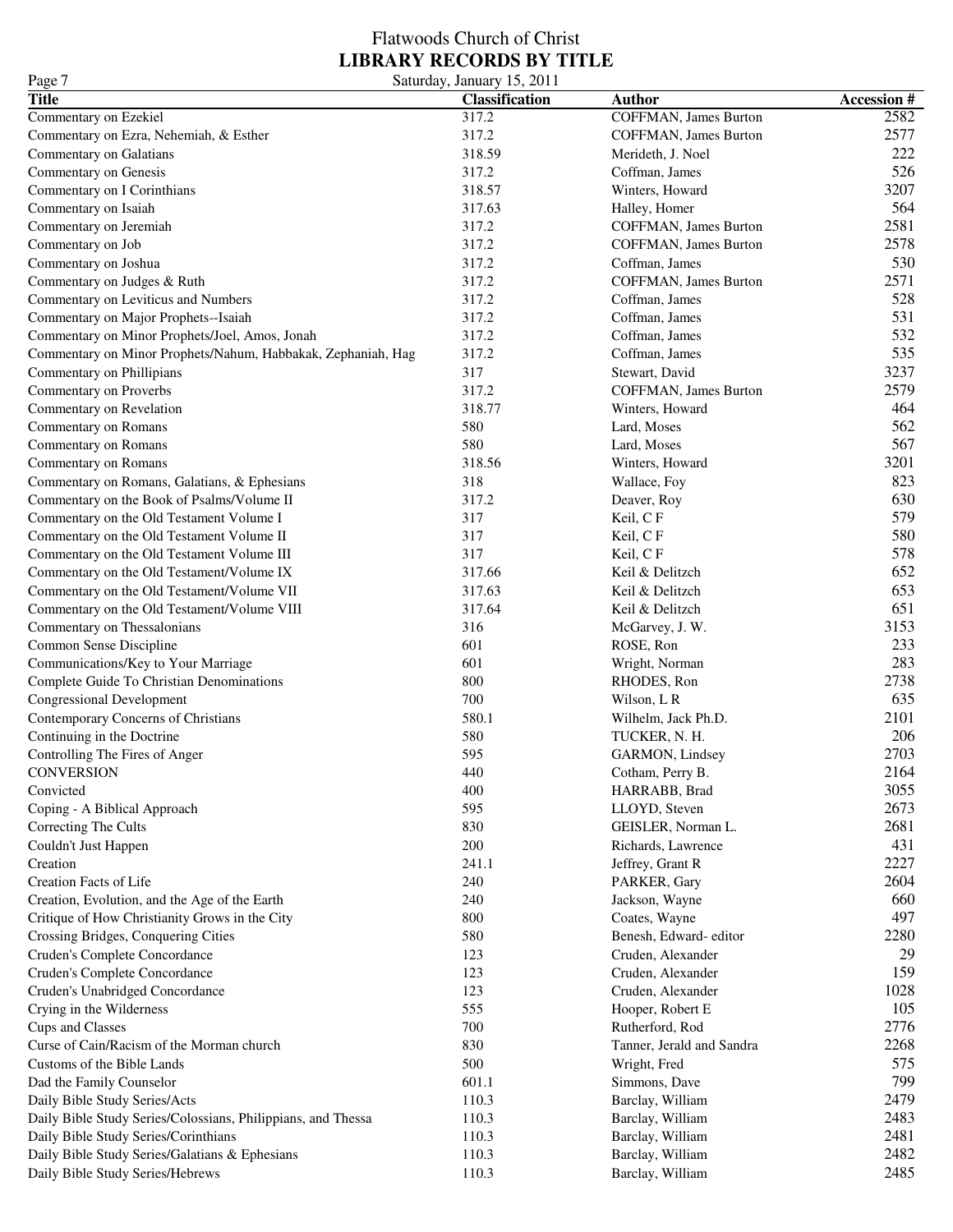| Page 8                                                                           | Saturday, January 15, 2011 |                                                          |                   |
|----------------------------------------------------------------------------------|----------------------------|----------------------------------------------------------|-------------------|
| <b>Title</b>                                                                     | <b>Classification</b>      | <b>Author</b>                                            | <b>Accession#</b> |
| Daily Bible Study Series/John and Jude                                           | 110.3                      | Barclay, William                                         | 2486              |
| Daily Bible Study Series/John Volume 1                                           | 110.3                      | Barclay, William                                         | 2477              |
| Daily Bible Study Series/John Volume 2                                           | 110.3                      | Barclay, William                                         | 2478              |
| Daily Bible Study Series/Luke                                                    | 110.3                      | Barclay, William                                         | 2476              |
| Daily Bible Study Series/Matthew Volume 2                                        | 110.3                      | Barclay, William                                         | 2474              |
| Daily Bible Study Series/Revelation Volume 1                                     | 110.3                      | Barclay, William                                         | 2487              |
| Daily Bible Study Series/Revelation Volume 2                                     | 110.3                      | Barclay, William                                         | 2488              |
| Daily Bible Study Series/Romans                                                  | 110.3                      | Barclay, William                                         | 2480              |
| Daily Bible Study Series/Timothy, Titus, Philemon                                | 110.3                      | Barclay, William                                         | 2484              |
| Daily Study Bible Series/Mark                                                    | 110.3                      | Barclay, William                                         | 2475              |
| Daily Study Bible/Matthew Volume I                                               | 110.3                      | Barclay, William                                         | 2473              |
| Dangerous 'Ism's - 1997                                                          | 580                        | POWER, Clarke, B.J.                                      | 2858              |
| Dangers Facing the Church                                                        | 580                        | Colwell, James                                           | 3174              |
| Daniel                                                                           | 317.67                     | McGuiggan, Jim                                           | 3067              |
| Daniel--A Prophet of God                                                         | 317.67                     | Turner, Roy                                              | 2990              |
| Dare to Discipline                                                               | 601                        | Dobson, James                                            | 241               |
| Dare to Discipline                                                               | 601                        | Dobson, James                                            | 289               |
| Darwin on Trial                                                                  | 241                        | Johnson, Phillip E                                       | 3093              |
| Darwin's Damnable Doctrine                                                       | 241                        | Hochdorf, Sean                                           | 2991              |
| Daughters of Eve                                                                 | 340.1                      | Hobbs, Lottie                                            | 486               |
| David: The Man Who Had the Heart to be King                                      | 317.2                      | Webster, Wade                                            | 3006              |
| Davis Dictionary of the Bible                                                    | 110                        | Davis, John D                                            | 31                |
| Days of Devotion/Lectureship                                                     | 580                        | Walker, Donald W                                         | 2921              |
| Dealing With the Devil                                                           | 830                        | Lovett, C S                                              | 903               |
| Dear Family                                                                      | 601                        | Ziglar, Zig                                              | 287               |
| Defense of the Bible's Inspiration                                               | 200                        | Thompson, Bert Ph.D.                                     | 2150              |
| DeHoff's Bible Handbook                                                          | 110.3                      | DeHoff, George                                           | 25                |
| DeHoff's Commentary/Vol III/Job to Song of Solomon                               | 317.2                      | DeHoff, George                                           | 320               |
| <b>Denominational Doctrines</b>                                                  | 800                        | Rutherford, Rod                                          | 829               |
| Denominationalism Versus the Bible                                               | 580                        | Hightower, Terry                                         | 759               |
|                                                                                  | 318.71                     | HAMPTON, Gary                                            | 2589              |
| Developing Patient Determination- 1 & 2 Peter<br>Devotions for Young Readers     | 910                        | Bair, Jonet M.                                           | 1053              |
|                                                                                  | 242                        |                                                          | 2153              |
| Dial 911--Essentials to Living LIfe in the 21st Century<br>Diamonds in the Rough | 242                        | Spurlin, Bob<br>Harrub, Brad, Ph.D., and Burt Jones, M.A | 2199              |
| Diamonds in the Rough                                                            | 400                        | Harrub, Brad                                             | 2774              |
|                                                                                  | 554                        | Dinkler, Fred                                            | 2177              |
| Diary of a Mountain Preacher                                                     |                            |                                                          |                   |
| Did you Miss the Rapture?<br>Difficult Scriptures in Revelation                  | 470<br>318.77              | Lyon, Mack                                               | 2015<br>865       |
|                                                                                  |                            | Myers, Floyd                                             | 254               |
| Difficult Texts of the NT Explained                                              | 318.2                      | Winkler, Wendell                                         | 3096              |
| Digging for Answers                                                              | 250                        | Brantley, Garry K                                        |                   |
| Digging Up the Past                                                              | 320                        | Rushmore, Louis                                          | 2825              |
| Dinosaurs Unleashed                                                              | 910                        | Butt, Kyle and Eric Lyons                                | 2211              |
| DINOSAURS, The Lost World and You                                                | 910                        | Morris, John D                                           | 2410              |
| Dinosaurs: Those Terrible Lizards                                                | 910                        | GISH, DeWayne                                            | 296               |
| Direct. for the Road Stability in Change Ahead: Church of Ch                     | 260                        | Sheerer, Jim                                             | 2085              |
| Directions for the Road Ahead: Stability in change among ch                      | 700                        | Sheerer, Jim                                             | 2244              |
| Discovering Genesis 1-24                                                         | 317.41                     | THATCHER, Floyd W.                                       | 2632              |
| Discovering Genesis 25-50                                                        | 317.41                     | THATCHER, Floyd W.                                       | 2633              |
| Discussion on Instrumental Music in the Worship/Boswell-Hard                     | 585                        | Boswell, Iram                                            | 599               |
| Dispelling the Darkness                                                          | 830                        | Harmon, Greg W.                                          | 2054              |
| Dissecting the Truth                                                             | 402                        | Harrab, Brad                                             | 2924              |
| Divorce                                                                          | 601                        | Music, Goebel                                            | 273               |
| Divorce and Remarriage                                                           | 601                        | Hawk, Ray                                                | 697               |
| Divorce and Remarriage                                                           | 601                        | Hicks, Olan                                              | 698               |
| Divorce and Remarriage/Debate                                                    | 585                        | Warren, Thomas                                           | 2933              |
| Divorce Debate                                                                   | 585                        | Hicks, Olan/Jim Waldron                                  | 1281              |
| Divorce Debate                                                                   | 601                        | Hicks, Olan and Jim Waldron                              | 2055              |
| Do You Understand Church Growth?                                                 | 580                        | Kenyon, Brian R                                          | 3013              |
| Do You Understand Fellowship?                                                    | 580                        | Kenyon, Brian R                                          | 3011              |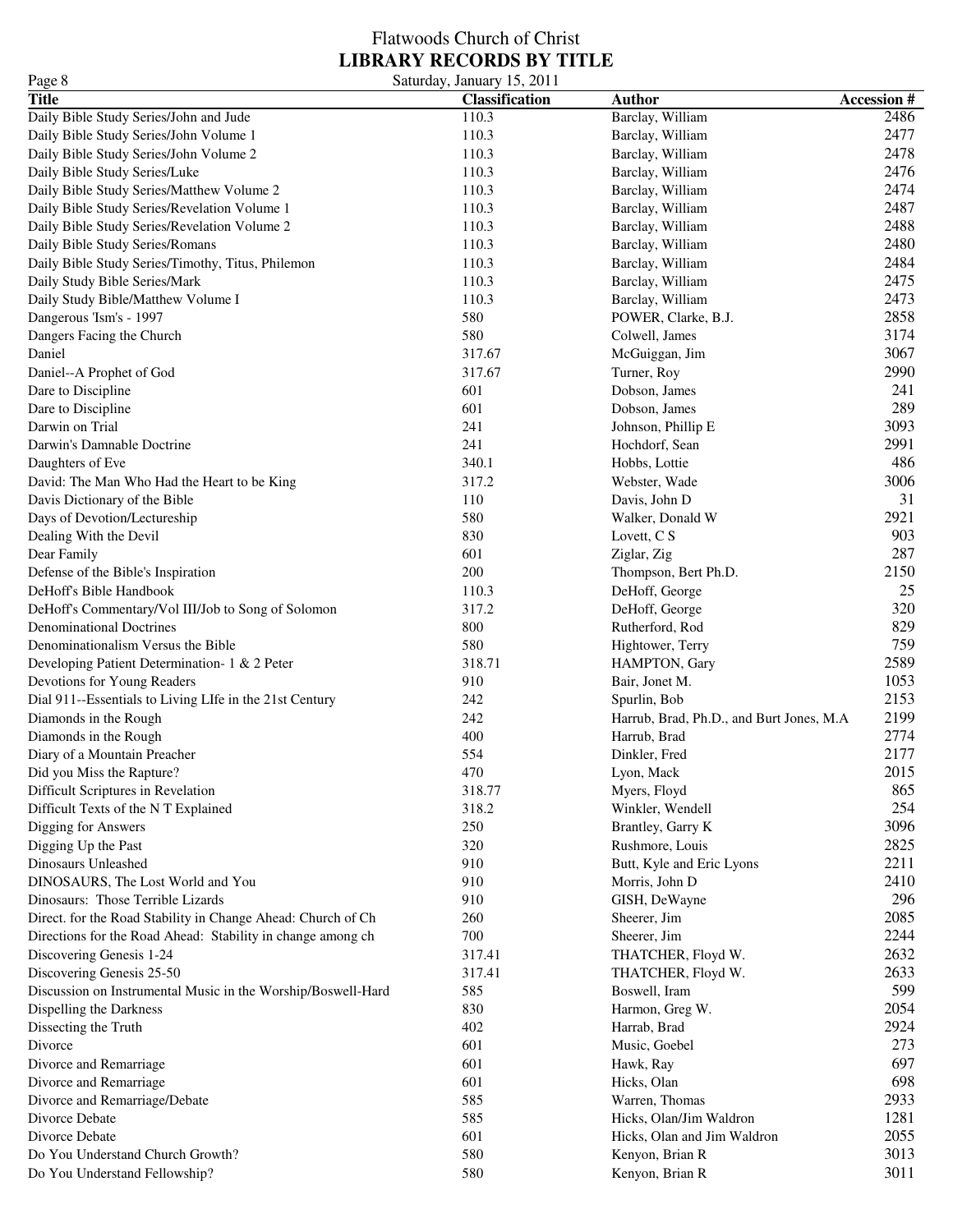### Flatwoods Church of Christ **LIBRARY RECORDS BY TITLE** Page 9 Saturday, January 15, 2011

| 1 agu s                                                      | Saturuay, Jamuary 19, 2011 |                                     |                   |
|--------------------------------------------------------------|----------------------------|-------------------------------------|-------------------|
| <b>Title</b>                                                 | <b>Classification</b>      | <b>Author</b>                       | <b>Accession#</b> |
| Do You Understand Leadership?                                | 580                        | Kenyon, Brian R                     | 3008              |
| Do You Understand Preaching?                                 | 580                        | Kenyon, Brian R                     | 3010              |
| Do You Understand Restoration?                               | 580                        | Kenyon, Brian R                     | 3014              |
| Do You Understand Restoring the Erring?                      | 580                        | Kenyan, Brian R                     | 3017              |
| Do You Understand the Biblical View of Man?                  | 580                        | Kenyon, Brian R                     | 3016              |
| Do You Understand the God of the Bible?                      | 580                        | Kenyon, Brian R                     | 3015              |
| Do You Understand the Grace of God?                          | 580                        | Kenyon, Brian R                     | 3012              |
| <b>Doctrinal Discourses</b>                                  | 580                        | Whiteside, Robertson L              | 2086              |
| Doctrine and the Do In It                                    | 580                        | Pugh, Charles C. III                | 2310              |
| Doctrines and Commandments of Men                            | 800                        | Waddey, J N                         | 585               |
| Does Anyone Here Know God?                                   | 570                        | Hunt, Gladys                        | 266               |
| Does God Drink Wine?                                         | 602                        | Cooper, Carl                        | 3232              |
|                                                              | 910                        | MILLER, Dave                        | 2646              |
| Dogs, Frogs & Hogs                                           |                            |                                     | 2312              |
| Don't Kiss Toads                                             | 616                        | Humphrey, Sandra                    |                   |
| Don't Laugh You'll Be Old Someday                            | 595                        | Holland, Tom                        | 3238              |
| Doubts about Darwin                                          | 241                        | Woodward, Thomas                    | 2208              |
| <b>Dynamic Dads</b>                                          | 601.1                      | Pettit, Paul                        | 2493              |
| Earnestly Contending for the Faith                           | 440                        | Meadows, James                      | 2461              |
| Ease the Squeese                                             | 920.8                      | Hagedorn, Doug                      | 3221              |
| Easy to Read Version                                         | 120                        | Music, Goebel                       | 816               |
| Eccelesiates and Song of Solomon                             | 580                        | Cates, Curtis                       | 773               |
| <b>Effective Bible Teaching</b>                              | 705                        | Wilhoit, Jim                        | 3202              |
| <b>Elders</b> and Deacons                                    | 710                        | Myers, J B                          | 2223              |
| Encyclopedia of Bible Facts                                  | 120                        | Water, Mark                         | 2998              |
| Encyclopedia of Jesus' Life and Time                         | 121                        | Water, Mark                         | 2985              |
| Encyclopedia of World Religions                              | 830                        | WATER, Mark                         | 2683              |
| <b>Ephesians Commentary</b>                                  | 318.2                      | WINTON, Bob                         | 2854              |
| Epistles of 1, 2, 3 John                                     | 318.73                     | Lanier, Roy                         | 3198              |
| Epistles of Paul/An Overview of the                          | 330                        | Scaggs, Johnie                      | 3164              |
| Epistles To Corinth MSOP Lect.                               | 580                        | LIDDELL, Bobby                      | 2600              |
| Equipping God's People To Deal With Adversity                | 580                        | Elliott, Greg-editor                | 2273              |
| Essays in Apologetics/Volume I                               | 240                        | Thompson, Bert and Wayne Jackson    | 479               |
| Essays in Apologetics/Volume II                              | 240                        | Thompson, Bert and Wayne Jackson    | 477               |
| <b>Eternal Security</b>                                      | 470                        | Jackson, Wayne                      | 3137              |
|                                                              | 580                        |                                     | 428               |
| Eternal Truths/Freed-Hardeman Lectureships 1980              | 580                        | Woodson, William                    | 510               |
| Ethics for Christian LivingF H C Lectures 1986               |                            | Claiborne, Winford                  |                   |
| Ethics of the Prophets                                       | 600                        | Lewis, Jack P                       | 2927              |
| ETSP-35th Annual Lectureship                                 | 580                        | Meadows, James                      | 3024              |
| Eusebius' Ecclesiastical History                             | 600                        | Boyle, Isacc                        | 30                |
| Evangelism Made Simple                                       | 715                        | Rogers, Stephen W.                  | 2131              |
| Evangelism Made Simple You Can Do It!                        | 715                        | Rogers, Stephen W.                  | 2133              |
| Evans Barr Debate                                            | 585                        | Evans, Jack                         | 669               |
| Every Step of the Way                                        | 700.1                      | Holbrook, Becky Tilotta             | 2501              |
| Every Woman's Battle                                         | 601.2                      | ETHeridge, Shannon                  | 2535              |
| Every Young Man's Battle                                     | 616                        | Arterburn, Stephen                  | 2308              |
| Every Young Woman's Battle                                   | 604.1                      | Ethridge, Shannon, Stephen Aterburn | 2259              |
| Everyday Christianity                                        | 580                        | Claiborne, Winford                  | 508               |
| Everyday Life in New Testament Times                         | 340                        | Bouquet, A C                        | 582               |
| Everyday Life in Old Testament Times                         | 340                        | Heaton, E W                         | 555               |
| <b>Everyday Princess</b>                                     | 616                        | BUTT, Sheila                        | 3045              |
| Everyman's Battle                                            | 604.1                      | Arterburn, Stephen, Stoeker, Fred   | 2257              |
| Everything Jesus Taught About Love, Marriage, Div & Wom & Ch | 601                        | Lockyer, Herbert                    | 911               |
| <b>Evidences of Christianity</b>                             | 200                        | McGarvey, J.W.                      | 1023              |
| <b>Evolution or Creation</b>                                 | 241                        | Overton, Basil                      | 2509              |
| Evolution--The Fossils Say No                                | 241                        | Gish, Duane                         | 592               |
|                                                              |                            |                                     |                   |
| Evolution: The Challenge of the Fossil Record                | 241                        | Gish, Duane PH.D                    | 483               |
| <b>Exalting Jesus Christ</b>                                 | 413                        | Walker, Donald W. Editor            | 1038              |
| Exalting Jesus Christ/Lectureship Series                     | 580                        | Walker, Donald W.                   | 2914              |
| <b>Excavating Jesus</b>                                      | 250                        | Crossan, John Dominic               | 2173              |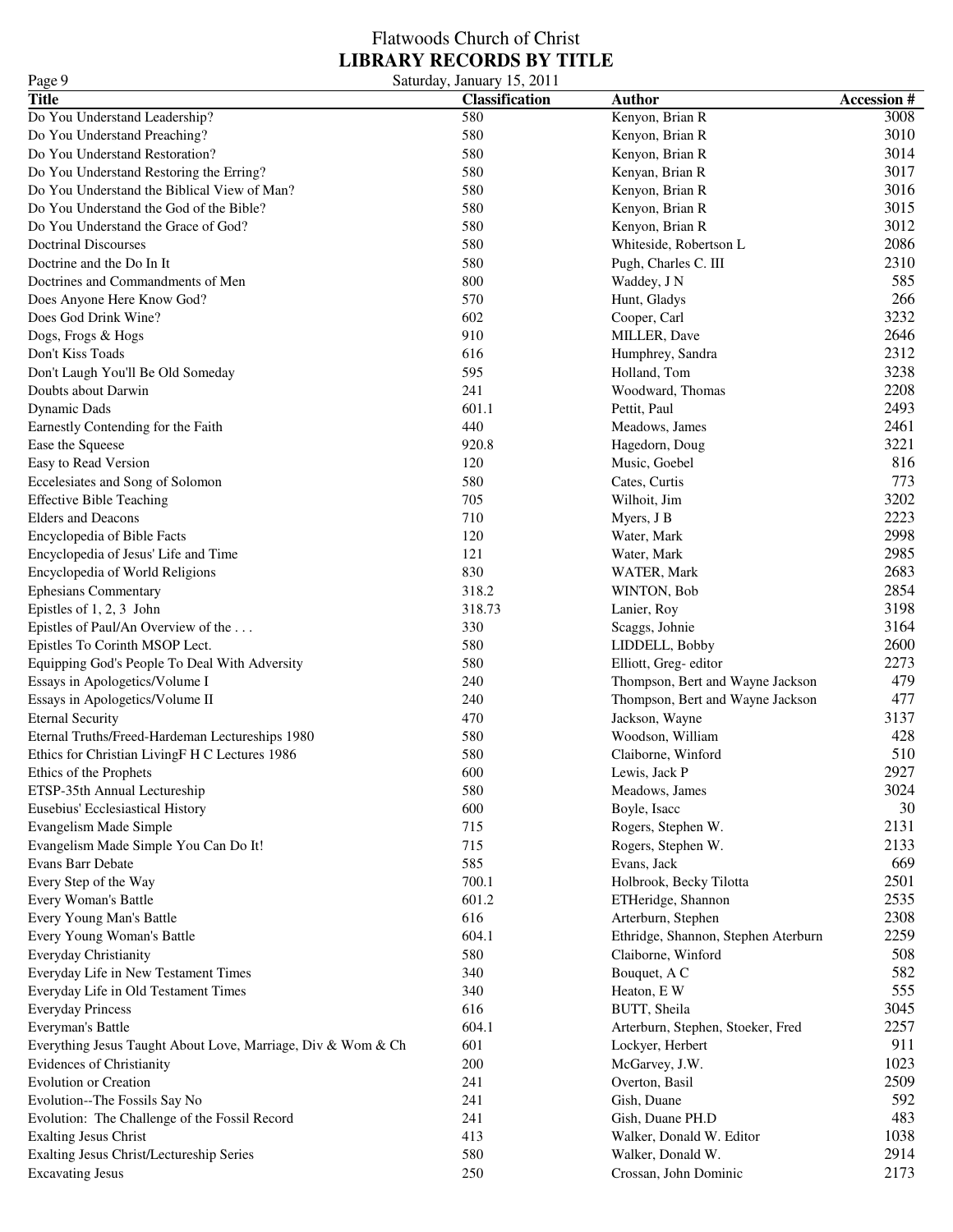| Page 10                                                      | Saturday, January 15, 2011 |                                         |                   |
|--------------------------------------------------------------|----------------------------|-----------------------------------------|-------------------|
| <b>Title</b>                                                 | <b>Classification</b>      | <b>Author</b>                           | <b>Accession#</b> |
| <b>Exegesis of Difficult Biblical Passages</b>               | 200                        | Lewis, Jack P                           | 2928              |
| <b>Explained and Denied</b>                                  | 601                        | Moffitt, Jerry                          | 659               |
| <b>Expository Dictionary</b>                                 | 110                        | VINE, WE                                | 191               |
| Eye of the Storm--Elder, Ben Franklin                        | 555                        | West, Earl Irvin                        | 3092              |
| F H Lectureship Series--1970 to 2004                         | 580                        |                                         | 3122              |
| Facts and Faith                                              | 240                        | Thomas, J D                             | 21                |
| Facts from Jesus                                             | 400                        | Bassett, Jerry F                        | 2043              |
| Fair & Squaresville                                          | 910                        | VEG-Nolan, Allia                        | 2651              |
| Faith & Finance                                              | 920.8                      | PALMER, Jim                             | 2608              |
| Faith for a World in Doubt                                   | 580                        | Kirkpatrick, Foy                        | 47                |
| <b>Fallen Spiritual Leaders</b>                              | 260                        | Smith, F Legard                         | 733               |
| Family Bible Flip Quiz                                       | 110.5                      | <b>KELLY, Miles</b>                     | 2717              |
|                                                              | 601.1                      |                                         | 2426              |
| <b>Family First</b>                                          |                            | McGraw, Phil Dr.                        | 583               |
| Family Living in the Bible                                   | 601.1                      | Deen, Edith                             | 901               |
| Famous "Biblical" Hoaxes                                     | 830                        | Goodspeed, Edgar J                      |                   |
| Fan The Flame                                                | 242                        | GUY, Steven K. Dr.                      | 2541              |
| Fannie Crosby                                                | 570                        | <b>BARRETT, Ethel</b>                   | 212               |
| Fastest Dodge Ball in the West                               | 910                        | VEG-Peterson, Doug                      | 2584              |
| Feasting on Assurance                                        | 734                        | GRAY, Lynette                           | 2706              |
| FHU 2008 Lecture-Behold The Lamb                             | 580                        | LIPE, David                             | 2678              |
| FHU Lectureship--Perfecting God's People--Christ and Culture | 580                        | Lipe, David L                           | 3095              |
| Fifteen Minutes the Story of My Abortion                     | 603                        | Hughson, Tanya                          | 367               |
| <b>Fifty Short Sermons</b>                                   | 581                        | Dennis, Fred                            | 427               |
| Figures of Speech used in the Bible                          | 140                        | Bullinger, E.W., D.D.                   | 1016              |
| <b>Financial Peace</b>                                       | 920.8                      | RAMSEY, Dave                            | 2750              |
| Fire in my Bones                                             | 570                        | Allen, Jimmy                            | 2253              |
| Fire in My Heart                                             | 580.1                      | Willis, Mike Editor                     | 2407              |
| Fire on the Mountain                                         | 720                        | Davis, Raymond                          | 268               |
| Firecracker Power and Other Stories with Take-Away Value     | 910                        | Speck, Nancy                            | 2001              |
| Firm Foundations                                             | 590                        | Grainger, Peter                         | 2389              |
| First and Second Peter and Jude                              | 318.2                      | WARDEN, Duane                           | 3050              |
| Flatwoods Herald Bulletin                                    | 920.10                     |                                         | 493               |
| Flatwoods Herald Bulletin                                    | 920.10                     |                                         | 494               |
| Florida College Lectures--Doctrine of Last Things            | 580                        | Curry, Melvin                           | 3116              |
| Flowers for Mother                                           | 601.1                      | Brownlow, LeRoy                         | 812               |
| Flowers for You                                              | 317.59                     | Brownlow, Leroy                         | 843               |
| Flowers of Friendship                                        | 317.59                     | Brownlow, LeRoy                         | 830               |
| Flowers of the Bible                                         | 340                        | SWENSON, Allan A                        | 2536              |
| Flowers that Never Fade                                      | 317.59                     | Brownlow, LeRoy                         | 821               |
| Focus on the Fundamentals of the Faith                       | 440                        | Harris, W. Douglas                      | 2826              |
| For Better or for Best                                       | 601                        | SMALL, Gary                             | 300               |
|                                                              | 570                        |                                         | 1083              |
| Forever Young--the Life and Times of Norvel & Helen Young    |                            | Henegar, Bill and Jerry Rushford        | 2278              |
| Fortify Our Families                                         | 580                        | Elliott, Greg-editor                    |                   |
| Fortify Your Faith                                           | 340                        | Jackson, Wayne                          | 314               |
| Forty-two Years on the Firing Line                           | 580                        | Bales, James D.                         | 2189              |
| Foy E Wallace, Jr--Soldier of the Cross                      | 570                        | Patterson, Noble & Terry J. Gardner, Ed | 1094              |
| Frank Van Dykes Sermons                                      | 580                        | Gardner, E. Claude                      | 2328              |
| Free-Hardeman University 2002 Lectures                       | 580                        | Lipe, David L., Editor                  | 2144              |
| Freed-H Lectureship/A Plea for Fundamentals                  | 580                        | Woodson, William Editor                 | 54                |
| Freed-H Lectureship/Church and Fellowship                    | 580                        | Woodson, William Ed.                    | 52                |
| Freed-H Lectureship/Church Today                             | 580                        |                                         | 51                |
| Freed-H Lectureship/Heritage, Accomplishments, in Christ     | 580                        |                                         | 53                |
| Freed-H Lectureships/Freedom                                 | 580                        | Woodson, William                        | 49                |
| Freed-Hardeman 2006 Lectures                                 | 580                        | Lipe, David L                           | 2513              |
| Freed-Hardeman Lectureships/1976                             | 580                        |                                         | 50                |
| Freed-Hardeman University                                    | 580                        | Lipe, David L. Editor                   | 1031              |
| Freed-Hardeman University Chapel Talks                       | 580.1                      |                                         | 2977              |
| Freed-Hardeman University Lectures                           | 580                        | Lipe, David L                           | 2511              |
| Freed-Hardeman University Lectures                           | 580                        | Lipe, David L                           | 2512              |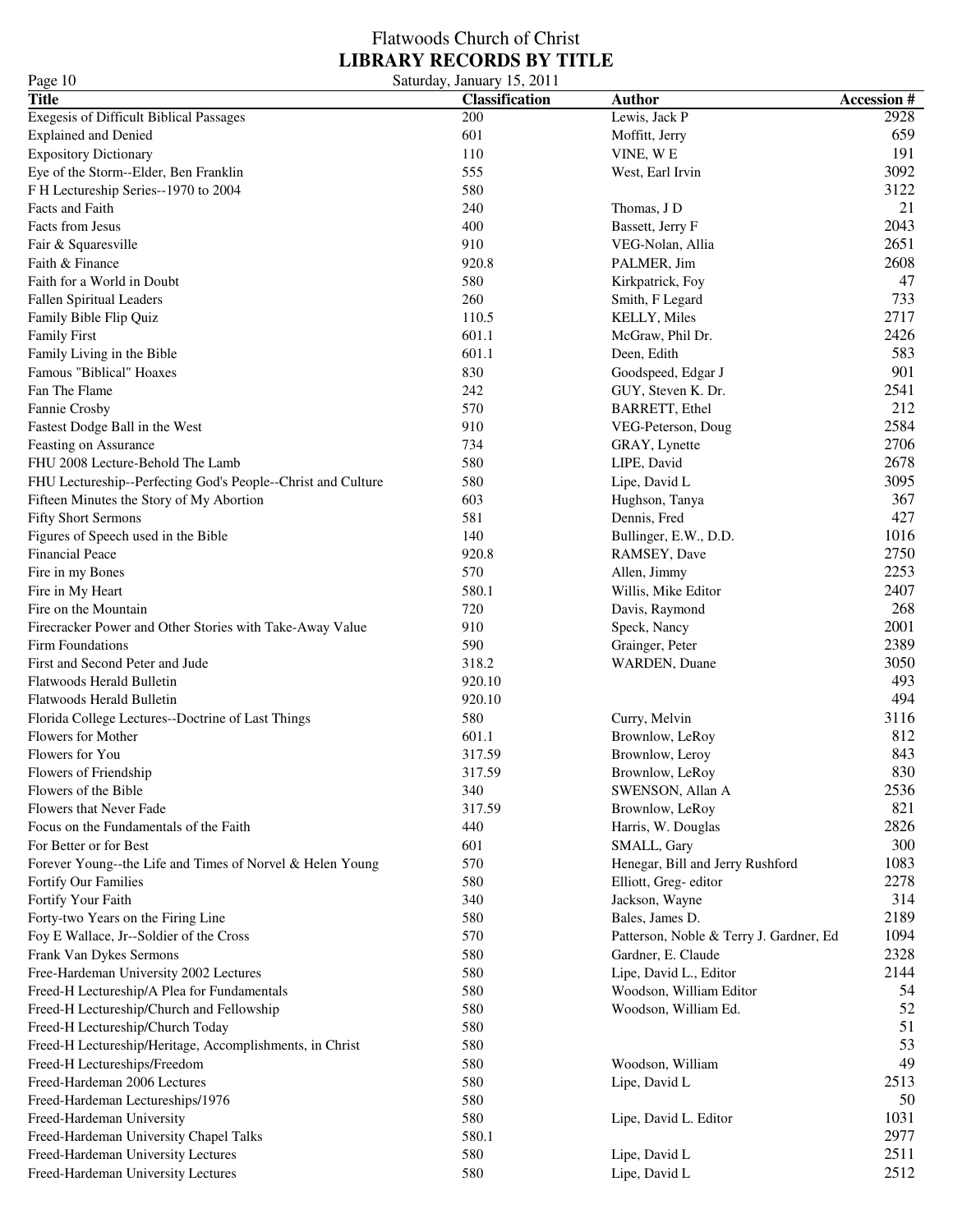| Page 11                                                     | Saturday, January 15, 2011 |                        |                   |
|-------------------------------------------------------------|----------------------------|------------------------|-------------------|
| <b>Title</b>                                                | <b>Classification</b>      | <b>Author</b>          | <b>Accession#</b> |
| Freed-Hardemon Unv Annual Lectureship--1997                 | 580                        | Lipe, David L (Ed)     | 921               |
| Freed/Hardeman Lectureship - 2007                           | 580                        | LIPE, David            | 2557              |
| Friendship, Handle with Care                                | 600                        | McWhorter, Jane        | 2008              |
| From Creation to the Day of Eternity                        | 241.1                      | Hailey, Homer          | 3073              |
| From God's Mind to Man's Pen, Vol I                         | 251                        | Hochdorf, Sean         | 2988              |
| From God's Mind to Man's Pen, Vol II                        | 251                        | Hochdorf, Sean         | 2989              |
| From Golgotha to Heaven                                     | 800.1                      | Eckstein, Stephen D.   | 2823              |
| From Heaven or Men, Which?                                  | 580.1                      | Gifford, Homer         | 2817              |
| From House to House                                         | 715                        | Stewart, Ivan R        | 106               |
| From House to House                                         | 715                        | STEWART, IVAN          | 184               |
| From Sinai to Calvary                                       | 554                        | Eckstein, Stephen D.   | 2822              |
| G K Wallace's Lectureship on Denominational Dogmas          | 800                        | Wallace, G K           | 588               |
| Galatians Commentary                                        | 318.2                      | WINTON, Bob            | 2853              |
| Genesis of the Orgin of Coal and Oil                        | 200                        | Major, Trevor          | 782               |
| Getting Acquainted with God                                 | 410                        | McCord, Hugo           | 2449              |
| Getting Along                                               | 601.2                      | Eichman, Nancy         | 3233              |
| Giddyup & Wait                                              | 910                        | VEG-West, Tracy        | 2649              |
| Girl To Girl                                                | 616                        | ELLIOT, Laura          | 2701              |
| Girls In Fellowship & Team Study                            | 616                        | COLLEY, Hannah         | 2670              |
| Give The Winds A Mighty Voice                               | 733                        | MITCHELL, Stan         | 2687              |
| Giving a Reason for Our Hope/FHC 1990                       | 580                        | Claiborne, Winford     | 513               |
| Giving Our Way to Prosperity                                | 732                        | Black, VP              | 59                |
| Giving vs. getting                                          | 732                        | Black, V P             | 57                |
| Gleanings                                                   | 700                        | <b>WALLACE G K</b>     | 201               |
| Glory to God Through Christian Living and Through Preaching | 580                        | Claiborne, Winford     | 429               |
| Glossolalia from God or Man                                 | 800                        | Jividen, Jimmy         | 500               |
| Go Till You Guess                                           | 110.5                      | Wells, Amos R          | 904               |
| God Demands Doctrinal Preaching                             | 592                        | Warren, Thomas B       | 3089              |
| God Demands Doctrinal Teaching                              | 581                        | Elkins, Garland        | 272               |
| God Hath Spoken                                             | 580                        | Dark, Harris           | 375               |
| God Hath Spoken - 1991                                      | 580                        | SWL-Jackson, Bill      | 760               |
| God Hath Spoken, Affirming Truth and Reproving Error        | 580                        | Cates, Curtis          | 2439              |
| God Knows Everything                                        | 910                        | Watson, Elaine         | 401               |
| God Knows How to Raise Your Kids                            | 601.1                      | McGee, Joe             | 2490              |
| God Loves a Single Too                                      | 601                        | Beauchamp, Gary        | 286               |
| God Made Animals                                            | 910                        | LYONS, Eric            | 2645              |
| God Made Dinosaurs                                          | 910                        | HARRUB, Brad           | 2642              |
| God Made Fish                                               | 910                        | HARRUB, Brad           | 2643              |
| God Made Insects                                            | 910                        | LYONS, Eric            | 2644              |
| God Made Plants                                             | 910                        | BUTT, Kyle             | 2640              |
| God Made The World                                          | 910                        | BUTT, Kyle             | 2641              |
| God Means What He Says                                      | 430                        | Simon, Paul            | 2827              |
| God Speaks to Today's Teenagers                             | 616                        | Meadows, James         | 2457              |
| God Speaks to Today's Teenagers, Book 2                     | 616                        | Meadows, James         | 2458              |
| GOD the Bible and Common Sense                              | 600                        | <b>BROWNLOW, LEROY</b> | 187               |
| God the Father/Memphis School Lectureship (2003)            | 580                        | Liddell, Bobby, Editor | 2179              |
| God's Deacons                                               | 710                        | HODGE, Charles         | 219               |
| God's Design For The Home - 2004                            | 580                        | SWL-Brumback, Rick     | 2874              |
| God's Judgement and Punishment                              | 470                        | Hailey, Homer          | 3022              |
| God's Makeover Plan                                         | 600                        | Eichman, Nancy         | 2007              |
| God's Pattern for Christian Living                          | 580                        | Liddell, Bobby         | 778               |
| God's Plumbline                                             | 400                        | HUFFORD, EVERET L      | 2956              |
| God's Promise for Today                                     | 242                        | DeJong, Benjamin R     | 910               |
| God's Prophetic Word                                        | 580                        | Wallace, Foy E         | 155               |
| God's Prophetic Word                                        | 580                        | Wallace, Foy           | 374               |
| God's Way To Right Living                                   | 318.56                     | HAMPTON, Gary          | 2592              |
| God's Way to the Top                                        | 600                        | Turner, J J            | 438               |
| Good Knight, Duke                                           | 910                        | VEG-Kidd, Ronald       | 2550              |
| Good News For Modern Man                                    | 100                        | American Bible Society | 421               |
|                                                             |                            |                        |                   |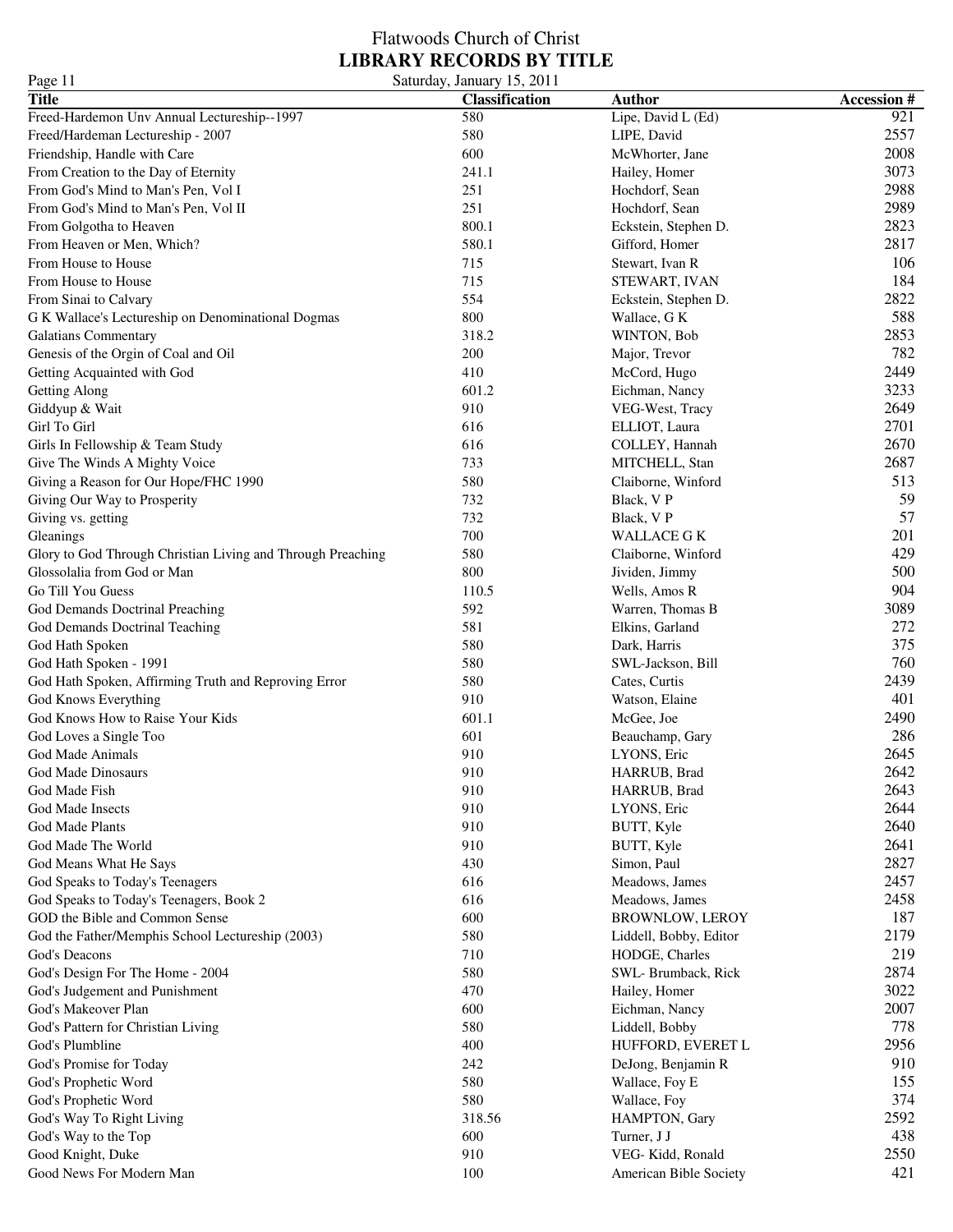### Flatwoods Church of Christ **LIBRARY RECORDS BY TITLE** Page 12 Saturday, January 15, 2011

| $1 \, \text{age}$ 12                             | $\cup$ aturuay, January 19, 2011 |                                          |                   |
|--------------------------------------------------|----------------------------------|------------------------------------------|-------------------|
| <b>Title</b>                                     | <b>Classification</b>            | <b>Author</b>                            | <b>Accession#</b> |
| Good News That Troubles the World                | 580                              | McAnally, Bob                            | 3009              |
| Gospel Gleaner - Trimming The Thorns             | 580.1                            | POLK, John T.                            | 2558              |
| Gospel Minutes--1976 Volume                      | 705                              | Thurmand, Dillard                        | 406               |
| Grace Abounding/FHC 1987                         | 580                              | Claiborne, Winford                       | 511               |
| Grandfather by Another Name                      | 601.1                            | Booth, Carolyn J. and Mindy B. Henderson | 2006              |
| Grandmother by Another Name                      | 601.1                            | Booth, Carolyn J. and Mindy B. Henderson | 2005              |
| Grandpa and Me                                   | 910                              | Alex, Marlee, and Ben                    | 650               |
| Great Bible Stories for Children                 | 910                              | Easterly, R Lane                         | 648               |
| Great Doctrines of the Bible                     | 580                              | Scaggs, Johnie                           | 3168              |
| Great Lessons from Old Testament Characters      | 340                              | Cates, Curtis                            | 537               |
| Great Questions in the Bible/Lectureship         | 580                              | Walker, Donald W                         | 2926              |
| Greater Bible Knowledge                          | 340                              | Jackson, Wayne                           | 276               |
|                                                  | 600                              |                                          | 499               |
| Growing Through Conflict                         |                                  | Gross, Jerry                             | 239               |
| Growth Through Biblical Stewardship              | 732                              | Turner, J J                              |                   |
| Growth Through Biblical Stewardship              | 710                              | Turner, J. J.                            | 3160              |
| Guidepost Home Bible Study 25-50                 | 317.41                           | THATCHER, Floyd W.                       | 2635              |
| Gus Nichols - Sermon Outlines                    | 581                              | NICHOLS, Gus                             | 2665              |
| Guys Understanding Authority & Real Discipleship | 616                              | COLLEY, Caleb                            | 2669              |
| Habakkuk                                         | 317.65                           | KACHELMAN, John L., Jr.                  | 2786              |
| Habits of a Loving Heart                         | 600                              | Tate, Willard                            | 836               |
| Hailey's Comments/ Volume I                      | 580.1                            | Hailey, Homer                            | 631               |
| Hailey's Comments/Volume II                      | 580.1                            | Hailey, Homer                            | 632               |
| Halbrook-Freeman Debate 1990                     | 585                              | HALBROOK, Ron                            | 2656              |
| Halley's Bible Handbook                          | 110.3                            | Halley, Henry H                          | 149               |
| Halley's Bible Handbook                          | 110.3                            | Halley, Dr. Henry H.                     | 2127              |
| Handbook for Spiritual Survival                  | 600                              | Gillequist, Peter                        | 264               |
| Handbook of Church Advertising                   | 920.9                            | Case, Francis                            | 489               |
| Handbook of Denominations                        | 800                              | Mead, Frank S                            | 17                |
| Handbook of Denominations in the U.S.            | 110.3                            | Mead, Frank S. & Samuel S. Hill          | 2235              |
| Handbook of Denominations in USA                 | 800                              | Mead, Frank S                            | 872               |
| Hands of Service                                 | 930                              | Allen, Phyllis                           | 820               |
| Hands of Service                                 | 930                              | Phy, Allen                               | 896               |
| Hands of Service                                 | 930                              | Phy, Allen                               | 2495              |
| Hanzel and Gretel                                | 910                              | no author                                | 849               |
|                                                  |                                  |                                          | 700               |
| Happiness is a Choice                            | 595                              | Eminirth, Frank                          |                   |
| Hard Sayings of the Bible                        | 140                              | Kaiser, Walter C., Jr.                   | 2348              |
| Hardeman's Tabernacle Sermons (Vol 1)            | 580                              | Hardeman, N. B.                          | 2021              |
| Hardeman's Tabernacle Sermons (Vol 2)            | 580                              | Hardeman, N. B.                          | 2022              |
| Hardeman's Tabernacle Sermons (Vol III)          | 580                              | Hardeman, N. B.                          | 2023              |
| Hardeman-Bogard Debate                           | 585                              | Hardeman, N.B.                           | 2811              |
| Harding Lectures 1963                            | 59-                              | Hacker, Joe W, Jr                        | 33                |
| Harding-Wilkinson Debate on Baptism              | 440                              | Bradley, G.B. Esq                        | 2209              |
| Harper's Encyclopedia of Bible Life              | 121                              | Miller, Madeleine                        | 3158              |
| Hats Off To Lyle                                 | 910                              | VEG, Kidd, Ronald                        | 2559              |
| Have Atheists Proved There Is No God             | 842                              | Warren, Thomas B                         | 22                |
| Having a Mary Heart in a Martha World            | 600                              | Weaver, Joanna                           | 2305              |
| Headed in the Direction of Heaven                | 470                              | Warren, Lindsey                          | 3111              |
| Headed to the Office                             | 616                              | Colley, Glenn                            | 3203              |
| Headed to the Office                             | 616                              | Colley, Glenn                            | 3234              |
| Heart of the Yale Lecture                        | 580                              | Baxter, Baxell Barrett                   | 2948              |
| Heaven's Vocabulary/Lectureship                  | 580                              | Walker, Donald W                         | 2920              |
| Hebrew Wisdom and Poetry                         | 340                              | Lewis, Jack P                            | 2932              |
| <b>Hebrews</b>                                   | 318.69                           | Lane, William                            | 3204              |
| Heirlooms                                        | 600                              | Craun, Janie                             | 2325              |
|                                                  | 400                              | Craun, Janie                             | 3131              |
| Heirlooms, New and Old Bible Keepsakes           |                                  |                                          | 303               |
| Heirs Together                                   | 601                              | GUNDRY, Patricia                         |                   |
| Help                                             | 596                              | Morton, Justin                           | 3212              |
| Help & Healing For People Who Hurt               | 596                              | HOLLAND, Thomas H.                       | 2546              |
| <b>HERALD</b>                                    | 920.10                           | Bound                                    | 2330              |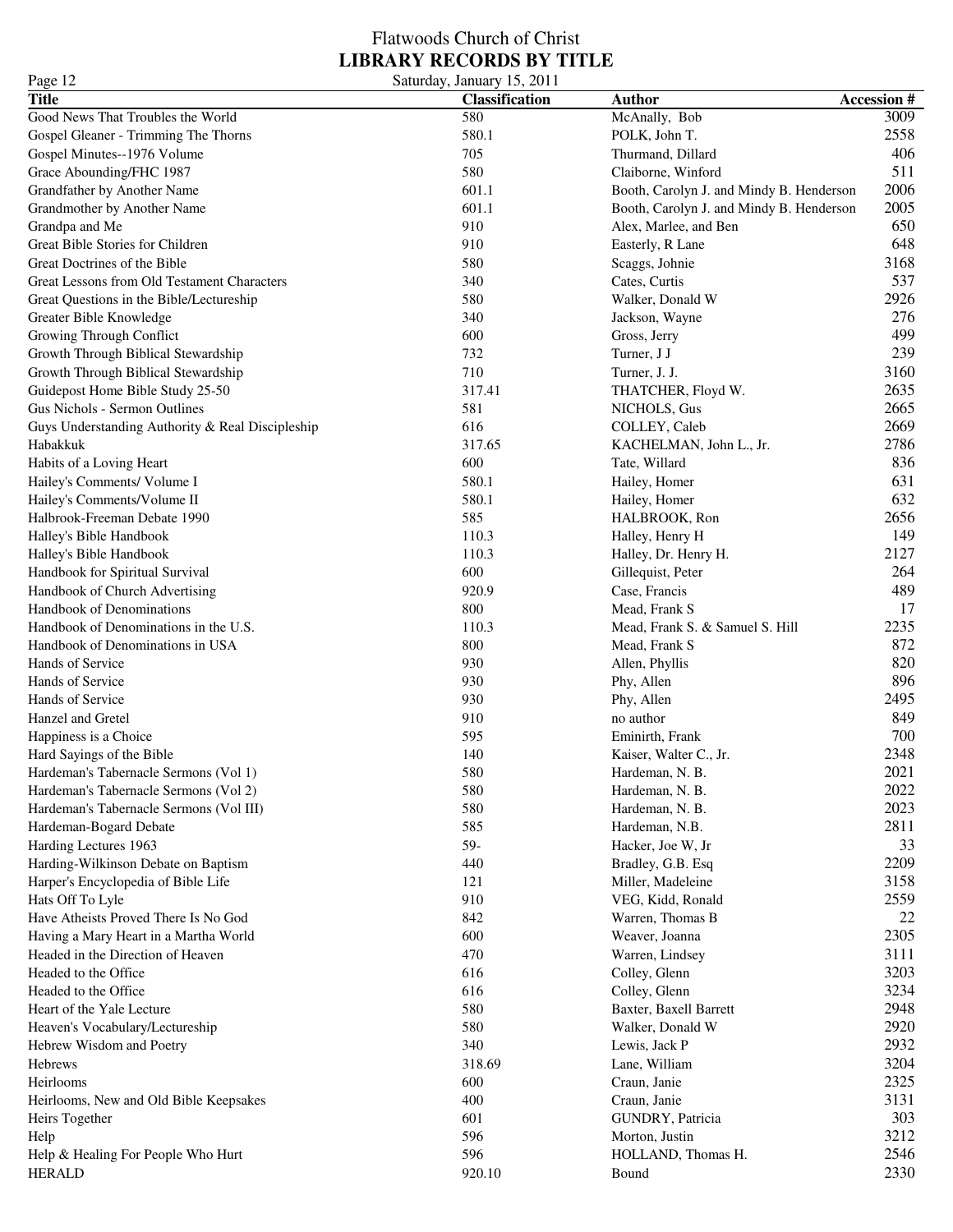Page 13 Saturday, January 15, 2011

| <b>Title</b>                                               | <b>Classification</b> | <b>Author</b>                     | <b>Accession#</b> |
|------------------------------------------------------------|-----------------------|-----------------------------------|-------------------|
| <b>HERALD</b>                                              | 920.10                | Bound                             | 2331              |
| Here Am I! Send Me                                         | 715                   | Chambers, Mary Jane               | 913               |
| Here Am I, Send Me                                         | 554                   | Diestelkamp, Leslie               | 3161              |
| Here and Hereafter                                         | 470                   | Montgomery, Ruth                  | 868               |
| Here it is in Black and White                              | 580                   | Shannon, John Sr; Jones, Burt     | 1020              |
| Here it is in Black and White                              | 400                   | Shannon, John                     | 2775              |
| Heresies & Orthodoxy - History of the Church               | 500                   | <b>BROWN</b> , Harold             | 2694              |
| Hermeneutics                                               | 251                   | Dungan, D R Professor             | 566               |
| Hide or Seek                                               | 601                   | Dobson, James                     | 280               |
| <b>Highchair Devotions</b>                                 | 910                   | Woody, Marilyn                    | 819               |
| His Needs Her Needs                                        | 601                   | Harley, Willard F., Jr.           | 2418              |
| Historical Atlas of Holy Lands                             | 110.2                 |                                   | 2202              |
| Historical Atlas of the Holy Lands                         | 110.2                 | Farrington, Karen                 | 2247              |
|                                                            | 320                   | Farrington, Karen                 | 2658              |
| Historical Backgrounds To Bible People                     |                       | LEWIS, Jack P.                    | 3003              |
| History of Reformatory Movement                            | 550                   | Rowe, John F                      |                   |
| Holman Concise Bible Commentary                            | 317                   | Dockery, David S                  | 2731              |
| Holman Giant Print Dictionary                              | 110                   | HILLYER, Norman                   | 3063              |
| Holman N T Commentary                                      | 318.2                 | Weber, Stuart K                   | 2365              |
| Holman N T Commentary                                      | 318.2                 | Cooper, Rodney L                  | 2366              |
| Holman N T Commentary                                      | 318.2                 | Butler, Trent C                   | 2367              |
| Holman N T Commentary                                      | 318.2                 | Gangel, Kenneth O                 | 2368              |
| Holman N T Commentary                                      | 318.2                 | Gangel, Kenneth O                 | 2369              |
| Holman N T Commentary                                      | 318.2                 | Boa, Kenneth                      | 2370              |
| Holman N T Commentary                                      | 318.2                 | Pratt, Richard L., Jr.            | 2371              |
| Holman N T Commentary                                      | 318.2                 | Anders, Max                       | 2372              |
| Holman N T Commentary                                      | 318.2                 | Larson, Knute                     | 2373              |
| Holman N T Commentary                                      | 318.2                 | Lea, Thomas D                     | 2374              |
| Holman N T Commentary                                      | 318.2                 | Walls, David                      | 2375              |
| Holman N T Commentary                                      | 318.2                 | Easley, Kendell                   | 2376              |
| <b>HOLY BIBLE</b>                                          | 100                   | <b>CEV</b>                        | 2213              |
| Holy Bible                                                 | 100                   |                                   | 3                 |
| Holy Spirit Issues in the 20th Century                     | 430                   | HARPER, E. R.                     | 2601              |
| Home Invasion                                              | 601.1                 | Hagelin, Rebecca                  | 2436              |
| Homer Hailey's Lesson Notes                                | 580                   | Kimbrough, Earl (compiled by)     | 2222              |
| Homiletic Commentary on the Book of Colossians             | 318.2                 | Elkins, Garland                   | 556               |
| Hope For Those Who Struggle                                | 596                   | WILLIAMS, Don                     | 2545              |
| Houston College Bible Lectureship (2000) Roman Catholicism | 810                   | Brown, David P Editor             | 2049              |
| How Can We Believe?                                        | 400                   | Bales, James D.                   | 2168              |
| How Can We Understand The Bible - 2006                     | 580                   | POWER, Clarke, B.J.               | 2862              |
| How Christianity Grows in the City                         | 700                   | COATS, Wayne                      | 229               |
| How Implication Binds and Silence Forbids                  | 251                   | Beals, George F.                  | 2096              |
| How to Beat Burnout                                        | 595                   | Minirth, Frank                    | 671               |
| How to Build a Great Church                                | 700.1                 | LAYTON, MAC                       | 2970              |
|                                                            | 595                   |                                   | 430               |
| How to Deal With Depression                                |                       | Foster, Timothy                   |                   |
| How to Encourage the Man in Your Life                      | 601.1                 | Wright, H. Norman                 | 2042              |
| How to Explain,                                            | 400                   | North, Stafford                   | 3039              |
| How to Explain/Student Edition                             | 400                   | North, Stafford                   | 3040              |
| How to Help Your Child Say No to Sexual Pressure           | 604.1                 | McDowell, Josh                    | 302               |
| How to Increase Your Sunday School Attendance              | 340                   | Allen, Charles and Mildred Parker | 463               |
| How To Manage Your Money                                   | 920.8                 | <b>BURKETT, Larry</b>             | 2631              |
| How to Raise Christian Kids in a Non-Christian World       | 601.1                 | How                               | 802               |
| How to Really Love Your Child                              | 601                   | Campbell, Ross                    | 281               |
| How to Really Love Your Teenager                           | 601                   | Campbell, Ross                    | 285               |
| How to Save Your Marriage Alone                            | 601                   | WHEAT, Ed                         | 298               |
| How to Share God's Word With                               | 715                   | Danklefsen, Bob                   | 1099              |
| How to Speak So People Will Listen                         | 712                   | Wellingham, Ronald M              | 916               |
| How to Speak Your Spouse's Language                        | 601                   | Wright, Norman                    | 514               |
| How To Study Difficult Passages of The Bible               | 340                   | ROGERS, Stephen W.                | 2542              |
| How to Win Over Emotions                                   | 595                   | Turner, JJ                        | 442               |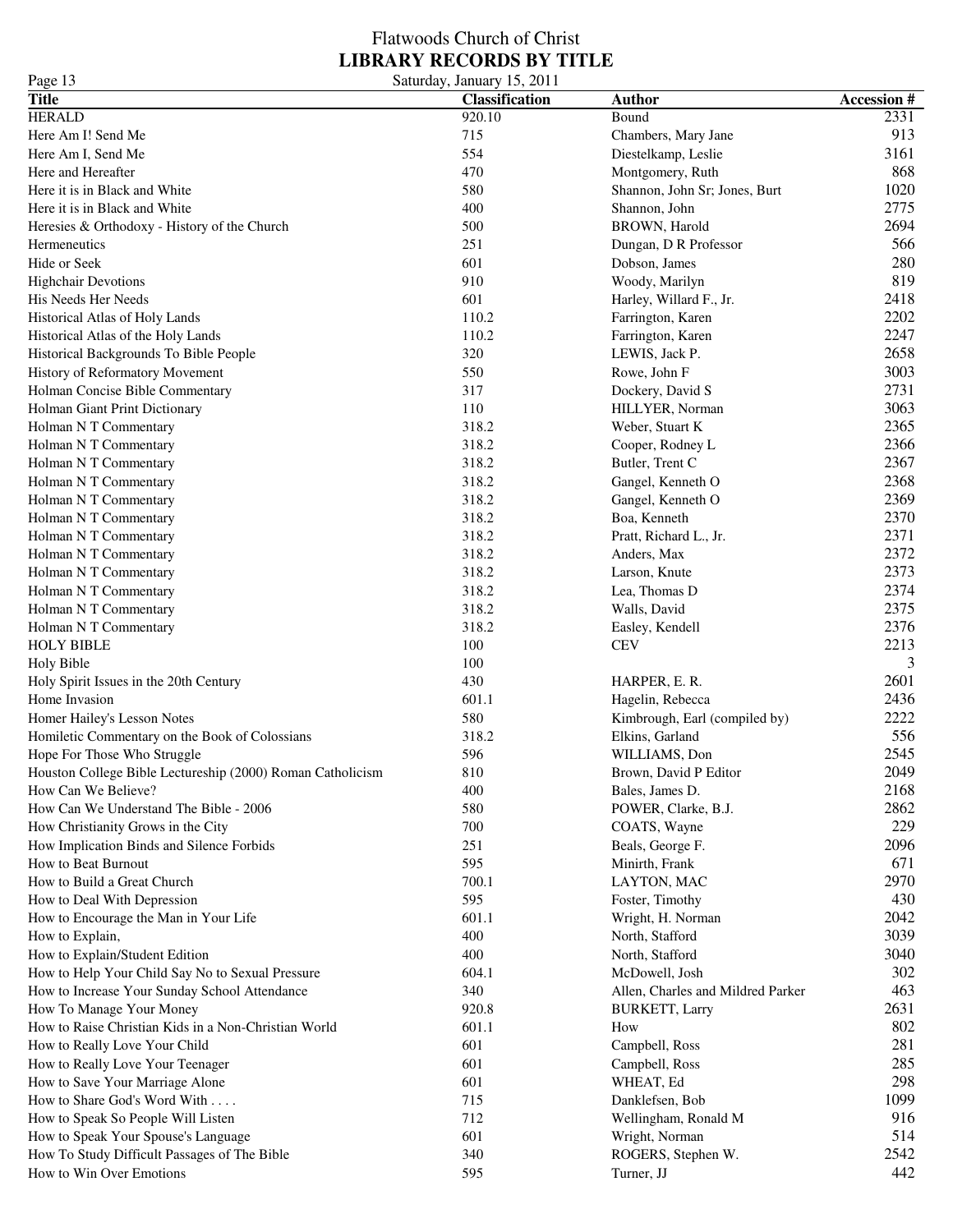| Page 14                                                      | Saturday, January 15, 2011 |                            |                   |
|--------------------------------------------------------------|----------------------------|----------------------------|-------------------|
| <b>Title</b>                                                 | <b>Classification</b>      | <b>Author</b>              | <b>Accession#</b> |
| How We Believe(Search for God in an Age of Science)          | 240                        | Shermer, Michael           | 2207              |
| How We Got The Bible                                         | 251                        | LIGHTFOOT, Neil R.         | 2562              |
| Hymn and Scripture Selection Guide                           | 733                        | Spencer, Donald            | 810               |
| Hymns of Praise, No 2                                        | 733                        | none                       | 883               |
| I Am Paul, the Soldier                                       | 340                        | Tate, Brad                 | 3097              |
| I Corinthians Commentary                                     | 318.2                      | WINTON, Bob                | 2851              |
| I Like Sunday School                                         | 910                        | Keefer, Mikal              | 807               |
| I See My Time Is Up                                          | 554                        | DEHOFF, George             | 2751              |
| I'll Love You Forever                                        | 601.1                      | Wright, Norm and Joyce     | 923               |
| I'm a Christian, What's Next?                                | 616                        | BUTT, Kyle                 | 3061              |
| I'm Outta Here!                                              | 616                        | Woods, Len                 | 845               |
| I'm Thinking About Becoming a Christian                      | 440                        | Eskew, Victor              | 3176              |
| Ideas for Bible School Growth                                | 705                        | BRYAN, ALAN M              | 2975              |
| If I Be Lifted Up                                            | 580                        | Baxter, Batsell            | 41                |
| If Only He Knew                                              | 601                        | SMALL, Gary                | 299               |
| If the Foundations are Destroyed                             | 580                        |                            | 3235              |
| If the Foundations Be Destroyed, What Can the Righteous Do?  | 580                        | McAnally, Bob              | 3019              |
| If You Dance with the Devil                                  | 830                        |                            | 3239              |
|                                                              | 318.2                      | Childs, Sonny              | 2852              |
| <b>II Corinthians Commentary</b>                             |                            | WINTON, Bob                | 2594              |
| <b>Illuminating Shadows</b>                                  | 601.2                      | HAMPTON, Teresa            |                   |
| Immortality--All of Us Will Be Somewhere Forever             | 413                        | Warren, Thomas             | 749               |
| In Awe of Thy Word                                           | 110.3                      | RIPLINGER, G. A.           | 2549              |
| In Hope Of Eternal Life                                      | 580                        | Elliott, Greg-editor       | 2274              |
| In Memoriam                                                  | 555                        | Lambert, Gussie            | 2297              |
| In Search of Paul                                            | 340                        | Crossan, John              | 2433              |
| In The Beginning - Genesis                                   | 317.41                     | HAMPTON, Gary              | 2622              |
| Incompatibility: Grounds for a Great Marriage                | 601.1                      | Synder, Chuck and Barb     | 2143              |
| Index of Biblical Images                                     | 110.6                      | Wiersbe, Warren W          | 2245              |
| Inspiration and Authority of the Scriptures                  | 242                        | Jividen, Jimmy             | 2527              |
| Inspiration of Scriptures                                    | 430                        | Hailey, Homer              | 3138              |
| Instrumental in Public Worship of the Church                 | 550                        | Girardeau, John L          | 2220              |
| Instrumental Music in Worship                                | 400                        | Allen, Jimmy               | 3105              |
| INTERLINEAR GREEK-ENGLISH NEW TESTAMENT                      | 140                        | Berry, George              | 2489              |
| International Standard Bible Encyclopedia/Volume I A-clement | 120                        | Orr, James                 | 515               |
| International Standard Bible Encyclopedia/Volume III Heresy- | 120                        | Orr, James                 | 517               |
| International Standard Bible Encyclopedia/Volume IV Naarah-S | 120                        | Orr, James                 | 518               |
| International Standard Bible Encyclopedia/Volume V Socket-Zu | 120                        | Orr, James                 | 519               |
| International Standard Encyclopedia/Volume II Clement Heresh | 120                        | Orr, James                 | 516               |
| Interpreting the Bible & Instrumental Music                  | 733                        | Lipe, David L              | 2451              |
| Intimate Deception                                           | 600                        | Hillersterom, Roger        | 475               |
| Into All the World, Volume I                                 | 720                        | Hamm, Daniel and Kathy     | 3215              |
| Into The Abundant Life                                       | 400                        | TRUTH FOR TODAY            | 2625              |
| Into the Abundant Life                                       | 440                        | Cloer, Eddie               | 3023              |
| Introducing the Prophets/Lectureship                         | 580                        | Walker, Donald W           | 2917              |
| Introduction to Christian Education                          | 705                        | Eleanor, Daniel            | 2073              |
| Is Jesus the Son of God                                      | 580                        | Colwell, James             | 3171              |
| Is the Bible True?                                           | 200                        | Sheler, Jeffrey L          | 2045              |
| Is there a Universal Code of Ethics                          | 600Wal                     | Waldron, Jim E.            | 2139              |
| Is There a Universal Code of Ethics?                         | 600                        | Waldron, Jim               | 2057              |
| Is There a Universal Code of Ethics?                         | 600                        | Waldron, Jim E             | 2082              |
| Isaiah God's Prophet of Doom and Deliverance                 | 317.63                     | Jackson, Wayne             | 3140              |
| Islam Unveiled                                               | 833                        | Spencer, Robert            | 2180              |
| Islam vs. Christianity                                       | 580                        | Price, Wayne               | 3179              |
| Issues Confronting the 21st Century Church                   | 400                        | Scaggs, Johnie             | 3173              |
| It Takes a Parent                                            | 601.1                      | Hart, Betsy                | 2492              |
| It's a Playboy World                                         | 830                        | Banowsky, William S        | 905               |
| J. D. Tant -- Texas Preacher                                 | 555                        | TANT, Fanning Yater        | 107               |
| Jack and the Beanstalk                                       | 910                        | William, Nathan and Stella | 470               |
| James                                                        | 318.70                     | Woods, Guy                 | 454               |
|                                                              |                            |                            |                   |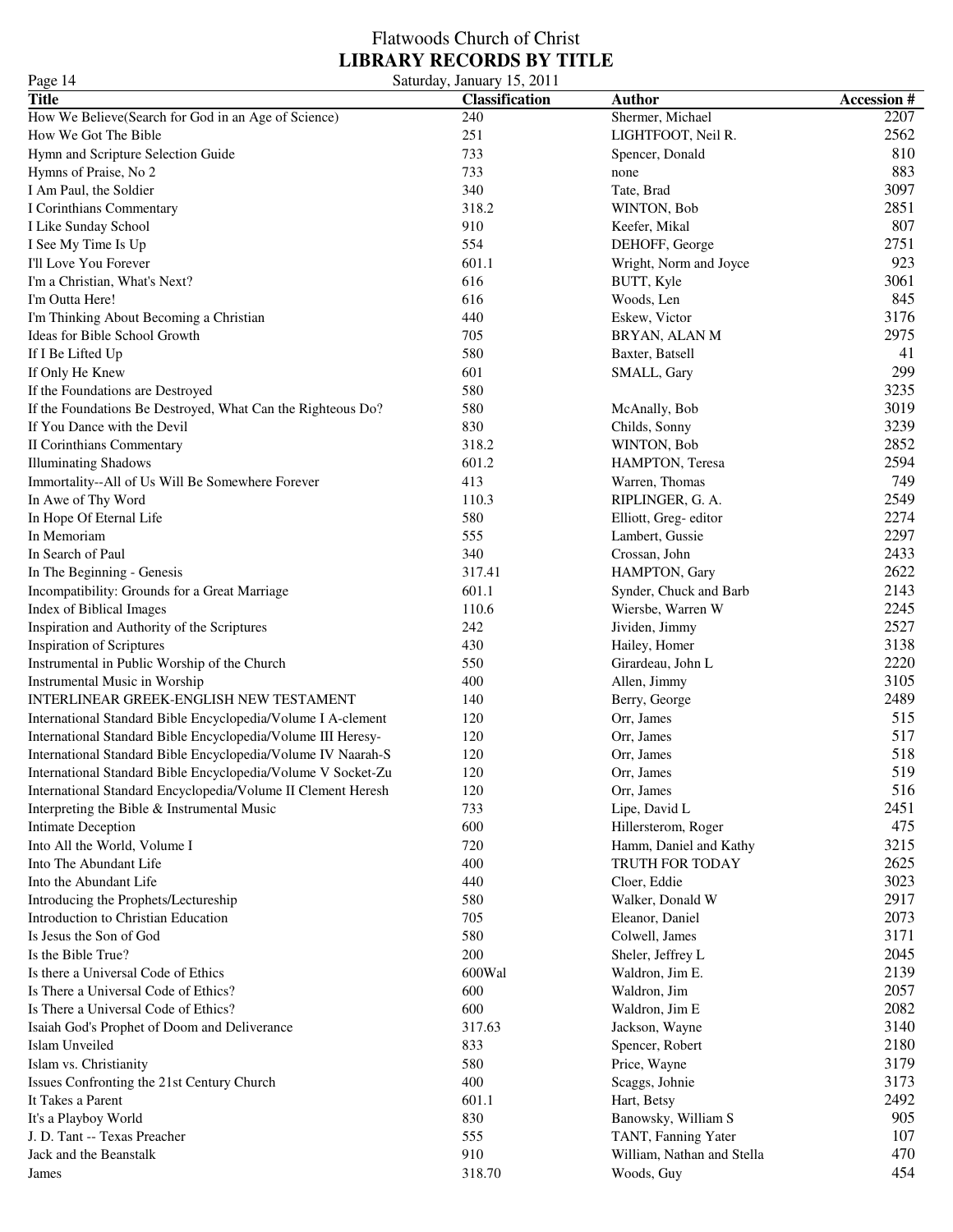### Flatwoods Church of Christ **LIBRARY RECORDS BY TITLE** Page 15 Saturday, January 15, 2011

| 1 agu 1 <i>0</i>                                             | $50$ and $40, 50$ and $40, 2011$ |                                    |                   |
|--------------------------------------------------------------|----------------------------------|------------------------------------|-------------------|
| <b>Title</b>                                                 | Classification                   | <b>Author</b>                      | <b>Accession#</b> |
| Jensen's Survey of the New Testament                         | 318                              | Jensen, Irving L                   | 2067              |
| Jensen's Survey of the Old Testament                         | 317                              | Jensen, Irving L                   | 2065              |
| Jesus                                                        | 910                              | Larsen, Dan                        | 1085              |
| Jesus and Jonah                                              | 340                              | McGarvey, J N                      | 586               |
| Jesus Begins His Work                                        | 910                              | Lynvall, Ella K                    | 398               |
| Jesus Christ the Son of God                                  | 413                              | Woodson, William                   | 587               |
| Jesus Christ: The Hope of the Home                           | 601                              | TAYLOR, Robert, Jr                 | 292               |
| Jesus Grew                                                   | 910                              | Bennett, Morrison                  | 795               |
| Jesus Our Example, Volume I                                  | 251.1                            | Rogers, Stephen W                  | 3227              |
| Jesus Our Example, Volume II                                 | 251.1                            | Rogers, Stephen W                  | 3228              |
| Jesus Our Example, Volume III                                | 251.1                            | Rogers, Stephen W                  | 3229              |
| Jesus Relationship With Women                                | 601.2                            | HAMPTON, Teresa                    | 2593              |
| Jesus Spake These Things Unto Them                           | 580                              | Sain, Paul                         | 2752              |
| Jesus, Our Example, Volume I                                 | 413                              | Rogers, Stephen W                  | 3026              |
| Jesus, Our Example, Volume II                                | 413                              | Rogers, Stephen W                  | 3025              |
| Jesus--the Lamb Who is a Lion                                | 251.1                            | Warren, Thomas B                   | 2761              |
| Jesus. The God Man                                           | 410                              | Faull, George L                    | 2779              |
| Jesus: That I May Know Him                                   | 580                              | East Tennessee School of Preaching | 2242              |
| Jesus: The Master Teacher                                    | 580                              | Brown, Charles                     | 2514              |
| John                                                         | 318.54                           | Cline, William S                   | 538               |
| John                                                         | 318.54                           | HUGHES, R. KENT                    | 2391              |
| Jonah and the Great Fish                                     | 910                              |                                    | 397               |
|                                                              |                                  | Lindvall, Ella K                   |                   |
| Josephus                                                     | 500                              | Whiston, William Translator        | 156               |
| Joshua--A Commentary Exegetical Homiletical                  | 317.46                           | Cline, William                     | 404               |
| Joy In The Morning                                           | 596                              | HANNA, Barbara                     | 2548              |
| Joyful Hospitality                                           | 600                              | Mobley, Mona                       | 368               |
| Just a Christian/F H C 1984                                  | 580                              | Claiborne, Winford                 | 509               |
| Keeping Body and Soul Together                               | 242                              | Wilhelm, Jack P., Ph.D.            | 2097              |
| Keeping the Lock in Wedlock                                  | 601                              | <b>WARREN</b> , Thomas B           | 2834              |
| Keeping Your Balance                                         | 736                              | Eichman, Nancy                     | 3133              |
| Keeping Your Family Together When the World is Falling Apart | 601.1                            | Lemon, Kevin M.D.                  | 924               |
| Keeping your Family Together When the World is Falling Apart | 600.1                            | Leman, Dr. Kenin                   | 2134              |
| Key Word Commentary                                          | 316.2                            | Water, Mark                        | 2255              |
| Kids Who Carry Our Pain                                      | 601                              | Hemfelt, Robert                    | 670               |
| King of Servants: Servants or Kings                          | 330                              | Black, Phillip                     | 332               |
| Know Your Bible, Analysis of Every Book in the Bible         | 110.3                            | Dunn, Franklin Jerome              | 1092              |
| Knowing God's Will and Doing It                              | 800                              | Howard, J Grant                    | 1                 |
| Laird's Quarterly                                            | 580                              | Lard, Moses E                      | 13                |
| Lamp to My Feet--A Thorough Study of the Bible               | 110.3                            | Aebi, Charles J                    | 2038              |
| Larry Boy In The Swim of Things                              | 910                              | VEG-Feldman, Thea                  | 2586              |
| Larry Boy Meets Colonel Corncob                              | 910                              | VEG-McCann, Jesse                  | 2652              |
| Larry Lights The Way                                         | 910                              | VEG-Murray, Mary                   | 2610              |
| Larryboy & The Golden Gumballs                               | 910                              | VEG, Peterson, Doug                | 2560              |
| Leadership and Church Growth                                 | 710                              | Turner, J J                        | 443               |
| Leadership for Christ in the Local Church                    | 710                              | Wilburn, James                     | 426               |
| Leadership for Christ in the Local Church                    | 710                              | Wilburn, James R                   | 919               |
| Leadership in the Church of Christ                           | 710                              | HESTER, SAM                        | 2963              |
| Leadership in the Local Church                               | 710                              | Hogan, Norman                      | 409               |
| Leadership Questions Confronting the Church                  | 710                              | Lewis, Jack                        | 333               |
| <b>Leading Ladies</b>                                        | 601.2                            | HAMPTON, Teresa                    | 2595              |
| Leading the Lord's Singing                                   | 733                              | BOYD, Jack                         | 231               |
| Leaf Collecting and Preserving Made Easy                     | 910                              | Lake, Darlene                      | 2472              |
| Learning to Live With the People You Love                    | 601                              | Kennedy, James                     | 324               |
| Lecture of Simon Peter--The Disciple Who Walked on Water     | 580                              | Webster, Wade                      | 3128              |
|                                                              | 580                              |                                    | 3135              |
| Lecture of Studies in Jeremiah and Lamentations, Vol I       |                                  | Dean, Devin                        |                   |
| Lecture of Studies in Jeremiah and Lamentations, Vol II      | 580                              | Dean, Devin                        | 3136              |
| Lectures of Studies in Isaiah, Volume I                      | 580                              | Ratcliff, Kenneth                  | 3134              |
| Lectures on Church Cooperation                               | 580                              | <b>WARREN, THOMAS B</b>            | 2940              |
| Lectures on the Holy Spirit                                  | 580                              | Nichols, Gus                       | 1021              |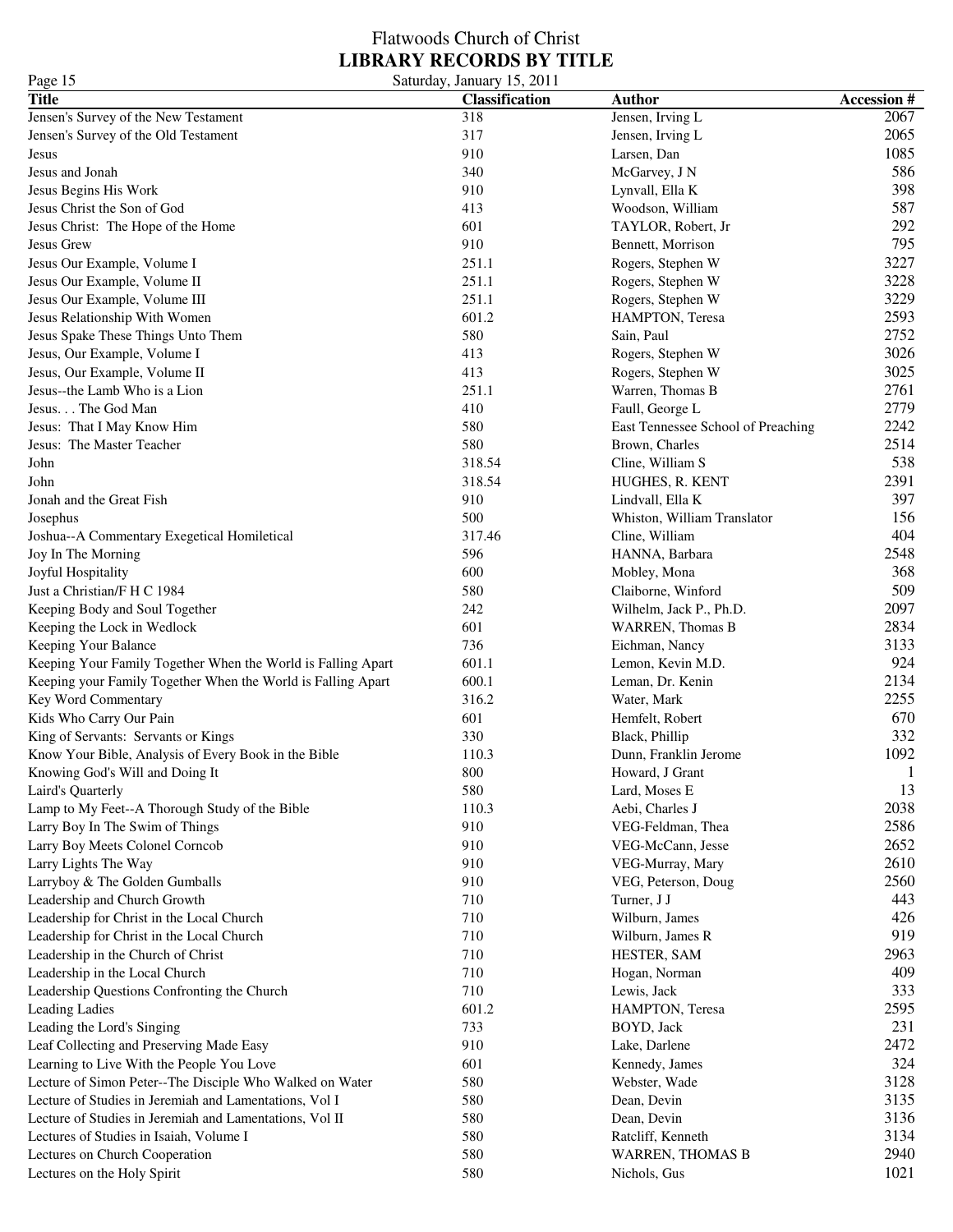### Flatwoods Church of Christ **LIBRARY RECORDS BY TITLE** Page 16 Saturday, January 15, 2011

| 1 agu 10                                                     | Saturuay, Jamiary 19, 2011 |                                  |                   |
|--------------------------------------------------------------|----------------------------|----------------------------------|-------------------|
| <b>Title</b>                                                 | <b>Classification</b>      | <b>Author</b>                    | <b>Accession#</b> |
| Lectureship - Darwins Damnable Doctrine                      | 580                        | HOCHDORF, Sean                   | 2679              |
| Lectureship - Premillennialism                               | 580                        | BROWN, David P.                  | 2676              |
| Lectureship - Your Adversary The Devil                       | 580                        | HICKS, Tommy J.                  | 2677              |
| Lectureship Lubbock/Philosophy and Vain Deceit               | 580                        | HICKS, Tommy                     | 3058              |
| Lectureship-Some Questions About Bible Authority             | 580                        | SWEETEN, Jeff                    | 2680              |
| Lessons In Lyrics-1998 MSOP Lect.                            | 580                        | CATES, Curtis                    | 2598              |
| Lessons on the Home                                          | 601.1                      | SCAGGS, Johnie, Jr               | 2842              |
| Lessons on the Home                                          | 601.1                      | Scaggs, Johnie                   | 3169              |
| Let the Earth Hear                                           | 110                        |                                  | 5                 |
| Let the Little Children Come                                 | 705                        | Hampton, Gary & Teresa           | 2813              |
| Let Us Pray                                                  | 731                        | Thomas, Leslie G.                | 2808              |
| Let's Be Great Teachers                                      | 705                        | Crabtree, Sue                    | 1052              |
| Letter of James                                              | 318.70                     | HAMPTON, Gary                    | 2794              |
| Letter to Philemon                                           | 900                        | Neilson, Winthrop                | 912               |
| Letters from the College Front                               | 616                        | Whitmer, Lisa H.                 | 847               |
| Letters to a Diminished Church                               | 200                        | Layers, Dorothy L                | 2413              |
| Letters to a Young Methodist Preacher                        | 582                        | Johnson, Ashley S                | 2417              |
| Letters to Young Churches                                    | 330                        | Phillips, J. B.                  | 3149              |
| Lib Movement - God's Way                                     | 601.2                      | HOLBROOK, Becky                  | 2709              |
| Lies Women Believe and the Truth that Sets Them Free         | 601.2                      | DeMoss, Nancy Leigh              | 2307              |
| Life and Lessons of J.W. McGarvey                            | 555                        | Waddey, John, Editor             | 2419              |
| Life At The End of The Great Ice Age                         | 910                        | Oard, Michael & Beverly          | 2805              |
| Life on the Edge                                             | 616                        | Dobson, James Dr.                | 2309              |
| Life's Daily Struggles                                       | 580                        | Brown, Charles                   | 2412              |
| Life's Daily Struggles                                       | 580                        | Brown, Charles                   | 2432              |
| Life, Death, and Beyond                                      | 470                        | Turner, J J                      | 664               |
| Life, Death, and Beyond                                      | 470-                       | Lyon, Mack                       | 1088              |
| Like a Lion                                                  | 555                        | Morrison, Matthew C              | 2032              |
| Like a Thief in the Night                                    | 470                        | North, Stafford                  | 2765              |
| Lives in Scripture/Lectureship                               | 580                        | Walker, Donald W                 | 2918              |
| Lives In Scripture: A Study In Comparisons And Contrasts     | 580                        | Walker, Donald W.- editor        | 2277              |
| Living Lights, Shining Stars                                 | 600                        |                                  | 1029              |
| Living Over the Circumstances                                | 581                        | Young, M. Norvel<br>WENIS, FRANZ | 2947              |
| Living Psalms and Proverbs                                   | 317.59                     | Taylor, Kenneth N                | 875               |
| Living Sacrifices                                            | 732                        |                                  | 245               |
|                                                              | 580                        | Layton, Mac                      | 460               |
| Living Soberly, Righteous, and Godly                         |                            | Eaves, Thomas                    |                   |
| Living Together in Knowledge                                 | 601.1                      | MCWHORTER, Don and Jance         | 2836              |
| Living With Depression                                       | 595                        | Flatt, Dowell                    | 2169              |
| Living, Loving, & Learning                                   | 242                        | Buscaglia, Leo, Ph. D.           | 2137              |
| Logic and the Bible Sun and Shield                           | 200                        | Warren, Thomas b                 | 3107              |
| Look Homeward Son, Book I                                    | 596                        | MAY, Jenetta                     | 3046              |
| Loose Change--A Class Book About the Change Movement         | 260                        | Colley, Glenn                    | 2092              |
| Lord, Teach Us How to Give                                   | 732                        | Black, V P                       | 58                |
| Love and Anger in Marriage                                   | 601                        | Mace, David                      | 661               |
| Love for God and His Word/FHC 1988                           | 580                        | Claiborne, Winford               | 512               |
| Love is a Choice                                             | 595                        | Hemfilt, Robert                  | 481               |
| Love Life                                                    | 601                        | WHEAT, Ed                        | 291               |
| Love More Sin Less                                           | 736                        | Johnson, Aubrey                  | 3125              |
| Love Songs, Songs of Solomon                                 | 317.62                     | BRAGG, DAVID                     | 2958              |
| Love--Fulfilling the Ultimate Quest                          | 600                        | Gill, James P                    | 3112              |
| Loving Our Differences                                       | 601                        | Seliq, George and Aaroyo Alan    | 476               |
| Luke                                                         | 318.53                     | Cline, William S                 | 539               |
| Luke                                                         | 318.53                     | Foster, Lewis                    | 2058              |
| <b>Magnificent Marriage</b>                                  | 601                        | STINNETT, Nick Dr.               | 2845              |
| Major Cults of Today                                         | 830                        | Orr, Charles                     | 3170              |
| Making Children Mind Without Losing Yours                    | 601                        | Leman, Kevin                     | 313               |
| Making Marriage Work in a Mixed-Up World                     | 601                        | WILHELM, Jack                    | 2844              |
| Making Memories that Count/Nurturing your Child in Christian | 601.1                      | Bruce, Debra Fulghum             | 1081              |
| Making Peace with your Partner                               | 601                        | Wright, Norman                   | 311               |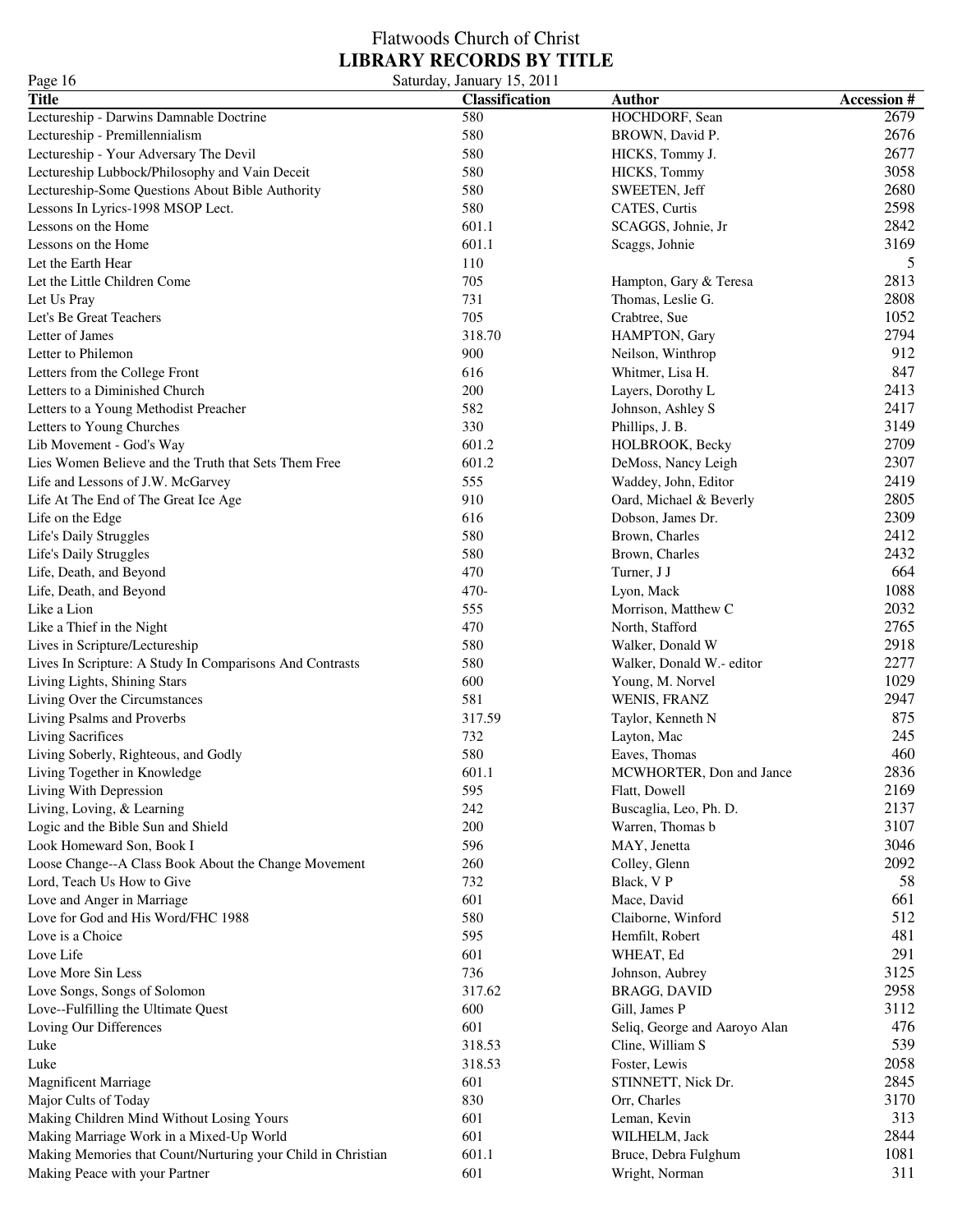### Flatwoods Church of Christ **LIBRARY RECORDS BY TITLE** Page 17 Saturday, January 15, 2011

| 145011<br><b>Title</b>                               | $50$ and $100$ , $100$ , $100$ , $2011$<br><b>Classification</b> | <b>Author</b>                     | <b>Accession#</b> |
|------------------------------------------------------|------------------------------------------------------------------|-----------------------------------|-------------------|
| Making the Most of Life                              | 600                                                              | Brownlow, Leroy                   | 243               |
| <b>Making Things Right</b>                           | 601                                                              | FAULKNER, Paul                    | 234               |
| <b>Making Things Right</b>                           | 601                                                              | Faulkner, Paul                    | 290               |
| Malachi                                              | 317.69                                                           | KACHELMAN, John L., Jr.           | 2785              |
| Man of God                                           | 592                                                              | Mathis, Shawn D                   | 2422              |
| Manners and Customs of Bible Times                   | 340                                                              | Gower, Ralph                      | 271               |
| Manual on Alcoholism for Social Workers              | 602                                                              | PIKE, LILLIAN                     | 194               |
| Many Faces and Causes of Unbelief                    | 200                                                              | Thompson, Bert Ph.D.              | 2151              |
| Marriage and the Christian Home                      | 601                                                              | Burleson, Ted                     | 3037              |
| Marriage and the Home                                | 601                                                              | WINTON, Bob                       | 2847              |
| Marriage is for those who Love God and One Another   | 600                                                              | Warren, Thomas B                  | 63                |
| Marriage Under Fire                                  | 601                                                              | Dobson, James Dr.                 | 2304              |
| Marriage, Divorce, and Remarriage                    | 601                                                              | Laws, Jim                         | 755               |
| Marriage: The Bud of Which Heaven is the Blossom     | 601                                                              | WINKLER, Mike                     | 2839              |
| Martha, Martha                                       | 600                                                              | Green, Marge                      | 2010              |
| Matthew Commentary                                   | 318.2                                                            | WINTON, Bob                       | 2848              |
| Matthew Henry's Commentary Volume I                  | 316                                                              | Henry, Matthew                    | 689               |
| McCords New Testament Translation of the Gospel      | 100.1                                                            | McCord, Carl Hugo                 | 331               |
| MCGARVEY'S SERMONS                                   | 580                                                              | McGarvey, J. W.                   | 2160              |
| Meditations from the Mountain                        | 590                                                              | <b>JENKINS, ANCIL</b>             | 2961              |
| Medley of the Restoration                            | 550                                                              | Phillips, Dabney                  | 2816              |
| Medley on the Music Question                         | 733                                                              | <b>BREWER, GC</b>                 | 2949              |
| Meeting God in Quiet Places                          | 242                                                              | Smith, F LaGard                   | 1032              |
| Meeting God in Quiet Places                          | 554                                                              | Smith, F. Lagard                  | 3156              |
| Meeting the Challenging Tests of Life                | 580                                                              | McAnally, Bob                     | 3018              |
| Memoir of Haldane Brothers of Scotland               | 570                                                              | HALDANE, ROBERT                   | 2979              |
| Memoirs of a Martyr                                  | 318.71                                                           | <b>BRAGG, DAVID</b>               | 2953              |
| Memoirs of Jacob Creath, Jr                          | 555                                                              | DONNA, P                          | 2959              |
| Memories of Home                                     | 242                                                              | Pine, Elsie Tolle                 | 2099              |
| Meredith Book of Bible Lists                         | 110.5                                                            | Meredith, J L                     | 756               |
| Meredith's Book of Bible Lists                       | 110.5                                                            | Meredith, J L                     | 787               |
| Methodism & Kingdom Extension                        | 800                                                              | Cram, W. G.                       | 871               |
| Methodism in Belief and Action                       | 800                                                              | Moore, Johns                      | 432               |
| Michael's Two Daddies                                | 910                                                              | BUTT, Sheila                      | 3062              |
| Millennium Mania                                     | 470                                                              | Cook, Charles                     | 850               |
| Millions Now Living will Never Die                   | 832                                                              | Rutheford, J F                    | 892               |
| Ministering to 21st Century Christian Families       | 601.1                                                            | Rainey, Dennis                    | 2981              |
| Minute Meditations for Women                         | 242                                                              | Barnes, Emilie                    | 2030              |
| Miracles by the Sea                                  | 910                                                              | Lynvall, Ella K                   | 399               |
| Miracles from God or Man                             | 330                                                              | Jividen, Jimmy                    | 634               |
| Miracles in the Bible                                | 580                                                              | Colwell, James                    | 3183              |
| Mission and the Message of the Master                | 720                                                              | Nicks, Bill                       | 416               |
| Missionary Society of Controversy                    | 550                                                              | HUMBLE, BILL J                    | 2944              |
| Modern Churches and the Church                       | 800                                                              | Wilhite, J. Porter                | 147               |
| Modern Divine Healing                                | 400                                                              | Miller, Wayne D                   | 4                 |
| Modern Phases of Skeptism                            | 580                                                              | Dungan, DR                        | 2994              |
| MOFFITT'S BIBLE COMMENTARY                           | 318                                                              | Jerry Moffitt                     | 2157              |
| More Meditations from the Mountain                   | 590                                                              | <b>JENKINS, ANCIL</b>             | 2960              |
| More Precious than Gold                              | 705                                                              | Hobbs, Lottie Beth                | 109               |
| More than a Feeling, Worship that Pleases God        | 730                                                              | Jividen, Jimmy                    | 2009              |
| More Than Conquerors                                 | 318                                                              | HENDRIKSEN, WILLIAM               | 179               |
| Morman Scriptures and the Bible                      | 830                                                              | Tanner, Jerald and Sandra         | 2269              |
| Mormanism                                            | 830                                                              | Tanner, Gerald and Sandra         | 3042              |
| Moses the Leader                                     | 910                                                              | Sutton, Rosalind                  | 316               |
| Moslems                                              | 833                                                              | Ovssani, Gabriel & Hilaire Belloc | 2194              |
| Mothering/the Complete Guide for Mothers of all ages | 601.1                                                            | Ketterman, Grace M.D.             | 922               |
| Movements and World Religions                        | 830                                                              | ELKINS, Garland                   | 230               |
| Music in New Testament Worship - 1995                | 580                                                              | SWL-Colley, Gary                  | 811               |
| Music in Worship                                     | 730                                                              | Alexander, Thomas                 | 3225              |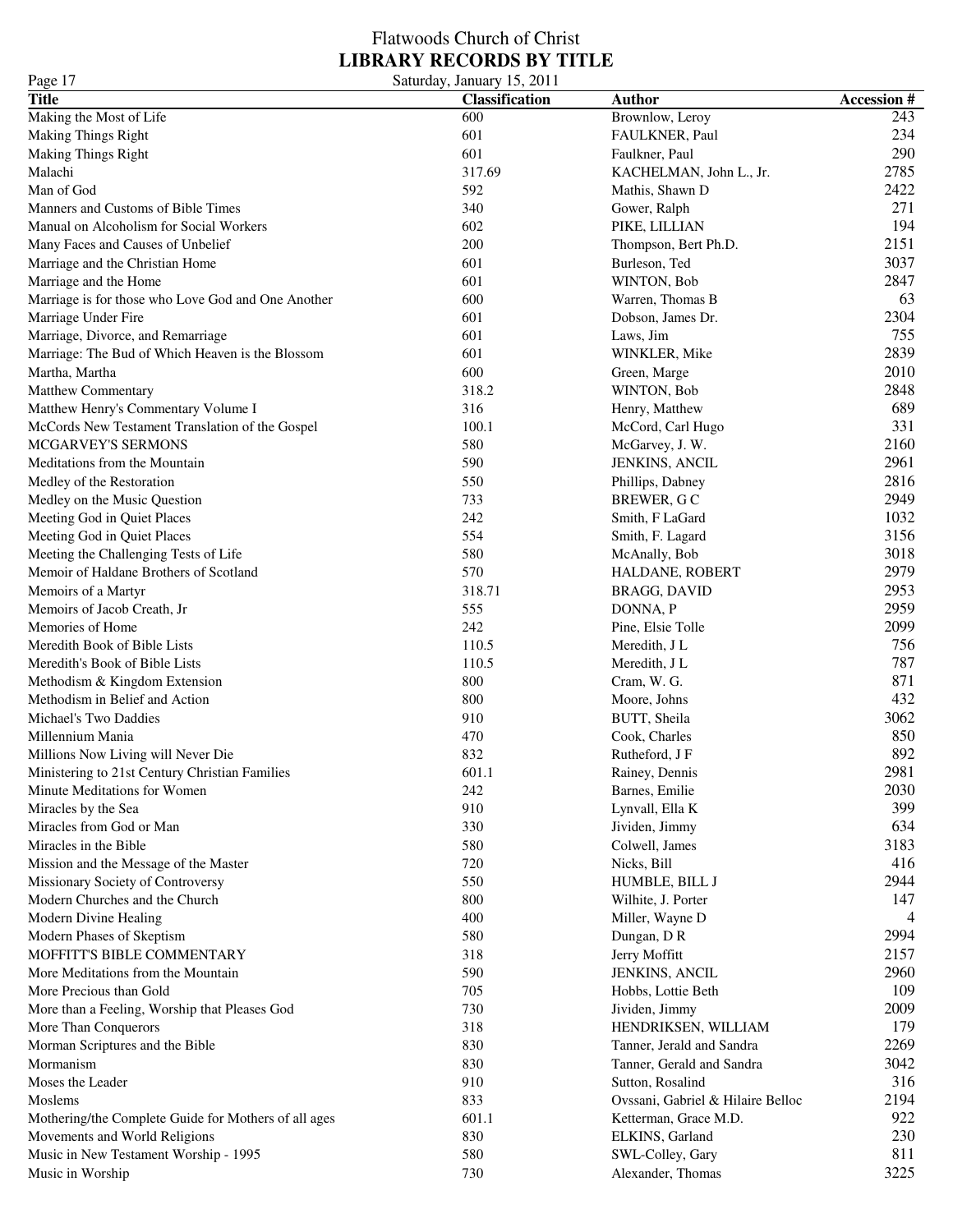| Page 18                                                      | Saturday, January 15, 2011 |                       |                   |
|--------------------------------------------------------------|----------------------------|-----------------------|-------------------|
| <b>Title</b>                                                 | <b>Classification</b>      | <b>Author</b>         | <b>Accession#</b> |
| Music Matters in the Lord's Church                           | 733                        | Johnson, Aubrey       | 2034              |
| Music Matters in the Lord's Church                           | 733                        | Johnson, Aubrey       | 2232              |
| Must the Young Die Too                                       | 596                        | Sawyer, Wyatt         | 3155              |
| My God and My Money                                          | 732                        | Black, VP             | 56                |
| My Heart Standeth in Awe of Thy Word                         | 570                        | Taylor, Irene         | 3200              |
| My Lord and My God                                           | 580                        | Sain, Paul            | 2757              |
| My Mother's Favorite Song                                    | 242                        | Smith, John William   | 2014              |
| My Sister's Keeper                                           | 600                        | Duke, Kerry Editor    | 2087              |
| My Sister's Keeper                                           | 600                        | Duke, Kerry Editor    | 2324              |
| My Sovereign, My Sin, My Salvation                           | 200                        | Thompson, Bert Ph.D.  | 2147              |
| My Unknown Child                                             | 603                        | Riols, Noreen         | 2265              |
| My War With God                                              | 570                        | Banister, Gary        | 261               |
| My Working Bible 25-50                                       | 317.41                     | THATCHER, Floyd W.    | 2634              |
| N T Difficulties and Alleged Contradictions on the Gulf Coas | 580                        | Moffitt, Jerry        | 824               |
|                                                              | 318                        |                       | 2286              |
| N T Epistles Timothy and Titus                               | 100                        | Reese, Gareth         | 108               |
| Nave's Topical Bible                                         |                            | Nave, Orville J       |                   |
| Nave's Topical Bible                                         | 100                        | Nave, Orville         | 3147              |
| Nelson'Illustrated Encyclopedia of the Bible                 | 120                        | Drane, John           | 2025              |
| Nelson's Bible Encyclopedia for the Family                   | 120                        | Nelson, Thomas        | 154               |
| Nelson's Complete Book of Bible Maps and Charts              | 270                        | Nelson, Thomas        | 784               |
| Nelson's New Illustrated                                     | 340                        | Vos, Howard E         | 1084              |
| Nelsons Guide To Denominations                               | 800                        | MELTON, J. Gordon     | 2736              |
| New Bible Dictionary                                         | 110                        | <b>BURKETT, Larry</b> | 2630              |
| New Collegient Dictionary                                    | 110                        | Peloubet, F N         | 27                |
| New Commentary on Acts of Apostles, Vol. I                   | 318.55                     | McGarvey, J. W.       | 2070              |
| New Converts - 2002                                          | 580                        | SWL-Dugger, Tracy     | 2872              |
| New English Bible                                            | 100                        | <b>NEB</b>            | 577               |
| New International Version of the New Testament               | 100                        |                       | 1012              |
| New Testament and Psalms (KJV)                               | 100                        |                       | 853               |
| New Testament and Psalms (KJV)                               | 100                        |                       | 854               |
| New Testament Commentary - Vol 1                             | 316                        | Sheerer, Jim          | 2829              |
| New Testament Documents Are They Reliable                    | 251                        | Bruce, F. F.          | 3192              |
| New Testament Epistles on James and I, 2, 3 John             | 318.70                     | REESE, Gareth         | 2832              |
| New Testament History                                        | 330                        | Bruce, F. F.          | 3191              |
| New Testament Life and Times                                 | 251.1                      | Lawrence, Richard     | 2471              |
| <b>New Testament Questions</b>                               | 580                        | Robinson, Garland M.  | 840               |
| New Testament Survey                                         | 330                        | Tenney, Merrill C     | 172               |
| New Testament Survey                                         | 330                        | Shackelford, Don      | 522               |
| Nichol's Pocket Bible Encyclopedia                           | 120                        | Nichol, CR            | 571               |
| Nichols-Weaver Debate 1943                                   | 585                        | NICHOLS, Gus          | 2654              |
| No Greater Joy                                               | 601                        | BUTT, Sheila K        | 2838              |
|                                                              | 601.1                      | BUTT, Sheila          | 3056              |
| No Greater Joy                                               | 413                        |                       | 751               |
| No Wonder They Call Him a Savior                             | 910                        | Lucado, Max           | 317               |
| Noah and the Ark                                             |                            | Ife, Elaine           |                   |
| Noah and the Big Boad                                        | 910                        | Matthews, Wendell     | 395               |
| Nobody Left Behind                                           | 470                        | Elliott, David Vaughn | 2239              |
| None of These Diseases                                       | 242                        | McMillian, S I        | 257               |
| None of These Diseases                                       | 600                        | McMillen, S. I.       | 3172              |
| Not Even A Hint                                              | 604.1                      | HARRIS, Joshua        | 2716              |
| Notes On Mormonism                                           | 830                        | HAILEY, Homer         | 2564              |
| NT Epistles I Corinthians                                    | 318                        | Reese, Gareth, Editor | 2285              |
| NT Epistles Romans                                           | 318                        | Reese, Gareth, Editor | 2284              |
| NT Epistles, Hebrews                                         | 318                        | Reese, Gareth         | 2283              |
| NT Epistles, Peter and Jude                                  | 318                        | Reese, Gareth         | 2281              |
| NT History, Acts                                             | 318                        | Reese, Gareth         | 2282              |
| Obedience of Faith/Commentary on Romans                      | 318.56                     | Welch, Robert C       | 173               |
| Objections to Jesus Answering Jewish                         | 200                        | Brown, Michael        | 3103              |
| Of New Oracles and New Earths                                | 830                        | Harrab, Brad          | 3214              |
| Old Light In New Worship                                     | 733                        | PRICE, John           | 2666              |
|                                                              |                            |                       |                   |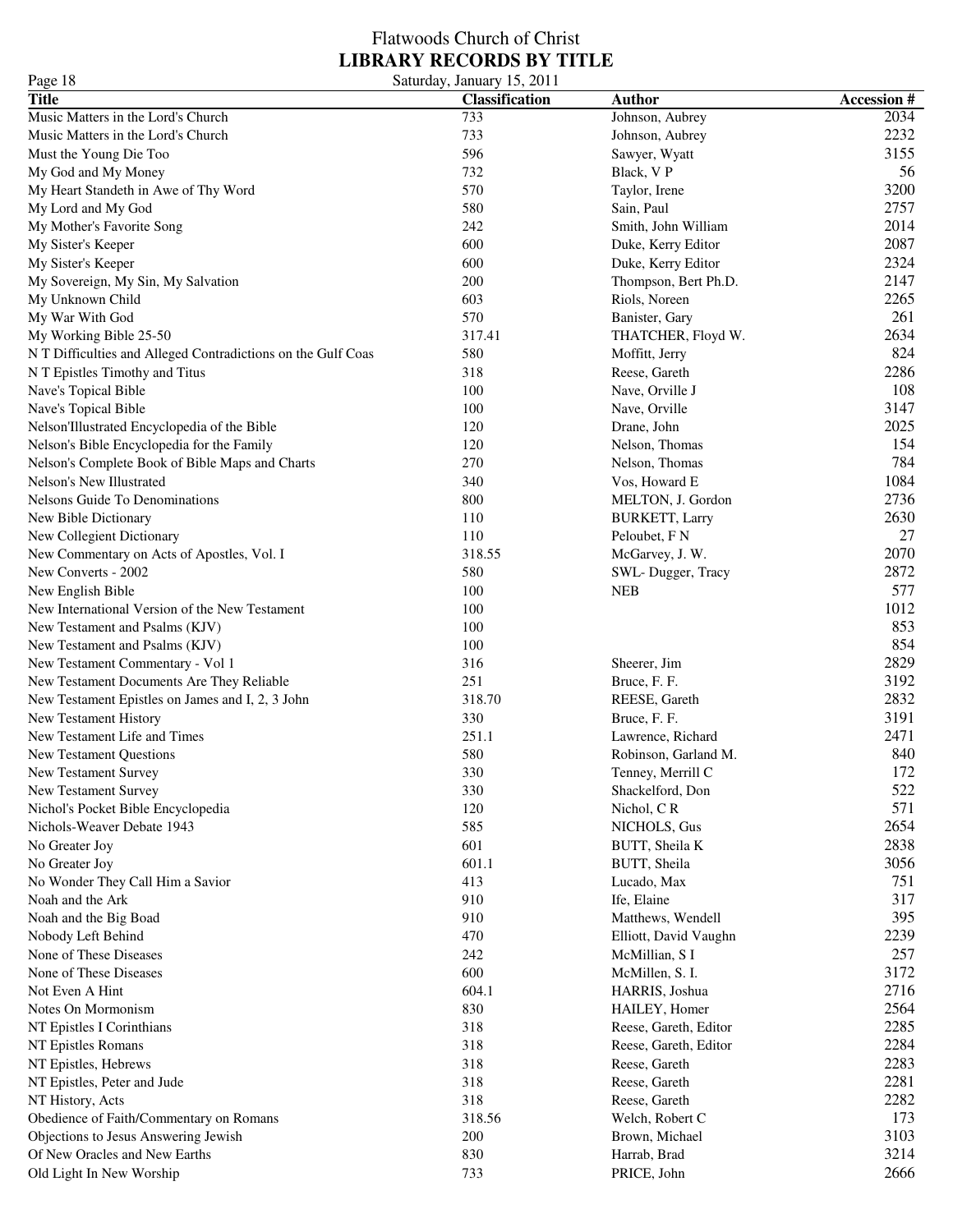| Page 19                                          | Saturday, January 15, 2011 |                         |                   |
|--------------------------------------------------|----------------------------|-------------------------|-------------------|
| <b>Title</b>                                     | <b>Classification</b>      | <b>Author</b>           | <b>Accession#</b> |
| Old Testsmant Descriptions of Deity              | 410                        | MCCORD, Hugo            | 2621              |
| On the Reliability of the Old Testament          | 317.3                      | Kitchen, K. A.          | 2251              |
| On the Rock                                      | 600                        | Dungan, DR              | 10                |
| On the Rock                                      | 600                        | Dungan, DR              | 34                |
| On What Day Was Christ Crucified                 | 330                        | Meadows, James          | 2460              |
| One Good Knight                                  | 910                        | VEG-Nolan, Allia        | 2650              |
| ORIGINAL COMMENTARY ON ACTS                      | 318.55                     | McGarvey, J. W.         | 2166              |
| Original Commentary on Acts                      | 318.55                     | McGarvey, J. W.         | 563               |
| Our Family Got a Step-parent                     | 910                        | Phillips, Carolyne      | 327               |
| Our Loving God--A Debate                         | 596                        | Warren, Thomas B        | 3108              |
| Our Reigning King and Returning Lord             | 470                        | Steward, George C       | 2024              |
| Our Restoration Heritage Vol. 1                  | 550                        | Rushmore, Louis         | 2824              |
| Out of the Shadows                               | 330                        | KACHELMAN, John L., Jr. | 2784              |
| Out of the Wilderness                            | 910                        | Hilliard, Susan E       | 933               |
| Out Of This World                                | 601.2                      | HOBBS, Lottie Beth      | 2715              |
| Out Where the Sinners Are                        | 720                        | Tyner, William          | 422               |
|                                                  |                            |                         | 2175              |
| Out With Doubt                                   | 200                        | Butt, Kyle M.A.         | 2888              |
| Outlined Commentary on Colossians                | 318.2                      | Winton, Bob             |                   |
| Outlined Commentary on Ecclesiastes              | 317.2                      | Winton, Bob             | 2911              |
| Outlined Commentary on Exodus                    | 317.2                      | Winton, Bob             | 2900              |
| Outlined Commentary on Ezekiel                   | 317.2                      | Winton, Bob             | 2912              |
| Outlined Commentary on Ezra and Nehemiah         | 317.2                      | Winton, Bob             | 2909              |
| Outlined Commentary on Genesis                   | 317.2                      | Winton, Bob             | 2899              |
| Outlined Commentary on Hebrews                   | 318.2                      | Winton, Bob             | 2893              |
| Outlined Commentary on I & II Thessalonians      | 318.2                      | Winton, Bob             | 2889              |
| Outlined Commentary on I Kings                   | 317.2                      | Winton, Bob             | 2907              |
| Outlined Commentary on I Peter                   | 318.2                      | Winton, Bob             | 2895              |
| Outlined Commentary on I Samuel                  | 317.2                      | Winton, Bob             | 2905              |
| Outlined Commentary on I Timothy                 | 318.2                      | Winton, Bob             | 2890              |
| Outlined Commentary on II Kings                  | 317.2                      | Winton, Bob             | 2908              |
| Outlined Commentary on II Peter                  | 318.2                      | Winton, Bob             | 2896              |
| Outlined Commentary on II Samuel                 | 317.2                      | Winton, Bob             | 2906              |
| Outlined Commentary on II Timothy                | 318.2                      | Winton, Bob             | 2891              |
| Outlined Commentary on James                     | 318.2                      | Winton, Bob             | 2894              |
| Outlined Commentary on John and Jude             | 318.2                      | Winton, Bob             | 2901              |
| Outlined Commentary on Joshua                    | 317.2                      | Winton, Bob             | 2902              |
| Outlined Commentary on Judges                    | 317.2                      | Winton, Bob             | 2903              |
| Outlined Commentary on Philippians               | 318.2                      | Winton, Bob             | 2887              |
| Outlined Commentary on Proverbs                  | 317.2                      | Winton, Bob             | 2910              |
| Outlined Commentary on Revelation                | 318.2                      | Winton, Bob             | 2897              |
| Outlined Commentary on Ruth and Esther           | 317.2                      | Winton, Bob             | 2904              |
| Outlined Commentary on the Minor Prophets        | 317.2                      | Winton, Bob             | 2913              |
| Outlined Commentary on the Prison Epistles       | 318.2                      | Winton, Bob             | 2898              |
| Outlined Commentary on Titus                     | 318.2                      | Winton, Bob             | 2892              |
| Outlines of Bible Study                          | 581                        | Smith, G. Dallas        | 3152              |
| Outstanding Women of the Bible                   | 910                        | none                    | 993               |
| Over the Vast Horizon (Biography of Guy N Woods) | 570                        | Davidson, Harrell       | 2210              |
| Oxford Bible Atlas                               | 110.2                      | CURTIS, Adrian          | 3048              |
| Pack Up Your Gloomies in a Great Big Box         | 601.1                      | Johnson, Barbara        | 800               |
| Pain & Suffering: Friend of Foe?                 | 595                        | HILLIARD, Jack          | 2702              |
| Parenting is Rocket Science                      | 601.1                      | BROWN, Beth             | 2534              |
| Parenting Isn't for Super Heroes                 | 601.1                      | Clarke, David Ph.D.     | 2302              |
| Parenting Young Children                         | 601.1                      | Dinkmeyer, Don Sr.      | 2140              |
|                                                  | 123                        | WILLIAMS, David J.      | 2700              |
| Paul's Metaphors                                 | 340                        |                         | 2420              |
| Paul's Sermon on Mars Hill                       |                            | Lyon, Mack              | 256               |
| Pictorial Bible Dictionary                       | 110                        | Tenney, Merrill         |                   |
| Plain Bible Preaching, Volume 2                  | 580                        | DeHoff, George W        | 2405              |
| Plain Bible Preaching, Volume 3                  | 580                        | Spring, Truman E.       | 2406              |
| Plants of the Bible                              | 340                        | SWENSON, Allan A        | 2537              |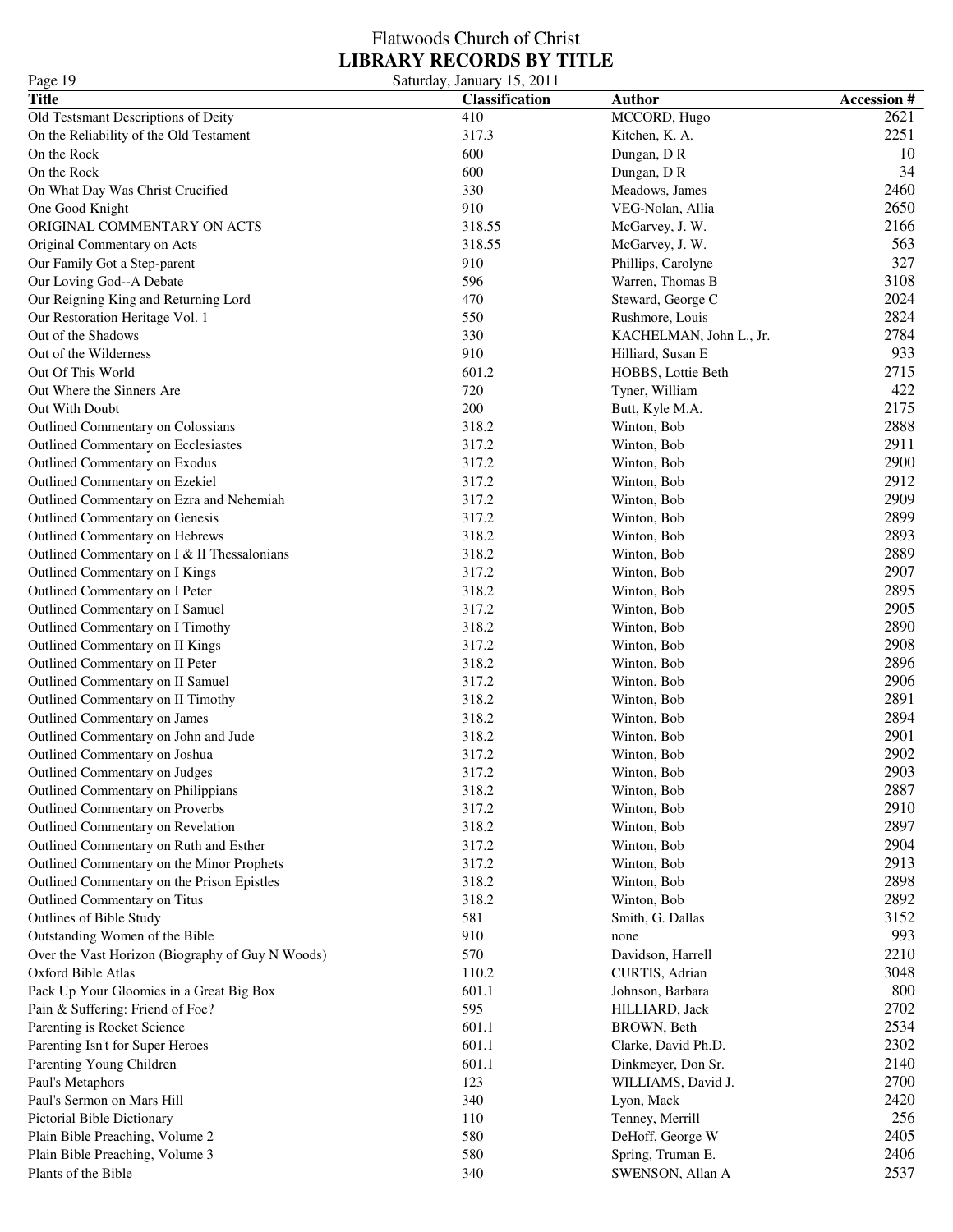| Page 20                                                      | Saturday, January 15, 2011 |                          |                   |
|--------------------------------------------------------------|----------------------------|--------------------------|-------------------|
| <b>Title</b>                                                 | <b>Classification</b>      | <b>Author</b>            | <b>Accession#</b> |
| Play With Me                                                 | 910                        | Golden Press             | 472               |
| Playing With Fire                                            | 470                        | Carty, Jay               | 808               |
| Pocket Dictionary of N.A. Denominations                      | 800                        | <b>BLANKMAN</b> , Drew   | 2737              |
| Porno Plague                                                 | 604                        | Gallagher, Neil          | 37                |
| Portals to Heaven                                            | 242                        | Howard, V E              | 814               |
| Porter-Bogard Debate                                         | 585                        | PORTER, Curtis           | 2739              |
| Porter-Myers Debate                                          | 585                        | PORTER, Curtis           | 2740              |
| Portrait of God                                              | 410                        | Chesser, Frank           | 2214              |
| Practical Christianity/Lectureship                           | 580                        | Walker, Donald W.        | 2916              |
| Practical Sermons that Motivate                              | 580                        | Turner, J J              | 440               |
| Pratical Bible Studies - Vol. 1                              | 317.2                      | RAMSEY, Johnny           | 2787              |
| Pratical Bible Studies - Vol. 2                              | 317.2                      | RAMSEY, Johnny           | 2788              |
| Pratical Bible Studies - Vol. 3                              | 318.2                      | RAMSEY, Johnny           | 2789              |
| Pratical Bible Studies - Vol. 4                              | 318.2                      | RAMSEY, Johnny           | 2790              |
| Prayer and Providence                                        | 412                        | Hailey, Homer            | 2987              |
| Preaching in a Changing World                                | 715                        | Lee, Irben               | 372               |
| PREACHING SALVATION                                          | 580                        | Watkins, James           | 2158              |
| PREACHING: Man and Method                                    | 590                        | NORTH, STAFFORD          | 178               |
| Precious and Powerful Woman of God                           | 601.2                      | McInteer, Jim            | 730               |
| Precious Bible, Book Divine - 1996                           | 580                        | SWL-Colley, Gary         | 2866              |
| Precious Memories                                            | 733                        | Howard, Alton            | 1087              |
| Premillenialism True or False                                | 580                        | Winkler, Wendell         | 392               |
| Premillennialism                                             | 470                        | Howard, V E              | 851               |
| Press to the Prize                                           | 600                        | Malone, Avon             | 729               |
| Pressing toward the Mark vol.II                              | 554                        | Rice, Ira Y., Jr.        | 2126              |
| Pressing Toward the Mark/an Autobiography                    | 554                        | Rice, Ira Y, Jr          | 1026              |
| Pressing Toward the Prize(Philippians)                       | 580                        |                          | 1046              |
| Principles and Perils of Leadership                          | 710                        | Camp, Franklin           | 334               |
| Principles for Understanding Alleged Biblical Contradictions | 340                        | Jackson, Wayne           | 328               |
| Problem Solving In 1 & 2 Samuel                              | 317.49                     | JENKINS, Ancil           | 2795              |
| Problems of young people and their solutions                 | 616                        | Elkins, Garland          | 657               |
| Protecting Our Blind Side                                    | 400                        | EDWARDS, Earl            | 2689              |
| Proverbs: Wisdom for All Ages                                | 317.60                     | Seals, Thomas            | 417               |
| Psalms - Vol. 1                                              | 317.59                     | COFFMAN, Burton          | 2636              |
| Psalms - Vol. 2                                              | 317.59                     | COFFMAN, Burton          | 2637              |
| Psalms To Sing                                               | 733                        | JOHNSON, Clarence R.     | 2686              |
| Pure on Purpose                                              | 616                        | Colley, Cindy and Hannah | 3219              |
| Pure Religion--Study of James                                | 318.70                     | Bragg, David             | 3124              |
| Questions and Answers Volume II                              | 400                        | Woods, Guy N             | 610               |
| Questions and Answers/Open Forum                             | 580                        | Woods, Guy N             | 259               |
| Questions and Answers/Volume II/Gospel Advocate              | 580                        | WOODS, GUY N             | 198               |
| Questions and Answers: Sermon Outlines and Bible Study Note  | 581                        | Boles, HL                | 418               |
| <b>Questions People Ask Ministers</b>                        | 600                        | HAZELIPE, Harold         | 223               |
| Raccoon John Smith                                           | 555                        | Sparks, John             | 3188              |
| Raccoon John Smith Pioneer                                   | 555                        | Sparks, John             | 3242              |
| Raising Adopted Children                                     | 601.1                      | Melina, Lois Ruskai      | 2142              |
| Raising Faithful Kids in a Fast Paced World                  | 601.1                      | Faulkner, Paul Dr.       | 1018              |
| Raising Nonviolent Children in a Violent World               | 601.1                      | Obsatz, Michael          | 2469              |
| Raising Our Children to be Champions                         | 601.1                      | WINKLER, Mike            | 2840              |
| Raising Self-Reliant Children in a Self-Indulgent World      | 601.1                      | Glenn, Stephen           | 794               |
| Reach for Your Spiritual Potential                           | 600                        | Black, Doris             | 2502              |
| Readings From The Bible                                      | 110.4                      | CHASE, Mary Ellen        | 2613              |
| Real Life                                                    | 616                        | Simmons, Randy           | 2323              |
| Real Women, Real Problems                                    | 601.1                      | WRIGHT, David            | 2662              |
| Reap the Whirlwind                                           | 910                        | Hilliard, Susan E        | 932               |
| Reason and Revelation Vol VIII 1988                          | 200                        | Thompson, Bert           | 927               |
| Reason and Revelation, Vol III                               | 200                        | Thompson, Bert           | 925               |
| Reason and Revelation, Vol VII 1987                          | 200                        | Thompson, Bert           | 926               |
| Reason and Revelation, Vol XIII (1993)                       | 200                        | Thompson, Bert           | 928               |
|                                                              |                            |                          |                   |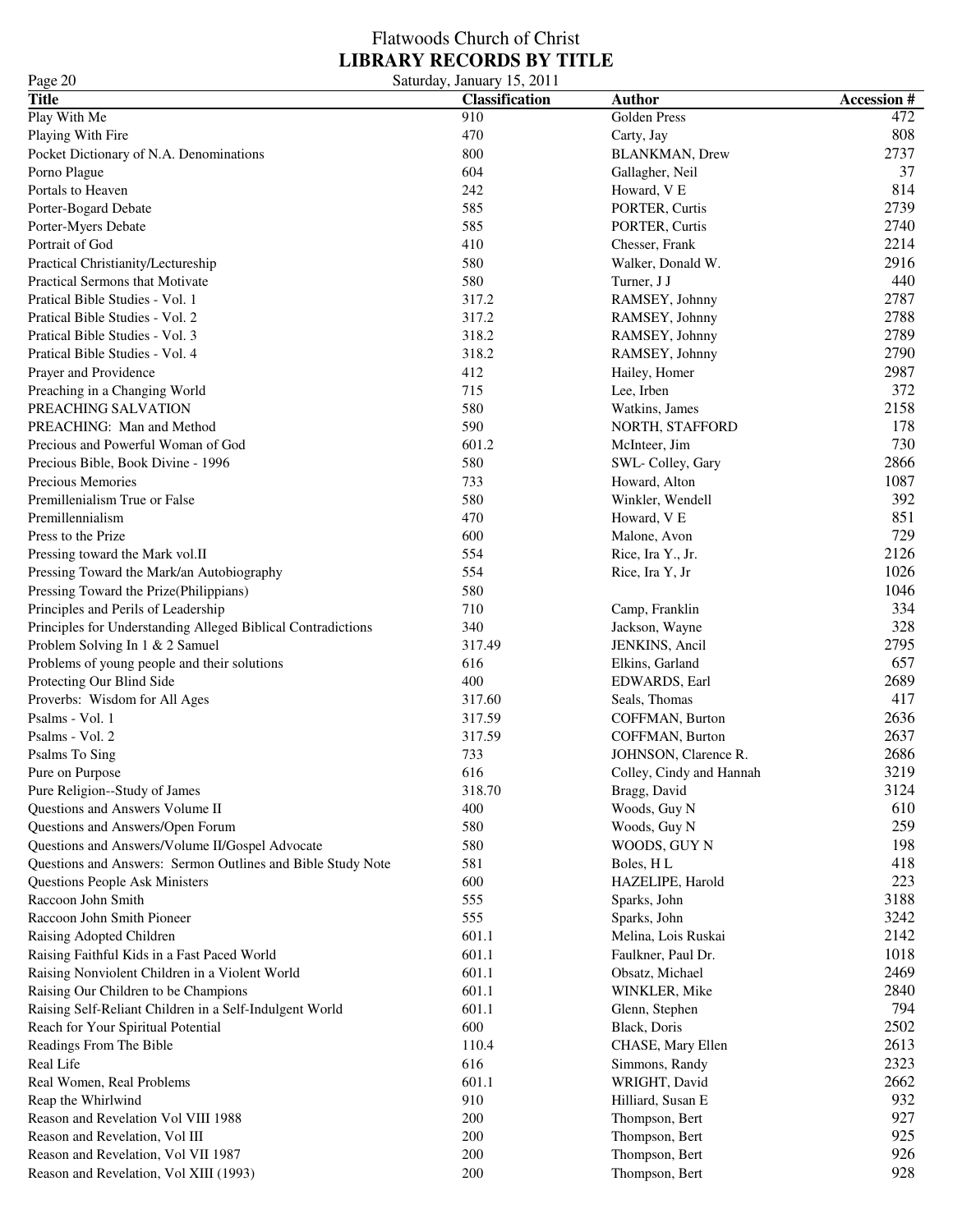### Flatwoods Church of Christ **LIBRARY RECORDS BY TITLE** Page 21 Saturday, January 15, 2011

| <b>Title</b>                                                 | <b>Classification</b> | <b>Author</b>                     | <b>Accession#</b> |
|--------------------------------------------------------------|-----------------------|-----------------------------------|-------------------|
| Reason and Revelation, Vol XIV (1994)                        | 200                   | Thompson, Bert                    | 929               |
| Reason and Revelation, Vol XV (1995)                         | 200                   | Thompson, Bert                    | 930               |
| Reason and Revelation, Vol XVI (1996)                        | 200                   | Thompson, Bert, Editor            | 931               |
| Reason and Revelation/Volume IX                              | 200                   | Jackson, Wayne                    | 766               |
| Reason and Revelation/Volume VIII                            | 200                   | Jackson, Wayne                    | 765               |
| Reason and Revelation/Volume X                               | 200                   | Jackson, Wayne                    | 767               |
| Reason and Revelation/Volume XI                              | 200                   | Jackson, Wayne                    | 768               |
| Reason and Revelation/Volume XII                             | 200                   | Jackson, Wayne                    | 769               |
| Receiving the Gift of Salvation                              | 440                   | Lyons, Eric                       | 2923              |
| Recollections of Faith of Men                                | 550                   | ROGERS, WC                        | 2976              |
| Recollections of Men of Faith                                | 555                   |                                   | 3021              |
| Recover The Dream                                            | 595                   | Rogers, W <sub>C</sub>            | 2708              |
|                                                              |                       | HARRIS, Jim                       |                   |
| Redating the New Testament                                   | 500                   | Robinson, John A. T.              | 3196              |
| Redemption is Planned, Needed, and Provided                  | 440                   | Wharton, Edward                   | 742               |
| Reflections                                                  | 316                   | Whiteside, Robertson              | 2315              |
| REFUTING EVOLUTION                                           | 241                   | Sarfati, Jonathan D               | 2411              |
| Rejoice w/ Me - Philippians                                  | 318.61                | JACKSON, Wayne                    | 2623              |
| Religious Debate on Pentecostal Doctrine                     | 585                   | Moore, Elmer & D. L. Welch        | 2400              |
| Religious Innovations                                        | 550                   | ROWE, JOHN F                      | 2966              |
| Renewing Respect                                             | 600                   | Bagents, Bill                     | 3127              |
| <b>Restoration Forum V</b>                                   | 580                   | Cincinnati Bible College Seminary | 414               |
| Restoration Principles and Personalities                     | 550                   | PHILLIPS, DABNEY                  | 2942              |
| Restoration reprint Library/Aspects of Baptism               | 550                   | Aylsworth, N J                    | 126               |
| Restoration Reprint Library/Be One                           | 550                   | Reasoner, N J                     | 142               |
| Restoration Reprint Library/Bible Studies                    | 550                   | Murch, J D                        | 143               |
| Restoration Reprint Library/Did Jesus Command Immersion      | 550                   | Lawson, James Gilchrist           | 133               |
| Restoration Reprint Library/Elements of the Gospel and Lette | 550                   | Errett, Isaac                     | 115               |
| Restoration Reprint Library/Evangelism                       | 550                   | Harrison, Traverce                | 141               |
| Restoration Reprint Library/Family Culture                   | 550                   | Campbell, Alexander               | 111               |
| Restoration Reprint Library/Form of Baptism                  | 550                   | Briney, J B                       | 121               |
| Restoration reprint Library/Frequency of the Lord's supper   | 550                   | Aylsworth, N J                    | 124               |
| Restoration Reprint Library/From Eden to the Jordan          | 550                   | Medbury, Charles S                | 127               |
| Restoration Reprint Library/From Saul to Bethlehem           | 550                   | Medbury, Charles S                | 129               |
|                                                              |                       | Medbury, Charles S                | 128               |
| Restoration Reprint Library/From the Jordan to Saul          | 550                   |                                   |                   |
| Restoration Reprint Library/Matthew and Acts                 | 550                   | Challen, James                    | 113               |
| Restoration Reprint Library/Memoir of David King             | 550                   | King, Louise                      | 123               |
| Restoration Reprint Library/N T Christianity Vol II          | 550                   | Sweeney, ZT                       | 138               |
| Restoration Reprint Library/N T Christianity Vol III         | 550                   | Sweeney, ZT                       | 139               |
| Restoration Reprint Library/New T Christianity Vol 1         | 550                   | Sweeney, ZT                       | 137               |
| Restoration Reprint Library/New Testament Christianity       | 550                   | Oliver, Lancelot                  | 130               |
| Restoration Reprint Library/On the Rock                      | 550                   | Dungan, DR                        | 116               |
| Restoration Reprint Library/Reminiscences Sermons            | 550                   | Frazee, WD                        | 122               |
| Restoration Reprint Library/Special Sermons                  | 550                   | Thornton, EW                      | 136               |
| Restoration reprint Library/Teach Me to Pray                 | 550                   | Murch, J D                        | 145               |
| Restoration Reprint Library/That They May Be Won             | 550                   | Winder, F J                       | 144               |
| Restoration Reprint Library/The Christian Life and Program   | 550                   | Harrison, Traverce                | 140               |
| Restoration Reprint Library/The Commission Executed          | 550                   | Zollars, E V                      | 131               |
| Restoration Reprint Library/The Deity of Jesus               | 550                   | Kellems, Jesse                    | 146               |
| Restoration Reprint Library/The Great Commission             | 550                   | Milligan, Robert                  | 117               |
| Restoration Reprint Library/the Remedial System              | 550                   | Christopher, H                    | 118               |
| Restoration Reprint Library/The Restoration Handbook         | 550                   | Kershner, Frederick D             | 134               |
| Restoration reprint Library/The Singing Evangelist           | 550                   | Baxter, William                   | 119               |
| Restoration Reprint Library/The Spiritual Side of Our Plea   | 550                   | Jones, A B                        | 125               |
| Restoration Reprint Library/The Western Preacher             | 550                   |                                   | 120               |
|                                                              | 550                   | Mathes, J M                       | 132               |
| Restoration Reprint Library/Training for Soul-Winning        |                       | Violette, EE                      |                   |
| Restoration Reprint Library/Treatise on Prayer               | 550                   | Milligan, R                       | 114               |
| Restoration Reprint Library/Union of Christians/Death of Chr | 550                   | Scott, Walter                     | 112               |
| Restoration Reprint Library/Volumes IV-V                     | 550                   | Kershner, Frederick               | 135               |
| <b>Restoration Roots</b>                                     | 550                   | MCMILLON, LYNN                    | 2941              |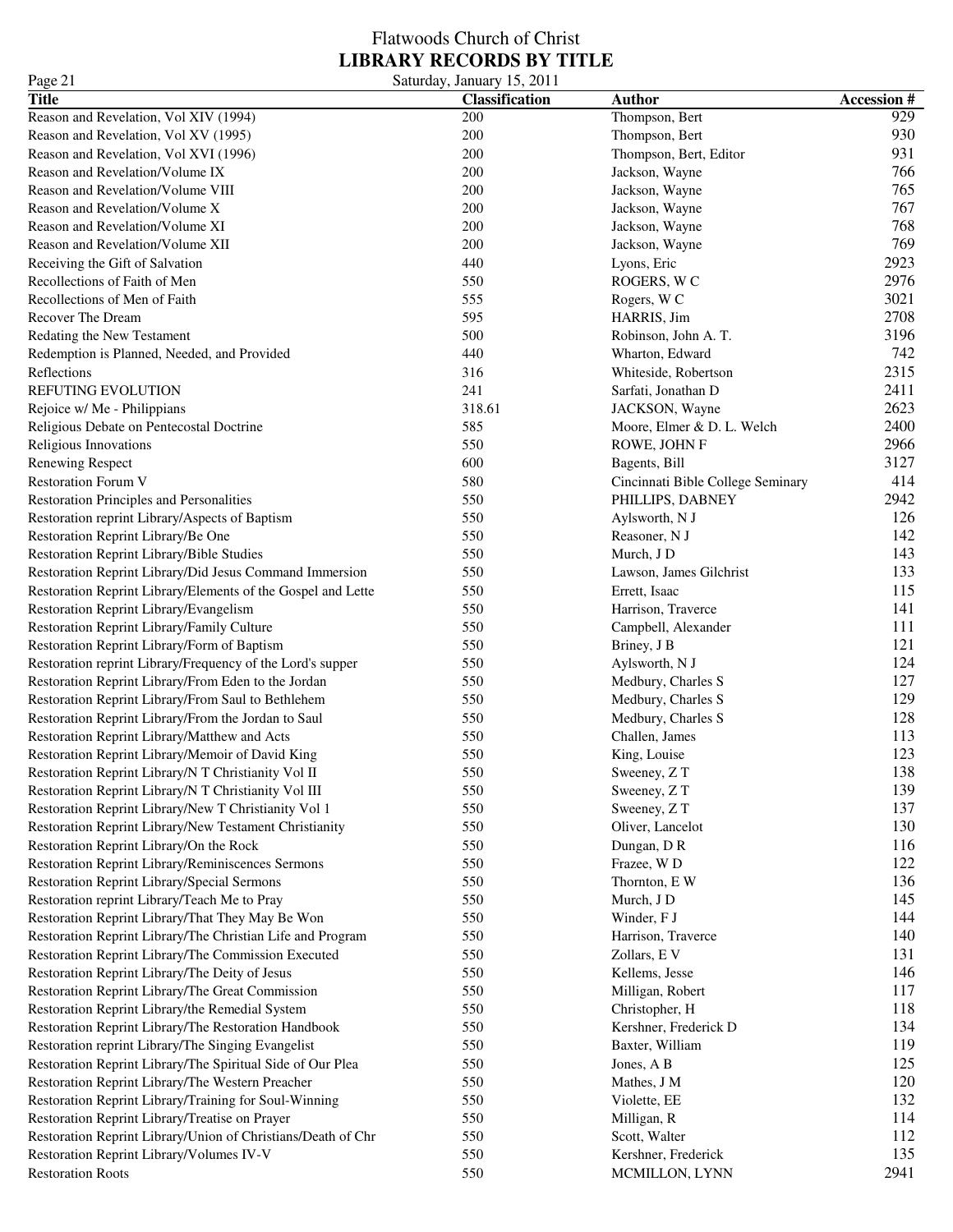| Page 22                                                      | Saturday, January 15, 2011 |                                    |                   |
|--------------------------------------------------------------|----------------------------|------------------------------------|-------------------|
| <b>Title</b>                                                 | <b>Classification</b>      | <b>Author</b>                      | <b>Accession#</b> |
| Restoration Then and Now                                     | 550                        | Goldman, George                    | 385               |
| Restoration, Reformation or Revelation                       | 550                        | Bales, James D.                    | 2185              |
| Restoring God's Pattern for the Home                         | 601.1                      | CLAIBORNE, Winford                 | 2841              |
| Restoring My Soul                                            | 600.1                      | Flatt, Bill Ed.D.                  | 2402              |
| Restoring my soul                                            | 600.1                      | Flatt, Bill, Ed. D.                | 2129              |
| Restoring New Testament Christianity                         | 550                        | Doran, Adron, Dr.                  | 2299              |
| Restoring the NT Church                                      | 580                        | Kirkpatrick, Foy                   | 48                |
| Rethinking Marriage, Divorce, and Remarriage                 | 601                        | Bassett, Jerry                     | 696               |
| Return to the Old Paths--A History of the Restoration Move.  | $55 -$                     | McCoy, V. Glenn                    | 2090              |
| Revelation, Message from Patmos                              | 318.77                     | Warnock, Weldon E.                 | 862               |
| Revelation-Through First-Century Glasses                     | 318.77                     | West, W.B., Jr                     | 1030              |
| Revelations for Christians Today                             | 318.77                     | Woodruff, Lonnie                   | 655               |
| Revival - Restoring Spiritual Passion                        | 595                        | GUY, Steven K.                     | 2707              |
| Reviving the Ancient Faith/Story of Churches of Christ in Am | 500                        | Hughes, Richard T                  | 2026              |
| <b>Rightly Dividing</b>                                      | 550                        | Eteridge, Truman                   | 2224              |
| <b>Rightly Dividing</b>                                      | 316                        | Etheridge, Truman                  | 2296              |
| Rightly Dividing the Word/Volume I                           | 580                        | Hightower, Terry M                 | 636               |
| Rightly Dividing the Word/Volume II                          | 580                        | Hightower, Terry                   | 786               |
| Rising Above Our Self-Imposed Prisons                        | 601.2                      | Goring, Nancy                      | 3185              |
| Rock-Solid Faith                                             | 440                        | Thompson, Bert, Ph.D.              | 2171              |
| Rock-Solid Faith--How to Build It (Vol I)                    | 200                        | Thompson, Bert Ph.D.               | 2089              |
| Rock-Solid Faith/How to Sustain It                           | 440                        | Thompson, Bert, Ph.D.              | 2172              |
| Roman's                                                      | 318.54                     | Deaver, Roy                        | 785               |
| Romans                                                       | 318.56                     | Allen, Jimmy                       | 3106              |
| Romans Commentary                                            | 318.2                      | WINTON, Bob                        | 2850              |
| Rose Book of Bible Charts, Maps & Time Lines                 | 110.2                      |                                    | 2524              |
| Rust As a Witness                                            | 732                        | Black, VP                          | 55                |
| Saga of a Movement                                           | 550                        | Hastings, Marvin                   | 110               |
| Saga of a Movement                                           | 550                        | Hastings, Marvin W                 | 183               |
| <b>SALVATION FROM SIN</b>                                    | 580                        | Lipscomb, David                    | 2165              |
| Sarah's Daughters                                            | 601.1                      | CULWELL, Kitty                     | 2661              |
| Satan, Diabolical Ruler of the World and Enemy of God and Ma | 580                        | Cates, Curtis                      | 2443              |
| Satan--His Origin and Mission                                | 340                        | Thompson, Bert PH.D.               | 2146              |
| Satanism                                                     | 830                        | SCHWARZ, Ted                       | 309               |
| Saving Your Marriage Before it Starts                        | 601                        | Parrott, Les and Leslie            | 2529              |
| Science and Bible                                            | 240                        | Morris, Henry                      | 595               |
| Science and Religion                                         | 240                        | Barbour, Ian G                     | 899               |
| Science Scripture and the Young Earth                        | 240                        | Morris, Henry                      | 521               |
| Scientific Creationism                                       | 240                        | Morris, Henry                      | 596               |
| SCOPES: Creation on Trial                                    | 241.1                      | Cornelius, R.M. and John D. Morris | 2409              |
| Scriptural Elders and Deacons                                | 710                        | Phillips, H. E.                    | 2401              |
| Search For Truth                                             | 715                        | CHOATE, Betty                      | 2660              |
| Searcher for the Ancient Order                               | 554                        | West, Earl Irvin                   | 2256              |
| Searching for biblical Truth                                 | 200                        | Hobbs, John                        | 2300              |
| Searching For Truth                                          | 715                        | MOORE, John                        | 2609              |
| Seasoning your Words                                         | 600                        | Eichman, Nancy                     | 2011              |
| Seekin True Unity                                            | 700                        | <b>JENKINS</b> , Dale              | 2561              |
| Seeking Spiritual Beauty                                     | 601.2                      | BUTT, Sheila                       | 3057              |
| <b>Seeking Values</b>                                        | 910                        | Arnspiger, V. Clyde                | 2141              |
| Selected Psalms for Church Singing                           | 733                        | none                               | 881               |
| Sermon Outline Sourcebook (Vol 1)                            | 590                        | Kiser, Mike                        | 2035              |
| Sermon Outline Sourcebook (Vol IV)                           | 590                        | Kiser, M.W.                        | 2036              |
| Sermon Outline Sourcebook (Vol V)                            | 590                        | Kiser, Mike                        | 2037              |
| Sermon Outlines                                              | 581                        | Bachman, A J                       | 38                |
| Sermon Outlines From 1 John & Philippians                    | 581                        | HOLLAND, Thomas                    | 2748              |
| Sermon Outlines From 1 Thessalonians                         | 581                        | HOLLAND, Thomas                    | 2746              |
| Sermon Outlines From 2 Thessalonians                         | 581                        | HOLLAND, Thomas                    | 2749              |
| <b>Sermon Outlines From Galatians</b>                        | 581                        | HOLLAND, Thomas                    | 2745              |
| Sermon Outlines From James                                   | 581                        | HOLLAND, Thomas                    | 2744              |
|                                                              |                            |                                    |                   |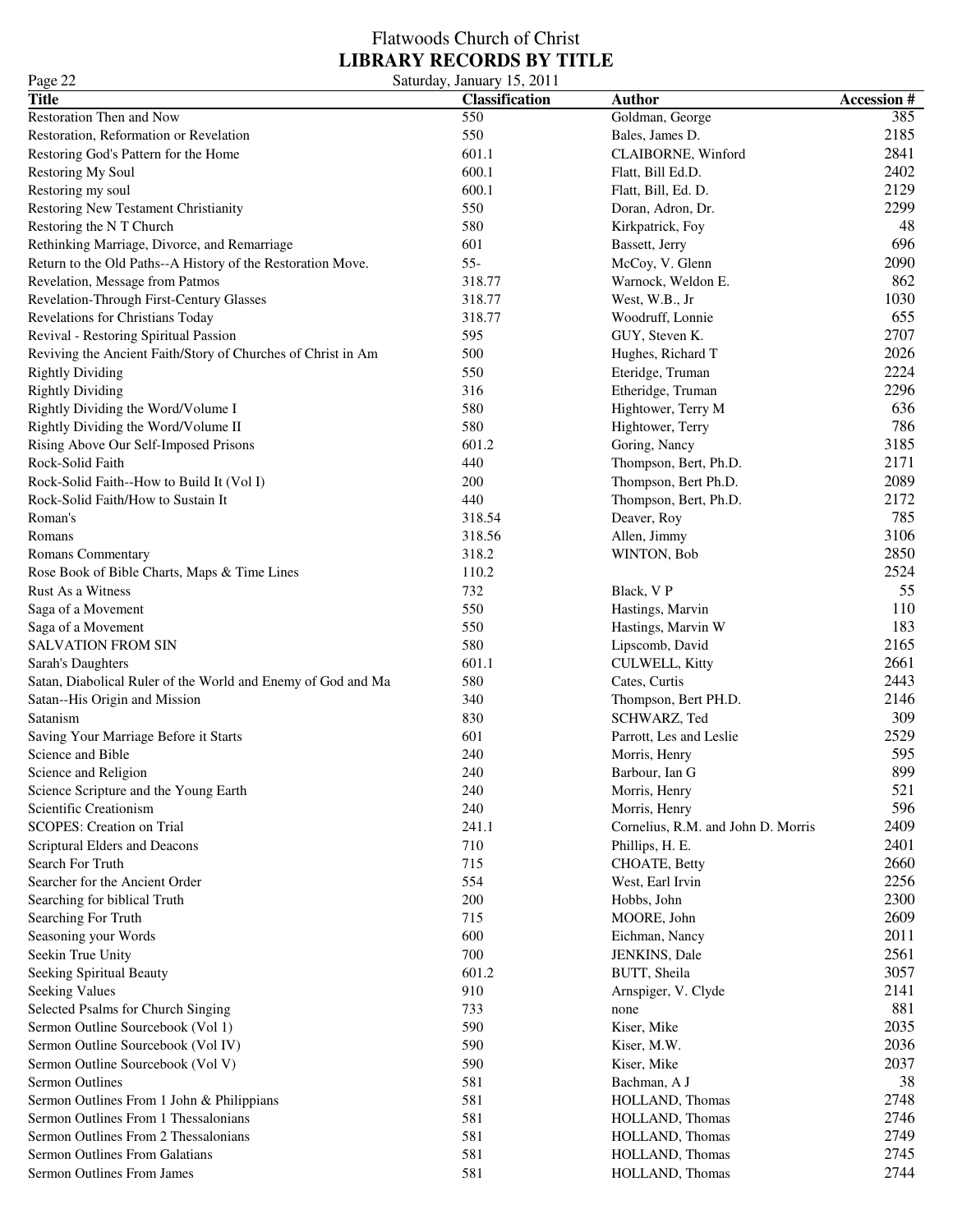### Flatwoods Church of Christ **LIBRARY RECORDS BY TITLE** Page 23 Saturday, January 15, 2011

| $\log 20$                                                    | $\cup$ alurua $\mathbf{y}, \mathbf{y}$ andar $\mathbf{y}$ 19, 2011 |                                   |                   |
|--------------------------------------------------------------|--------------------------------------------------------------------|-----------------------------------|-------------------|
| <b>Title</b>                                                 | <b>Classification</b>                                              | <b>Author</b>                     | <b>Accession#</b> |
| Sermon Outlines From O.T.                                    | 581                                                                | HOLLAND, Thomas                   | 2743              |
| Sermon Outlines From Romans                                  | 581                                                                | HOLLAND, Thomas                   | 2747              |
| Sermon Outlines on the Miracles of Jesus                     | 580                                                                | Roy, W. Gaddy                     | 2238              |
| Sermon Outlines--Parts I, II, III                            | 581                                                                | Dichus, A. W.                     | 3150              |
| Sermon Thoughts                                              | 580                                                                | Coats, Wayne                      | 2193              |
| Sermons and Addresses on the Fundamentals of the Faith       | 581                                                                | Turner, Rex                       | 490               |
| Sermons and Addresses on the Fundamentals of the Faith       | 580                                                                | Turner, Rex A                     | 2028              |
| Sermons on Generic and Specific Authority                    | 580                                                                | Roy, W. Gaddys                    | 2236              |
| Sermons on the Cross of Christ                               | 580                                                                | Roy, W. Gaddy                     | 2237              |
| Sermons That Save                                            | 580                                                                | Taylor, Robert                    | 779               |
| Seven Things a Loving God Hates                              | 600                                                                | Webster, Allen                    | 2766              |
| Seventy-five plus one--Learning Games for Children           | 705                                                                | Skinner, Donna                    | 425               |
| Shadow Land                                                  | 833                                                                | JONES, Burt                       | 3043              |
| Shadow Lane/Islam                                            | 833                                                                | Jones, Burt                       | 3028              |
| Shadows of Good Things Lecture                               | 580                                                                | Mosher, Keith                     | 3195              |
| Shall We Know One Another in Heaven and Other Sermons        | 580                                                                | Woods, Guy                        | 462               |
| Shall We Restructure the Church of Christ                    | 580                                                                | Cates, Curtis                     | 2440              |
| Shepherding a Child's Heart                                  | 601.1                                                              | Tripp, Tedd                       | 2306              |
| Should Instrumental Music be Used in the Worship of the Chur | 585                                                                | WALLACE, G. K.                    | 204               |
| Should Instrumental Music be used in the Worship/Debate      | 585                                                                | Warren, G K                       | 2934              |
| Showtime! Worship in the Age of Show Business                | 730                                                                | Chambers, Dan                     | 1090              |
| Sidney Rigdon                                                | 830                                                                | Van Wagoner, Richard S            | 2264              |
| Silencing of God                                             | 400                                                                | Miller, Dave                      | 2925              |
| Simple Words of Wisdom                                       | 242                                                                | Stokes, Penelope J                | 1039              |
| Sin and Salvation/Vol. 1                                     | 580                                                                | Liddell, Bobby                    | 2444              |
| Sin and Salvation/Volume 2                                   | 580                                                                | Liddell, Bobbly                   | 2445              |
| Sinai Summitt                                                | 600                                                                | Atchley, Rick                     | 3206              |
| Since You Asked                                              | 601.1                                                              | Flatt, Bill                       | 433               |
| Six Hours One Friday                                         | 413                                                                | Lucado, Max                       | 750               |
| Smith's Bible Dictionary                                     | 110                                                                | Smith, William                    | 869               |
| Smith's Bible Dictionary                                     | 110                                                                | Smith, William                    | 870               |
| So Great a Cloud of Witnesses                                | 318.69                                                             | Northrop, Chuck                   | 3178              |
| So Help Me God                                               | 600                                                                | Moore, Roy                        | 2428              |
| So You're Getting Married                                    | 601                                                                | Wright, Norman H.                 | 837               |
| Soldiers of the Lord                                         | 910                                                                | GARAAF, Anna De                   | 305               |
| Solomon On Wealth                                            | 920.8                                                              | <b>BULLINGTON, Stan</b>           | 2693              |
| Some Thoughts on Women's Role in the Church                  | 601.2                                                              | Meadows, James                    | 2459              |
| Song of Solomon                                              | 601                                                                | NEILL, Greg                       | 2837              |
| Song of Solomon                                              | 601                                                                | NEILL, Greg                       | 3047              |
| Songs of Faith and Praise                                    | 733                                                                | Howard, Alton                     | 834               |
| Songs of the Church                                          | 733                                                                | Howard, A H                       | 62                |
| Songs, Cymbals, and Tambourines                              | 733                                                                | Wolfe, Richard                    | 2518              |
| Songs, Cymbals, and Tambourines                              | 733                                                                | Wolfe, Richard E                  | 2772              |
| Sound Doctrine (Vol 2)                                       | 400                                                                | Nichol, C.R. and R. L. Whiteside  | 1096              |
| Sound Doctrine (Vol 3)                                       | 400                                                                | Nichol, C. R. and R. L. Whiteside | 1097              |
| Sound Doctrine (Vol 5)                                       | 400                                                                | Nichol, C. R.                     | 1098              |
| Sound Doctrine Vol. 1                                        | 400                                                                | Nichol, C.R. and R. L. Whiteside  | 1095              |
| Sounding Brass and Clanging Symbols                          | 550                                                                | Choate, J E                       | 682               |
| Speak Up                                                     | 712                                                                | Daniel, Elnaw                     | 658               |
| Speaking for the Master                                      | 705                                                                | Baxter, Bastell                   | 377               |
| Speaking the Truth in Love                                   | 400                                                                | Nichols, Gus                      | 2937              |
| <b>Special Studies</b>                                       | 340                                                                | Winton, Bob                       | 2218              |
| Spilt Grape Juice                                            | 730                                                                | Root, Mike                        | 3079              |
| Spiritual Patriots--Jude's Call to Arms                      | 318.76                                                             | Johnson, Aubrey                   | 3126              |
| Spiritual Sword                                              | 579                                                                | Getwell Church of Christ          | 752               |
| Spiritual Sword                                              | 579                                                                | Highers, Alan E., Editor          | 2152              |
| Spiritual Sword                                              | 579                                                                | Highers, Alan                     | 2243              |
| Spiritual Sword 1969                                         | 579                                                                | Warren, Thomas                    | 558               |
|                                                              | 579                                                                |                                   | 1022              |
| Spiritual Sword, Vol 29                                      |                                                                    |                                   |                   |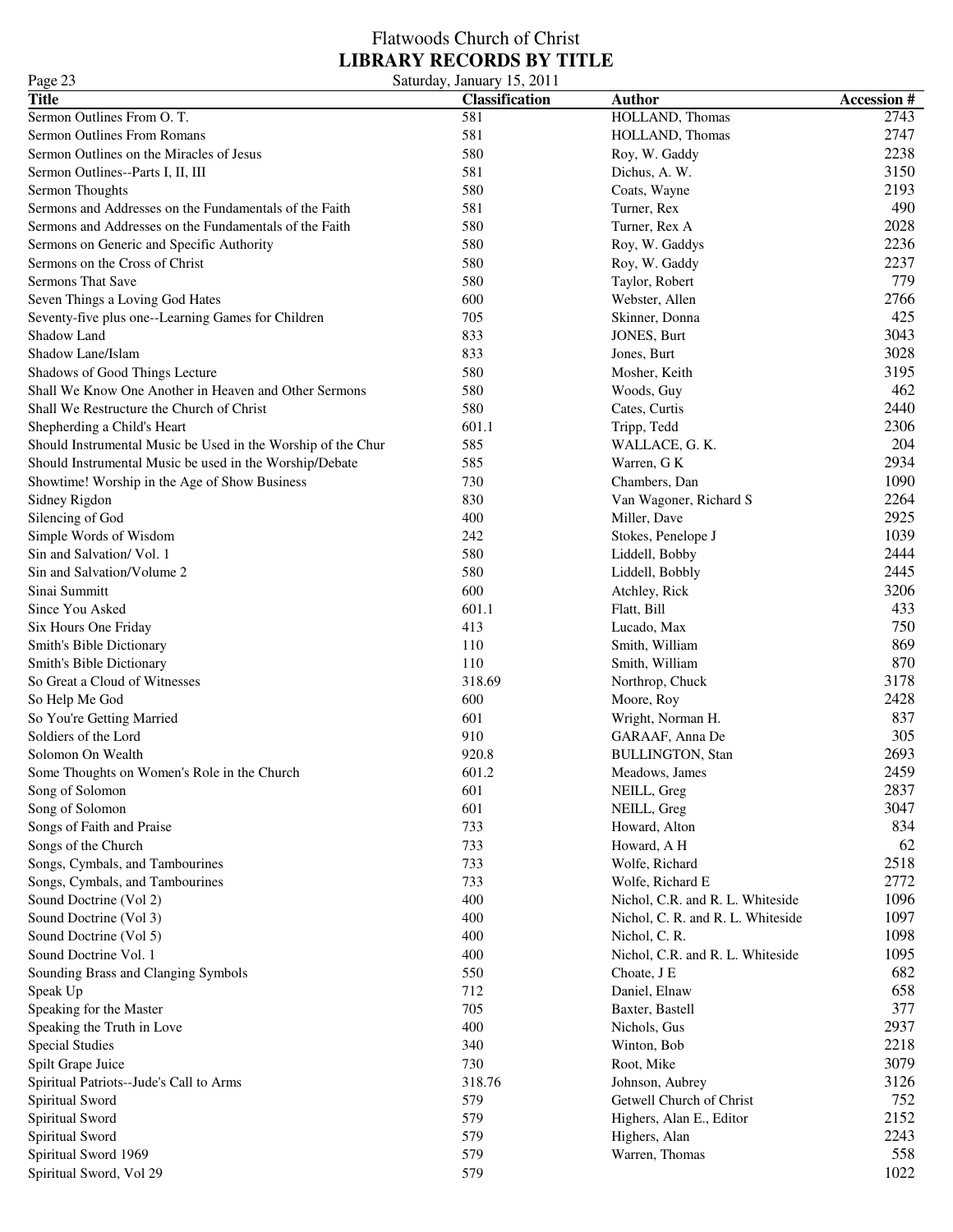| Page 24                                                     | Saturday, January 15, 2011 |                            |                   |
|-------------------------------------------------------------|----------------------------|----------------------------|-------------------|
| <b>Title</b>                                                | <b>Classification</b>      | <b>Author</b>              | <b>Accession#</b> |
| Spiritual Sword, Volume 41                                  | 579                        | Higher, Alan               | 3220              |
| Spiritual Sword/1970                                        | 579                        | Warren, Thomas             | 561               |
| Spiritual Sword/Set for Defense of the Gospel               | 579                        | Getwell Church of Christ   | 2494              |
| Spiritual Sword/Volume IV                                   | 579                        | Hughes, Alan               | 772               |
| Split Grape Juice                                           | 730                        | Root, Mike                 | 780               |
| Spud The Dud                                                | 901                        | VEG-Peterson, Doug         | 2602              |
| St. Paul's Corinth                                          | 250                        | Murphy-O'Connor, Jerome    | 2059              |
| Stability In A Land Of Confusion                            | 580                        | Elliott, Greg-editor       | 2275              |
| Stairway to Teaching                                        | 705                        | MILLER, Bobby              | 226               |
| Stairway to Teaching                                        | 705                        | MILLER, Bobby              | 227               |
| Stairway to Teaching                                        | 500                        | Miller, Bobbie             | 3075              |
| Standard Lectures/Songs of Faith and Praise                 | 733                        | Howard, Alton              | 833               |
| <b>Standard Lesson Commentary</b>                           | 580                        | none                       | 889               |
| Standing for Their Faith                                    | 500                        | Woodson, William           | 2814              |
| Steps into the Pulpit                                       | 590                        | Holland, Thomas            | 1045              |
|                                                             | 830                        |                            | 323               |
| Straight Answers on the New Age                             |                            | Larson, Bob                | 753               |
| <b>Straight Talk</b>                                        | 601.1                      | Dobson, James C Dr.        |                   |
| Strengthening the Heart Lecture                             | 580                        | Mosher, Keith              | 3193              |
| Strengthening The Temple of God                             | 318.57                     | HAMPTON, Gary              | 2590              |
| Strong's Concise Concordance & Vine's Concise Dictionary of | 123                        | Nelson, Thomas Inc.        | 2318              |
| Strong's Exhaustive Concordance                             | 123                        | STRONG, James              | 3065              |
| Strong's Expanded Exhaustive Concordance of the Bible       | 123                        | Strong, James LL.D.        | 2342              |
| <b>Stronger Than Ever</b>                                   | 600                        | JACKSON, Jason             | 3052              |
| <b>Stronger Than Ever</b>                                   | 736                        | Jackson, Jason             | 3129              |
| Struggles of the Kingdom                                    | 720                        | Woodroof, James            | 642               |
| <b>Studies for New Converts</b>                             | 400                        | Roberts, Price             | 3162              |
| Studies in 1, 2 Thessalonians and Philemon                  | 310                        | McCLish, Dub               | 310               |
| Studies in Corinthians                                      | 580                        | McLish, Dub                | 200               |
| Studies in Ezra, Nehemiah, and Esther                       | 580                        | McClish, Dub               | 762               |
| Studies in First and Second Peter                           | 318.72                     | Taylor, Robert R., Jr      | 1086              |
| Studies in First and Second Thessalonians                   | 318.63                     |                            | 1048              |
| Studies in First and Second Thessalonians                   | 318.63                     | Taylor, Robert R           | 2075              |
| Studies in First and Second Timothy, Titus and Philemon     | 318.65                     | Taylor, Robert Jr.         | 1042              |
| Studies in First, Second and Third John                     | 318.73                     | Taylor, Robert R. Jr       | 1037              |
| Studies in First, Second and Third John                     | 318.73                     | Taylor, Robert R. Jr       | 2076              |
| <b>Studies in Galatians</b>                                 | 580                        | McClish, Dub               | 237               |
| Studies in Galatians and Philippians                        | 318.59                     | <b>Taylor Publications</b> | 1047              |
| Studies in Galatians and Philippians                        | 318.59                     | Taylor, Robert             | 2069              |
| <b>Studies in Genesis</b>                                   | 317.41                     | Cozort, Adam               | 3184              |
| <b>Studies in Hebrews</b>                                   | 580                        | McCLISH, Dub               | 207               |
| <b>Studies in Hebrews</b>                                   | 318.69                     | Taylor, Robert R           | 3041              |
| Studies in I & II Kings and I & II Chronicles               | 580                        | McClish, Dub               | 781               |
| Studies in I & II Samuel                                    | 580                        | McClish, Dub               | 761               |
| Studies in I and II Peter                                   | 318.71                     | Taylor, Robert R           | 3072              |
| Studies in James and Jude                                   | 318.70                     | Taylor, Robert R           | 3071              |
| Studies in Jeremiah and Lamentations (Vol. I)               | 317.64                     | Taylor, Robert R           | 1035              |
| Studies in Jeremiah and Lamentations (Vol. II)              | 317.64                     | Taylor, Robert Jr.         | 1036              |
| Studies in Joshua                                           | 580                        |                            | 3236              |
| Studies in Luke                                             | 318.53                     | Jones, Edward              | 437               |
| <b>Studies in Psalms</b>                                    | 317.59                     | Taylor, Robert R., Jr      | 1051              |
| Studies in Revelation                                       | 580                        | McCLISH, Dub               | 208               |
| <b>Studies in Romans</b>                                    | 318.56                     | Taylor, Robert R., Jr      | 1055              |
| <b>Studies in Romans</b>                                    | 318.56                     | Taylor, Robert R. Jr       | 2077              |
| Studies in Romans--A com. of Pauls Letter to Church at Rome | 318                        | Wacaster, Tom              | 3002              |
|                                                             | 318.54                     | Taylor, Robert R., Jr.     | 1050              |
| Studies in the Gospel of John                               | 251                        |                            | 2936              |
| Studies in the Non-Literary Prophets                        |                            | Lewis, Jack                |                   |
| Studies in the Revelation                                   | 318.77                     | Roberson, Charles Heber    | 863               |
| Studies in Timothy and Titus                                | 580                        | Lipe, David                | 403               |
| Study in the Life of Alexander Campbell                     | 555                        | HUDSON, JOHN ALLEN         | 2950              |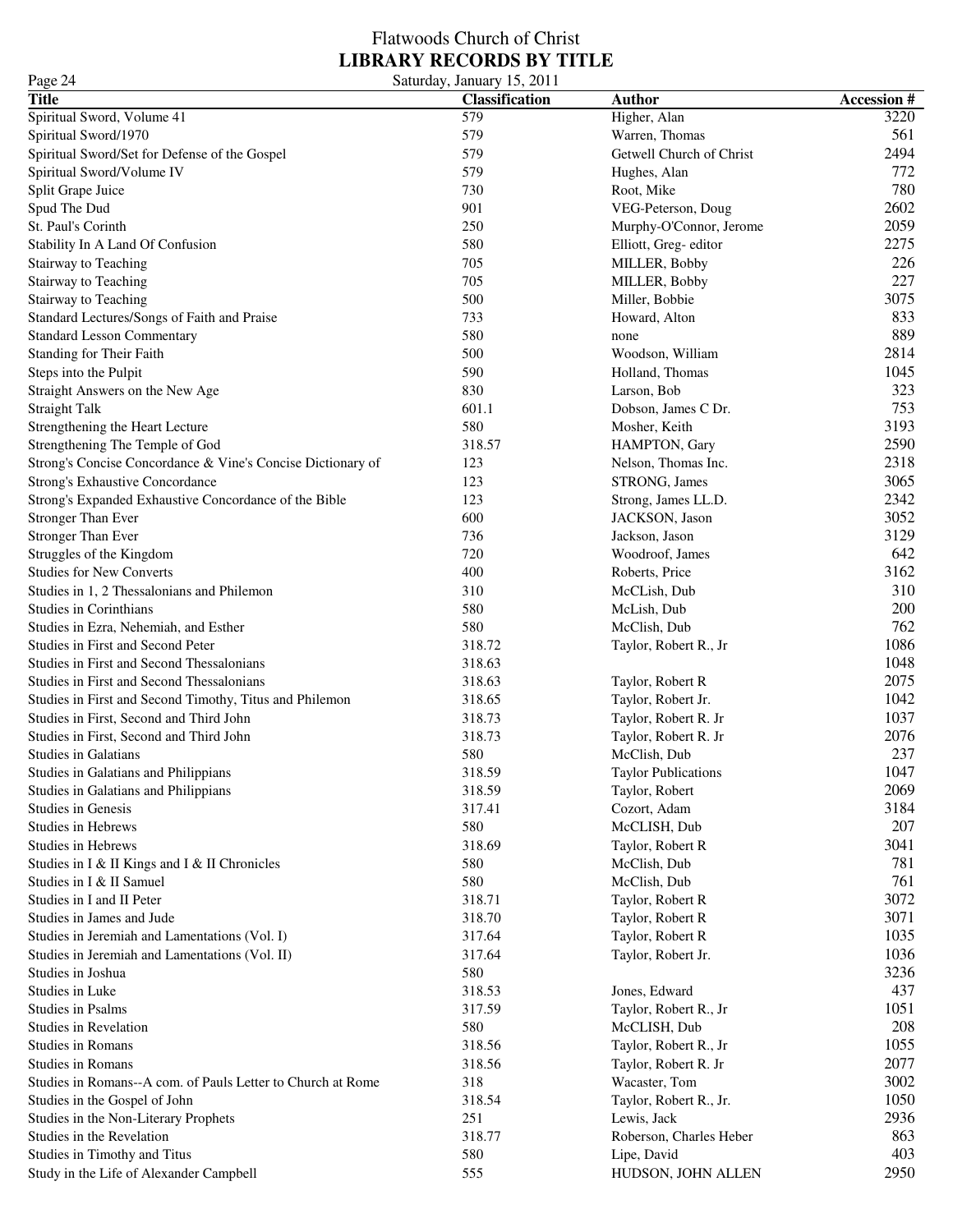### Flatwoods Church of Christ **LIBRARY RECORDS BY TITLE** Page 25 Saturday, January 15, 2011

| $I \, \text{age}$ 2.3                                     | Saturuay, January 19, 2011 |                      |                   |
|-----------------------------------------------------------|----------------------------|----------------------|-------------------|
| <b>Title</b>                                              | <b>Classification</b>      | <b>Author</b>        | <b>Accession#</b> |
| Study of Colossians & Philemon                            | 318.62                     | HAMPTON, Gary        | 2792              |
| Study of Hebrews                                          | 318.69                     | HAMPTON, Gary        | 2793              |
| Study of Timothy & Titus                                  | 318.65                     | HAMPTON, Gary        | 2791              |
| <b>Stuff About Things</b>                                 | 242                        | Turner, Robert       | 378               |
| Sudies in James and Jude                                  | 318.70                     | Taylor, Robert R     | 1033              |
| Survey of Corinthians                                     | 318.57                     | ALLEN, JIMMY         | 189               |
| Survey of Hebrews                                         | 318.69                     | Allen, Jimmy         | 3077              |
| Survey of I Corinthians                                   | 318.57                     | Allen, Jimmy         | 2060              |
| Survey of NT                                              | 330                        | Rutherford, Rod      | 828               |
| Survey of Romans                                          | 318.56                     | Allen, Jimmy         | 3070              |
| Survey of World Religions                                 | 800.1                      | Rutherford, Rod      | 827               |
| Survey of World Religions                                 | 800.1                      | Rutherford, Rod      | 2768              |
| Surveying The Evidence                                    | 240                        | JACKSON, Wayne       | 2877              |
| Surviving                                                 | 616                        | Wells, Joe           | 3213              |
| Surviving An Affair                                       | 601                        | HARLEY, William F.   | 2556              |
| Surviving the Stormy Winds of Change                      | 580                        | Sain, Paul           | 2755              |
| Swindoll's Ultimate Book of Illustrations & Quotes        | 590.1                      | Swindoll, Charles R. | 2314              |
| Synopsis of the Four Gospels                              | 318                        | Aland, Kurt          | 2064              |
| <b>Systematic Theology</b>                                | 402                        | Turner, Rex A        | 2027              |
| Tabernacle Hymns, Number Five                             | 733                        | nont                 | 879               |
| Tackling Life's Troubles                                  | 242                        | Spurlin, Bob         | 2098              |
| Tale Of Two Sumos                                         | 910                        | VEG-Poth, Karen      | 2692              |
| Tampering With Truth                                      | 260                        | HESTER, David        | 2699              |
| Tattoos, Nose Rings, Belly Buttons and Other Things       | 616                        | Childs, Sonny        | 2522              |
| <b>Teach Them About Satan</b>                             | 830                        | Lovett, C S          | 902               |
| Teachers Are Made Not Born                                | 705                        | Fine, Eddie          | 774               |
| Teaching the Scriptures to Younger Children the Montessor | 705                        | Boyle, Lola          | 491               |
| Teens In Two Worlds                                       | 616                        | COPE, Mike           | 2711              |
| Ten Minute for Youth Groups                               | 616                        | Collingsworth, J B   | 797               |
| Tend Your Own Garden                                      | 601.1                      | EICHMAN, Nancy       | 2835              |
| Terry Ann's Journey Into Life                             | 705                        | Nandler, Denyse      | 402               |
| That Their Souls Might Be Saved                           | 736                        | Butt, Kyle           | 2982              |
| That They May All Be One                                  | 400                        | Linn, Elbridge B.    | 2216              |
| That We All May Be One                                    | 580                        | Orr, Charles         | 3177              |
| That You May Believe                                      | 318.54                     | Hailey, Homer        | 455               |
| That You May Grow Thereby, Volume 2                       | 400                        | Mitchel, Tim         | 3223              |
| That You May Grow Thereby, volume 3                       | 400                        | Mitchel, Tim         | 3224              |
| That You May Grow Thereby, Volume I                       | 400                        | Mitchel, Tim         | 3222              |
| That You May Know                                         | 318.73                     | HAMPTON, Gary        | 2591              |
| The Spiritual Sword/Volume XVI                            | 579                        | Highers, Alan        | 831               |
| The 12th Lectures Annual Cold Water                       | 580                        | Roark, Ryan          | 3098              |
| The 21 Irrefutable Laws of Leadership                     | 710                        | Maxwell, John C.     | 2333              |
| The 23rd Annual Lectureship/East Tennessee 1997           | 580                        | Meadows, James Ed.   | 1017              |
| The Abundant Life - 1993                                  | 580                        | SWL-Hall, Perry      | 2865              |
| The Agony & Glory of the Cross                            | 413                        | HODGE, Charles B.    | 2626              |
| The Agony and the Glory of the Cross                      | 413                        | Hodges, Charles B    | 2996              |
| The Amazing Results of Positive Thinking                  | 595                        | Norman Vincent Peale | 915               |
| The Amazing Story of Creation                             | 241.1                      | Gish, Duane          | 683               |
| The American Heritage Desk Dictionary                     | 109                        | Vianna, Fernando     | 676               |
| The Analytical Greek Lexicon Revised 1978 Ed.             | 140                        | Moulton, Harold      | 656               |
| The Analytical Lexicon                                    | 140                        | Mounce, William      | 2465              |
| The Anvil Rings                                           | 200                        | Lyons, Eric          | 2728              |
| The Anvil Rings                                           | 200                        | Lyons, Eric          | 2729              |
| The Apocalypse Today                                      | 470                        | Torrance, Thomas F   | 857               |
| The Apostle Paul: Great Soldier of the Cross              | 580                        | Cates, Curtis        | 2442              |
| The Apostles: Their Life, Work, and Influence             | 580                        | Elliott, Greg-editor | 2276              |
| The Archaeology of the Bible                              | 250                        | Hoffmeier, James     | 3099              |
| The Archeological Encyclopedia of the Holy Land           | 250                        | Neyev, Avraham       | 569               |
| The Art of Being Married                                  | 601                        | Rubel, Shelly        | 278               |
|                                                           |                            |                      |                   |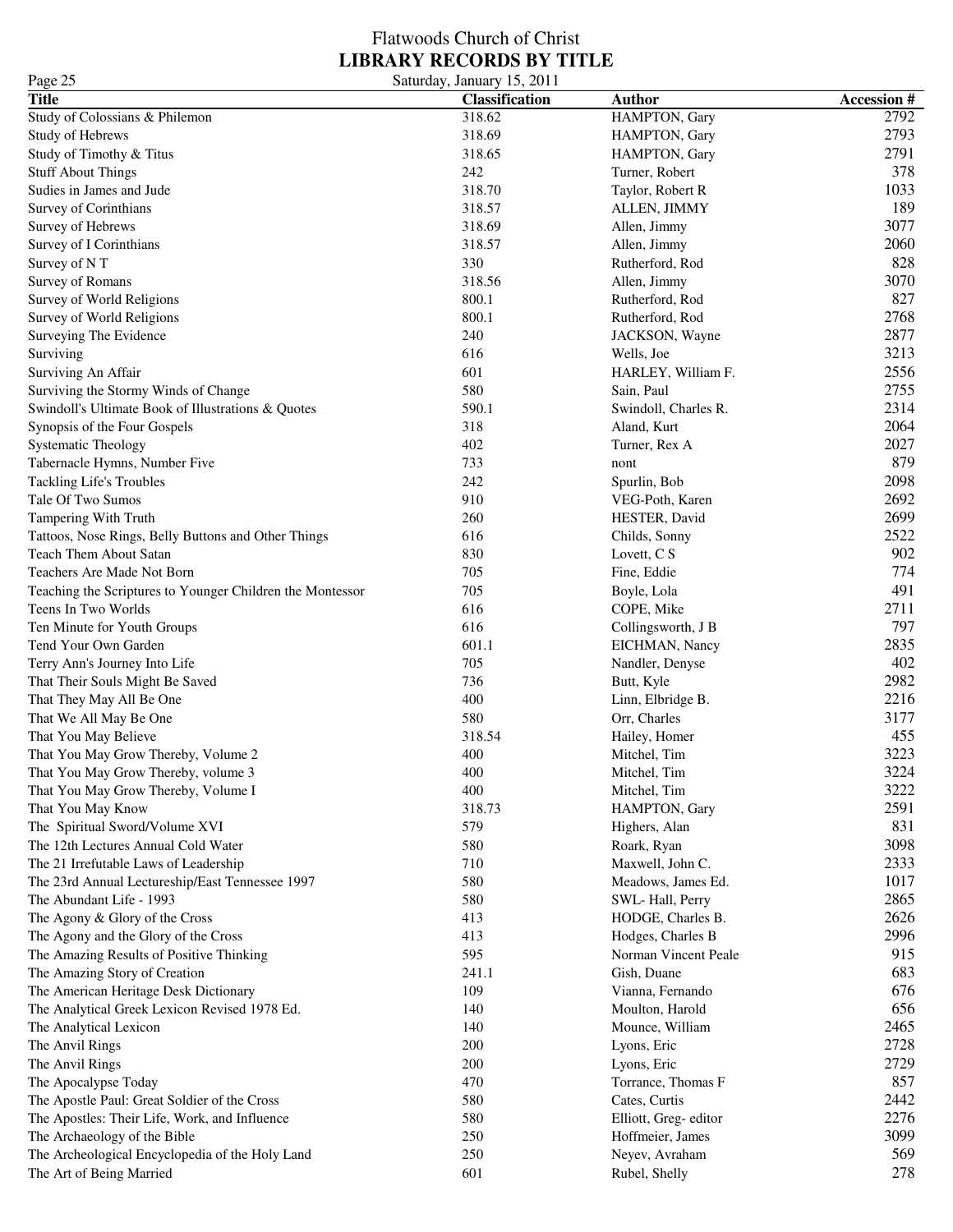### Flatwoods Church of Christ **LIBRARY RECORDS BY TITLE** Page 26 Saturday, January 15, 2011

| 145020<br><b>Title</b>                                    | $54.444$ , $34.444$ , $1.5, 2011$<br>Classification | <b>Author</b>              | <b>Accession#</b> |
|-----------------------------------------------------------|-----------------------------------------------------|----------------------------|-------------------|
| The Basic Bible Evangelistic System                       | 715                                                 | LYLE, Daniel B.            | 2627              |
|                                                           | 241.1                                               | MacArthur, John            | 2334              |
| The Battle for the Beginning<br>The Bible                 | 100                                                 |                            | 205               |
|                                                           |                                                     | EAVES, Thomas F.           | 28                |
| The Bible Almanac                                         | 120                                                 | Packer, J I                |                   |
| The Bible and Mental Health                               | 595                                                 | Jackson, Wayne             | 1040              |
| The Bible and Social Drinking                             | 602                                                 | Jeffcoate, WD              | 408               |
| The Bible and Strong Drink                                | 602                                                 | Winters, Howard            | 410               |
| The Bible and Strong Drink                                | 602                                                 | Winters, Howard            | 498               |
| The Bible and the Age of the Earth                        | 200                                                 | Thompson, Bert Ph.D.       | 2148              |
| The Bible as History                                      | 250                                                 | Werner, Keller             | 2072              |
| The Bible as History                                      | 320                                                 | Keller, Werner             | 2434              |
| The Bible Dictionary                                      | 109                                                 | Smith, William             | 3148              |
| The Bible Doctrine of Final Things                        | 470                                                 | Taylor, Robert             | 405               |
| The Bible Doctrine of Final Things                        | 470                                                 | Taylor, Robert R., Jr      | 1043              |
| The Bible Doctrine of Heaven - 2001                       | 580                                                 | SWL-Meador, Joseph         | 2871              |
| The Bible Doctrine of Jehovah God                         | 410                                                 | Taylor, Robert R., Jr.     | 2187              |
| The Bible Exposition Commentary                           | 317.2                                               | Wiersbe, Warren W          | 2261              |
| The Bible Exposition Commentary                           | 317.2                                               | Wiersbe, Warren W.         | 2262              |
| The Bible Exposition Commentary                           | 317.2                                               | Wiersbe, Warren W.         | 2263              |
| The Bible Exposition Commentary                           | 317.2                                               | WIERSBE, WARREN W          | 2398              |
| THE BIBLE EXPOSITION COMMENTARY Vol. 2                    | 318                                                 | Wiersbe, Warren W          | 2163              |
| The Bible Exposition Commentary, Vol. I                   | 318                                                 | Wiersbe, Warren W.         | 2130              |
| The Bible in 3-D                                          | 270                                                 | Hochdorf, Sean             | 2984              |
| The Bible Knowledge Word Study                            | 110                                                 | Merrill, Eugene            | 2781              |
| The Bible Knowledge Word Study                            | 110                                                 | Merrill, Eugene            | 2782              |
| The Bible on the Life Hereafter                           | 470                                                 | Hendriksen, William        | 867               |
| The Bible On Trial                                        | 251                                                 | JACKSON, Wayne             | 2878              |
| The Bible Only Makes Christians Only the Only Christians  | 400                                                 | Warren, Davis              | 240               |
| The Bible Outlined (The Old and New Testament)            | 110.3                                               | Clark, John A.             | 1093              |
| The Bible Promise Book                                    | 242                                                 | <b>Barbour and Company</b> | 732               |
| The Bible Translation Controversy                         | 100                                                 | JACKSON, Wayne             | 293               |
| The Bible: God's Love Revealed in His Word                | 413                                                 | Baxter, Barrett            | 3146              |
| The Biblical Doctrine of Last Things                      | 580                                                 | LIPE, DAVID                | 197               |
| The Biblical World                                        | 250                                                 | Pfeiffer, Charles F        | 453               |
| The Book God "Breathed"--Apostles and Prophets            | 242                                                 | Mosher, Keith A            | 3101              |
| The Book of Corinthians(Let the Bible Speak Study Series) | 318.57                                              | McGuiggan, Jim             | 885               |
| The Book of Daniel                                        | 317.2                                               | Simpson, Don               | 171               |
| The Book of Daniel                                        | 317.67                                              | McGuiggan, Jim             | 3029              |
| The Book of Daniel/13th Annual SW Lectures 1994           | 580                                                 |                            | 790               |
|                                                           | 318.56                                              | Colley, Gary               | 434               |
| The Book of Ephesians                                     |                                                     | Elkins, Garland            |                   |
| The Book of Exodus 1987 Memphis School of P Lectureship   | 580                                                 | Cates, Curtis              | 825               |
| The Book of Mark                                          | 318.2                                               | Lewis, Jim                 | 560               |
| The Book of Matthew                                       | 318.2                                               | Elkins, Garland            | 557               |
| The Book of Morman                                        | 830                                                 | Smith, Joseph              | 565               |
| The Book of Philippians                                   | 318.2                                               | Elkins, Garland            | 559               |
| The Book of Proverbs - 1988                               | 580                                                 | SWL- Jackson, Bill         | 2863              |
| The Book of Psalms Vol. 2 - 1990                          | 580                                                 | SWL- Jackson, Bill         | 2864              |
| The Book of Revelation                                    | 318.77                                              | Wallace, Foy E Jr.         | 175               |
| The Book of Revelation                                    | 318.2                                               | Mounce, Robert             | 549               |
| The Book of Revelation--9 commentary for Laymen           | 318.77                                              | Kepler, Thomas S.          | 866               |
| The Book of Revelation--its message and meaning           | 318.77                                              | Laymon, Charles M.         | 864               |
| The Book Of Romans                                        | 580                                                 | ELKINS, Garland            | 211               |
| The Book of the Mormans                                   | 830                                                 | Smith, Joesph              | 371               |
| The Book of the Mormans                                   | 830                                                 | Williams, Jon Gary         | 2463              |
| The Boy Jesus                                             | 910                                                 | Meals, Elsie               | 467               |
| The Broken Mold                                           | 570                                                 | Miller, Rodney             | 380               |
| The Campbell-Rice Debate                                  | 585                                                 | Campbell, A                | 584               |
| The Canon of Scripture                                    | 251                                                 | Bruce, F. F.               | 3190              |
| The Case for Christ                                       | 200STR                                              | Strobel, Lee               | 2212              |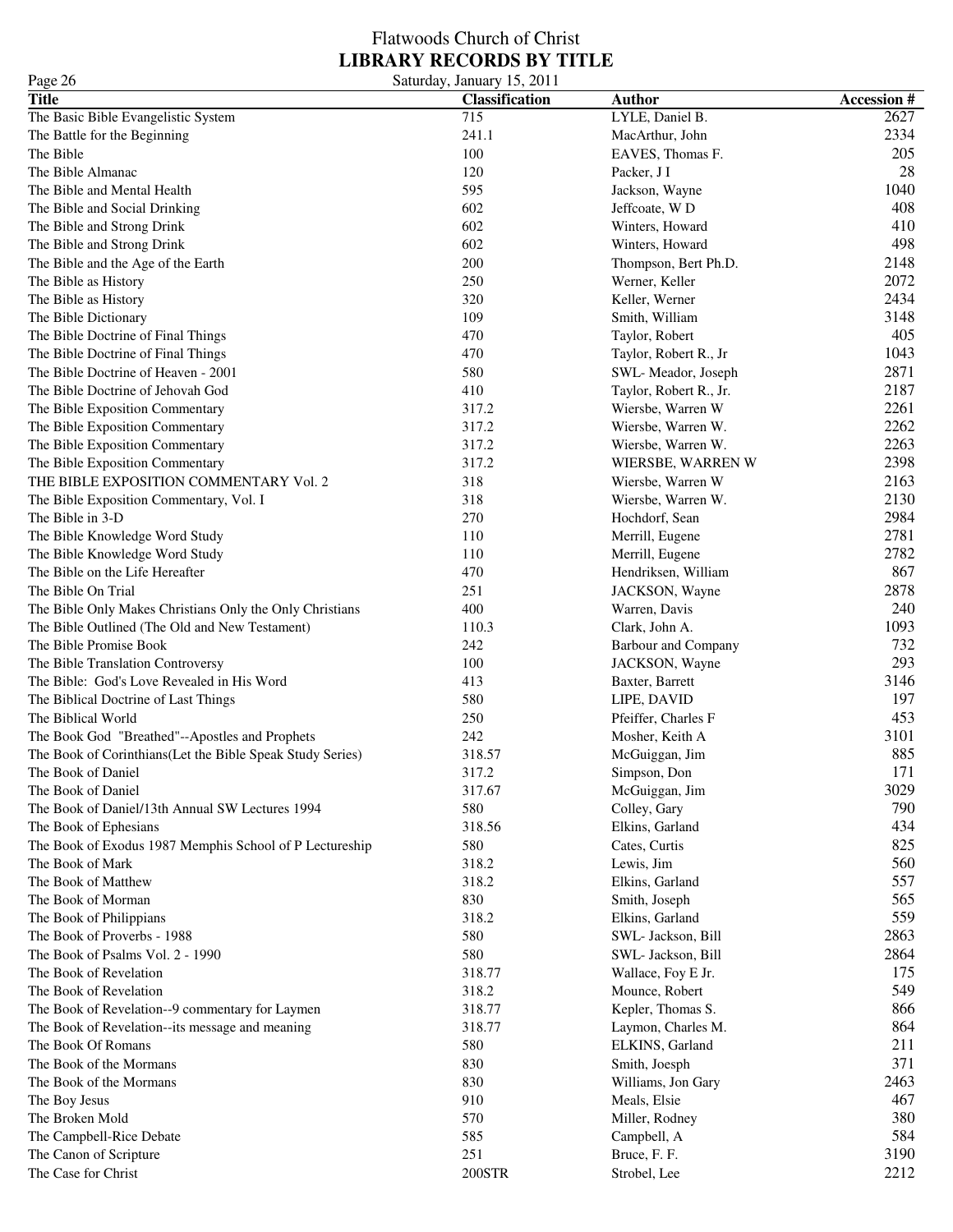| Page 27                                                      | Saturday, January 15, 2011 |                                   |                   |
|--------------------------------------------------------------|----------------------------|-----------------------------------|-------------------|
| <b>Title</b>                                                 | <b>Classification</b>      | <b>Author</b>                     | <b>Accession#</b> |
| The Case for Faith                                           | 200                        | Strobel, Lee                      | 2094              |
| The Case for the Existence of God                            | 200                        | Thompson, Bert                    | 2145              |
| The Case of Cornelius                                        | 440                        | BALES, James D                    | 3054              |
| The Case of the Lost Temper                                  | 910                        | VEG- Peterson, Doug               | 2551              |
| The Challenge of Christianity                                | 580                        | Simpson, Don                      | 775               |
| The Cherry Log Sermons                                       | 580                        | CRADDOCK, FRED                    | 2394              |
| The Chosen People                                            | 320                        | Stubblefield, Elton Ph.D.         | 2044              |
| The Christ, The Cross and the Church                         | 580.1                      | Hafley, Larry Ray                 | 2316              |
| The Christian and Authority                                  | 580 KIr                    | Kirkpatrick, Foy Editor           | 11                |
| The Christian and Authority                                  | 580                        | Kirkpatrick, Foy                  | 46                |
| The Christian Church Mouse Treasury                          | 910                        | Duvall, Barbara                   | 789               |
| The Christian Home                                           | 601                        | Willmeth, PD                      | 458               |
| The Christian Mom's Answer Book                              | 601.1                      | Yorkey, Mike and Sandra P Aldrich | 2041              |
| The Christian Scholar                                        | 570                        | DORAN, Adron                      | 217               |
| The Christian Scholar                                        | 555                        | Doran, Adron                      | 744               |
| The Christian's Edge                                         | 600                        | Turner, J J                       | 2508              |
| The Christian's Everyday Problems                            | 600                        | Brownlow, Leroy                   | 383               |
| The Christian's Secret of a Happy Life                       | 242                        | Smith, Hannah Whitall             | 2138              |
|                                                              | 800                        |                                   | 496               |
| The Christianity Grows in the City                           |                            | Jennings, Alvin                   |                   |
| The Christians of New England                                | 550                        | Gardner, James                    | 2999              |
| The Church & The Future, Abilene                             | 580                        | Abilene Christian College         | 61                |
| The Church and the Restoration Movement-1986                 | 580                        | SWL-Jackson, Bill                 | 758               |
| The Church Enters the Twenty-First Century                   | 580                        | Brown, David                      | 801               |
| The Church Hymnal, No. 2                                     | 733                        | Slater, Will W                    | 882               |
| The Church in Transition "to What?"                          | 400                        | Bales, James                      | 746               |
| The Church of Christ                                         | 700                        | Waddey, John                      | 444               |
| The Church of Christ                                         | 400                        | Waddey, John                      | 2505              |
| The Church of Christ--A Biblical Ecclesiology for Today      | 402                        | Ferguson, Everett                 | 1079              |
| The Church Of The Lord                                       | 400                        | CONCHIN, Willard                  | 2565              |
| The Church of Tomorrow Horizons and Desting/F H Lectures 193 | 580                        | Claiborne, Winford                | 507               |
| The Church the Beautiful Bride of Christ                     | 580                        | Elkins, Garland                   | 446               |
| The Church the Falling Away and the Restoration              | 500                        | Shepherd, J W                     | 157               |
| The Church: The Beautiful Bride of Christ                    | 400                        | Warren, Thomas B                  | 3110              |
| The Churches of Christ in the 20th Century/Homer Hailey's    | 570                        | Harrell, David Edwin Jr.          | 2052              |
| The Churches of Christ Salute You - 1997                     | 580                        | SWL-Colley, Gary                  | 2867              |
| The Claims of Jesus                                          | 400                        | Faull, George L                   | 2778              |
| The Cogdill-Woods Debate                                     | 585                        | Cogdill-Woods                     | 456               |
| The Collapse of Evolution                                    | 241                        | Huse, Scott                       | 388               |
| The Commentary on Thessalonians, Corinthians, Galatians, Rom | 318.63                     | McGarvey, J W                     | 570               |
| The Complete Poetical Works of Oliver Wendell Holmes         | 317.59                     | Holmes, Oliver Wendell            | 877               |
| The Controversy                                              | 240                        | Chihick, Donald                   | 478               |
| The Crisis of Islam                                          | 833                        | Lewis, Bernard                    | 2195              |
| The Cross of Christ                                          | 581                        | Crawford, C.C.                    | 2329              |
| The Culture Church                                           | 251                        | Smith, Lagard                     | 747               |
| The Current Digression                                       | 580                        | Moffitt, Jerry                    | 447               |
| The Current Digressions No. 2                                | 580                        | Moffitt, Jerry                    | 448               |
| The Dating Game                                              | 616                        | STARKS, marian                    | 2712              |
| The Day Christ Was Born                                      | 340                        | Bishop, Jim                       | 884               |
| The Deacon and His Work                                      | 710                        | Bales, James                      | 389               |
| The Deadly Enemy: Liberalism of the Church                   | 260                        | Waddex, John                      | 384               |
| The Deaver-Lockwood Debate                                   | 585                        | Deaver, Mac and Bill Lockwood     | 2219              |
|                                                              | 100                        |                                   | 2091              |
| The Defender's Study Bible (KJV)                             |                            |                                   |                   |
| The Design Revolution                                        | 241.1                      | Dembski, William A.               | 2225              |
| The Dinosaur Delusion                                        | 214.1                      | LYONS, Eric                       | 2886              |
| The Discipling Dilemma                                       | 260                        | Weakley, Favil                    | 461               |
| The Discipling Movement Among Churches of Christ             | 736                        | Deffenbaugh, Don                  | 2506              |
| The Divorce Decision                                         | 601                        | Richmond, Gary                    | 474               |
| The Divorced and Remarried                                   | 601                        | Hailey, Homer                     | 3154              |
| The Dragon Slayer                                            | 440                        | McGuiggan, Jim                    | 2415              |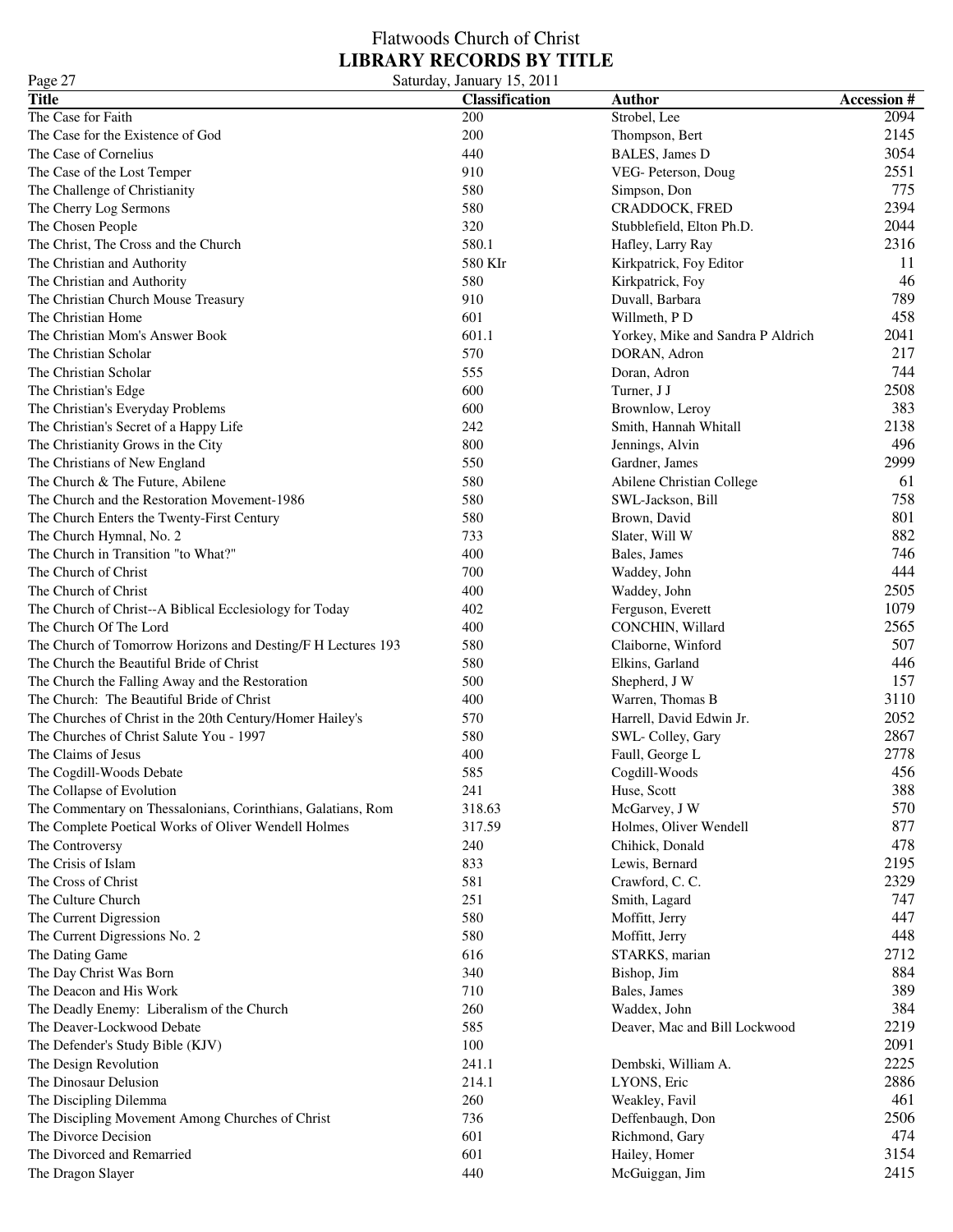| Page 28                                                 | Saturday, January 15, 2011 |                                     |                   |
|---------------------------------------------------------|----------------------------|-------------------------------------|-------------------|
| <b>Title</b>                                            | <b>Classification</b>      | <b>Author</b>                       | <b>Accession#</b> |
| The Earliest Christians- Study of Acts                  | 318.55                     | HAMPTON, Gary                       | 2588              |
| The Eldership                                           | 710                        | McGarvey, J W                       | 150               |
| The Enchanted Knight the Life Story of Hugo McCord      | 570                        | West, Earl I                        | 2012              |
| The Enchanted Knight--The Life Story of Hugo McCord     | 570                        | West, Earl I                        | 2040              |
| The Epidemic                                            | 601.1                      | Shaw, Robert M.D.                   | 2246              |
| The Epistle of James                                    | 318.2                      | Adamson, James                      | 550               |
| The Epistle of John                                     | 318.2                      | Marshall, Howard                    | 540               |
| The Epistle of Paul to the Churches Galatia             | 318.2                      | Riddebos, Herman                    | 551               |
| The Epistle of Paul to the Philippians                  | 318.2                      | Muller, Jac. J                      | 553               |
| The Epistle to the Hebrews                              | 318.2                      | Bruce, FF                           | 545               |
| The Epistle to the Romans                               | 318.2                      | Murray, Johns                       | 554               |
| The Epistles of I and II Timothy and Titus              | 580                        | Cates, Curtis                       | 2441              |
| The Epistles to the Colossians, Philemon, Ephesians     | 318.2                      | Bruce, FF                           | 548               |
| The Everlasting Kingdom                                 | 400                        |                                     | 2930              |
| The Evolution Cruncher                                  | 241                        | Ferguson, Everett<br>FERRELL, Vance | 3064              |
|                                                         | 110                        |                                     | 2071              |
| The Expanded Vine's Expository Dictionary of N T Words  |                            | Vine, W. E.                         | 2341              |
| The Expositor's Greek Testament                         | 140                        | Nicoll, W Robertson                 | 2337              |
| The Expositor's GREEK Testament, Vol I                  | 140                        | Nicoll, W. Robertson, M.A., LL.D.   |                   |
| The Expositor's Greek Testament, Vol II                 | 140                        | Nicoll, W. Robertson                | 2338              |
| The Expositor's Greek Testament, Vol. III               | 140                        | Nicoll, W. Robertson                | 2339              |
| The Expositor's Greek Testament, Vol. IV                | 140                        | Nicoll, W. Robertson                | 2340              |
| The Faith Once For All Delivered                        | 580                        | LUB-Hicks, Tommy J.                 | 2879              |
| The Faith--A History of Christianity                    | 500                        | Moyhanon, Brian                     | 2154              |
| The Fall of Unbelief                                    | 200                        | Dixon, Roger                        | 484               |
| The Family Under Attack                                 | 580                        | Price, Wayne                        | 3182              |
| The Fifth Annual Greater Area Lectureship               | 580                        | Yeatts, Steve E                     | 3091              |
| The First and Second Epistles to the Thessalonians      | 318.2                      | Morris, Leon                        | 552               |
| The First Epistle to the Corinthians                    | 318.2                      | Grosheide, F W                      | 546               |
| The first human right-pro- life primer                  | 603                        | Odell, Catherine & William          | 420               |
| The First Urban Christians                              | 500                        | Meeks, Wayne A                      | 2079              |
| The First Years of Forever                              | 601                        | WHEAT, Ed                           | 306               |
| The Flatwoods Hearld                                    | 920.10                     | <b>BOUND</b>                        | 2554              |
| The Flatwoods herald                                    | 920.1                      | <b>BOUND</b>                        | 2688              |
| The Forgotten Book of Eden                              | 500                        | Platt, Rutherford                   | 485               |
| The Fourfold Gospel/Matthew, Mark, Luke, John           | 318                        | McGarvey, J W                       | 573               |
| The Friendship Factor                                   | 600.1                      | McGinnis, Alan Loy                  | 2424              |
| The Fruit of the Spirit Lectureship                     | 580                        | Scaggs, Johnie                      | 3199              |
| The Fundamentals                                        | 200                        | Torrey, R. A.                       | 2319              |
| The Fundamentals                                        | 200                        | Torrey, R. A.                       | 2320              |
| The Future of the Church/1978 FHC Lectures              | 580                        | Woodson, William                    | 504               |
| The Garland Heights Church of Christ/14th annual        | 580                        | Blair, Charles, Lectureship Dir.    | 2050              |
| The General Epistles                                    | 340                        | CLAIBORNE, Winford                  | 3051              |
| The Genesis Flood                                       | 200                        | Whitcomb, John C. Jr.               | 643               |
| The Gift of the Holy Spirit                             | 430                        | Duncan, Bobby                       | 2802              |
| The Glorious Church                                     | 580                        | Sain, Paul                          | 2756              |
| The Glorious Gospel                                     | 580                        | LUB-Hicks, Tommy J.                 | 2880              |
| The God Gene                                            | 600                        | Hamer, Dean                         | 2427              |
| The God We Serve                                        | 580                        | Scaggs, Johnie                      | 3166              |
| The Godhead: A Study of the Father, Son and Holy Spirit | 580                        | POWER, Clarke, B.J.                 | 1034              |
| The Good, the Bad, & the Silly                          | 910                        | VEG- Peterson, Doug                 | 2553              |
| The Gospel According to John                            | 318.2                      | Morris, Leon                        | 543               |
| The Gospel for All                                      | 580                        | DAVIS, Fred                         | 238               |
| The Gospel for Today                                    | 580                        | Wallace, Foy                        | 826               |
| The Gospel Journal - 2005                               | 580.1                      | GRIDER, Berry & Moore, John         | 2540              |
| The Gospel Made Simple You Can Do It!                   | 715                        | Rogers, Stephen W.                  | 2132              |
| The Gospel of Christ-2006 MSOP Lect.                    | 580                        | LIDDELL, Bobby                      | 2599              |
| The Gospel of John                                      | 580                        | DAVIS, Fred                         | 235               |
| The Gospel of John                                      | 580                        | DAVIS, Fred                         | 236               |
| The Gospel of Luke                                      | 318.2                      | Gelhenluys, Norval                  | 541               |
|                                                         |                            |                                     |                   |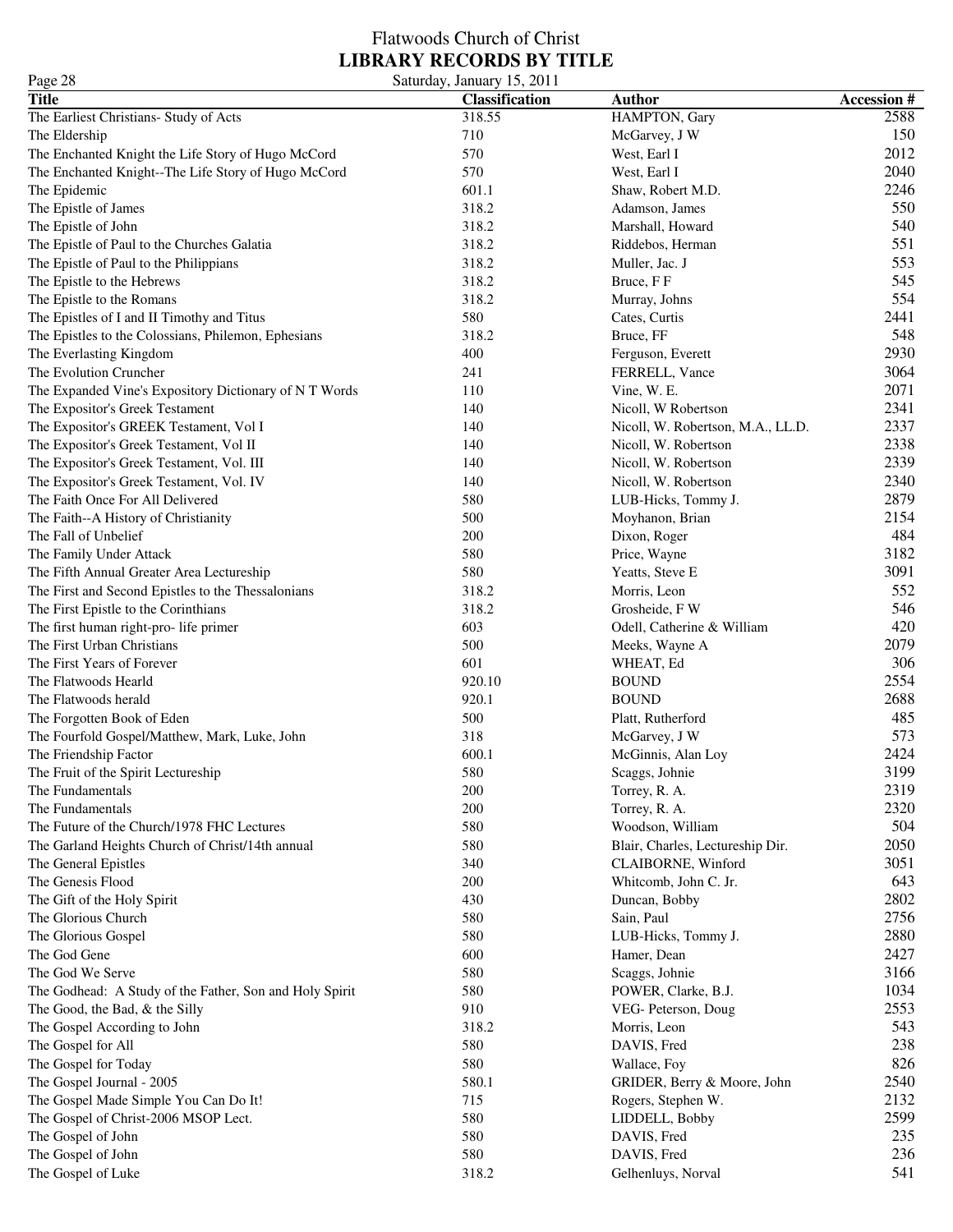### Flatwoods Church of Christ **LIBRARY RECORDS BY TITLE** Page 29 Saturday, January 15, 2011

| 1 agu 29<br><b>Title</b>                                     | Saturuay, Jamuary 19, 2011<br><b>Classification</b> | <b>Author</b>           | <b>Accession#</b> |
|--------------------------------------------------------------|-----------------------------------------------------|-------------------------|-------------------|
|                                                              | 318.2                                               | Lane, William L         | 542               |
| The Gospel of Mark                                           |                                                     |                         |                   |
| The Gospel Plan of Salvation                                 | 440                                                 | Brents, T.W.            | 2197              |
| The Gospel Preacher/Volume I                                 | 580                                                 | Franklin, Benjamin      | 739               |
| The Gospel Preacher/Volume II                                | 580                                                 | Franklin, Benjamin      | 740               |
| The Gospel Versus Occultism                                  | 830                                                 | Conley, Darrell         | 315               |
| The Great Controversy                                        | 340                                                 | White, Ellen            | 263               |
| The Great Dinosaur Mistake                                   | 240                                                 | Segraves, Kelly L       | 909               |
| The Great Dinosaur Mystery and the Bible                     | 910                                                 | TAYLOR, Paul            | 295               |
| The Great Dinosaur Mystery and the Bible                     | 910                                                 | Taylor, Paul            | 649               |
| The Great Divide                                             | 833                                                 | Schmidt, Alvin J.       | 2250              |
| The Greatest Book Ever Written                               | 340                                                 | OURSLER, Fulton         | 2615              |
| The Greatest Faith Ever Known                                | 340                                                 | OURSLER, Fulton         | 2614              |
| The Greatest of These is Love - 2007                         | 580                                                 | POWER, Clarke, B.J.     | 2855              |
| The Greatest Thing in the World                              | 600                                                 | Drummond, Henry         | 501               |
| The Greatest Thing in the World                              | 600                                                 | Drummond, Henry         | 1010              |
| The Half-Hearted Viking                                      | 910                                                 | VEG Peterson, Doug      | 2607              |
| The Herald Volume 35--2009                                   | 920.1                                               |                         | 3143              |
| The Herald--Volume 34                                        | 920.1                                               |                         | 3030              |
| The Herald/Volume 31 2005                                    | 920.10                                              |                         | 2499              |
| The Highers--Blakley Debate on Instrumental Music in Worship | 585                                                 | Hughes, Alan            | 465               |
| The History of Evolutionary Thought                          | 241                                                 | Thompson, Bert          | 639               |
| The HOLY BIBLE                                               | 100                                                 | King James Version      | 2335              |
| The Holy Bible                                               | 100                                                 | King James Version      | 195               |
| The Holy New Covenant                                        | 100.1                                               |                         | 2061              |
|                                                              | 430                                                 | Moore, Elmer            | 2414              |
| The Holy Spirit                                              | 580                                                 |                         | 2883              |
| The Holy Spirit of God                                       |                                                     | LUB-Hicks, Tommy J.     |                   |
| The Holy Spirit: Person and Work                             | 430                                                 | Olbricht, Owen D        | 2039              |
| The Home As God Would Have It                                | 580                                                 | Price, Wayne            | 3186              |
| The Home as God Would Have It                                | 601                                                 | Warren, Thomas          | 576               |
| The Hook                                                     | 601.1                                               | Carter, Ron             | 2464              |
| The Host of Heaven                                           | 405                                                 | QUERTERMOUS, TRAVIS L   | 2945              |
| The Hub of The Bible - 2000                                  | 580                                                 | SWL- Grider, Barry M.   | 2870              |
| The Hymnal                                                   | 733                                                 | none                    | 880               |
| The Interlinear Bible                                        | 100.1                                               | Green, J P Sr.          | 2516              |
| The International Standard Bible Encyclopedia                | 121                                                 | Bromiley, Geoffrey W.   | 2343              |
| The International Standard Bible Encyclopedia                | 121                                                 | Bromiley, Geoffrey W    | 2344              |
| The International Standard Bible Encyclopedia                | 121                                                 | Bromiley, Geoffrey W    | 2345              |
| The International Standard Bible Encyclopedia                | 121                                                 | Bromiley, Geoffrey W    | 2346              |
| The Interpreter's Bible                                      | 317.2                                               | Buttrick, George Arthur | 164               |
| The Interpreter's Bible                                      | 317.2                                               | Harmon, Nolan B         | 165               |
| The Interpreter's Bible                                      | 317.2                                               | Abington                | 166               |
| The Interpreter's Bible                                      | 317.2                                               | Abingdon                | 167               |
| The Interpreter's Bible                                      | 317.2                                               | Abingdon                | 168               |
| The Interpreters Bible                                       | 317.2                                               | Buttrick, George Arthur | 163               |
| The James O'Kelly Schism                                     | 800                                                 | KILGORE, CHARLES F      | 2980              |
| The Jesus Freaks                                             | 830                                                 | Moody, Jess             | 893               |
| The Jesus People Speak Out!                                  | 400                                                 | Ortega, Ruben           | 3163              |
| The Jesus Years                                              | 418                                                 | Thurman, Thomas D       | 2074              |
| The Jewish World in the time of Jesus                        | 320                                                 | Guignebert, Charles     | 6                 |
| The Kind of Preaching Needed Today                           | 592                                                 |                         | 2929              |
|                                                              |                                                     | Fulford, Hugh           |                   |
| The King and His Kingdom                                     | 580                                                 | Lemmons, Reuel          | 20                |
| The Kingdom of the Cults                                     | 830                                                 | MARTIN, Walter          | 2682              |
| The Language of Love                                         | 601                                                 | SMALLEY, Gary           | 304               |
| The Last Days                                                | 580                                                 | Kirkpatrick, Foy Editor | 12                |
| The Last Years of the Church                                 | 800                                                 | Poling, David           | 918               |
| The Law of Christ                                            | 580                                                 | LUB-Hicks, Tommy J.     | 2884              |
| The Layman's Bible Encyclopedia                              | 120                                                 | Martin, William C       | 1015              |
| The Legacy of Raccoon John Smith                             | 555                                                 | Donaldson, Everett      | 835               |
| The Leipzig Debate pf 1519                                   | 585                                                 | Deau, W. P. H.T.        | 2812              |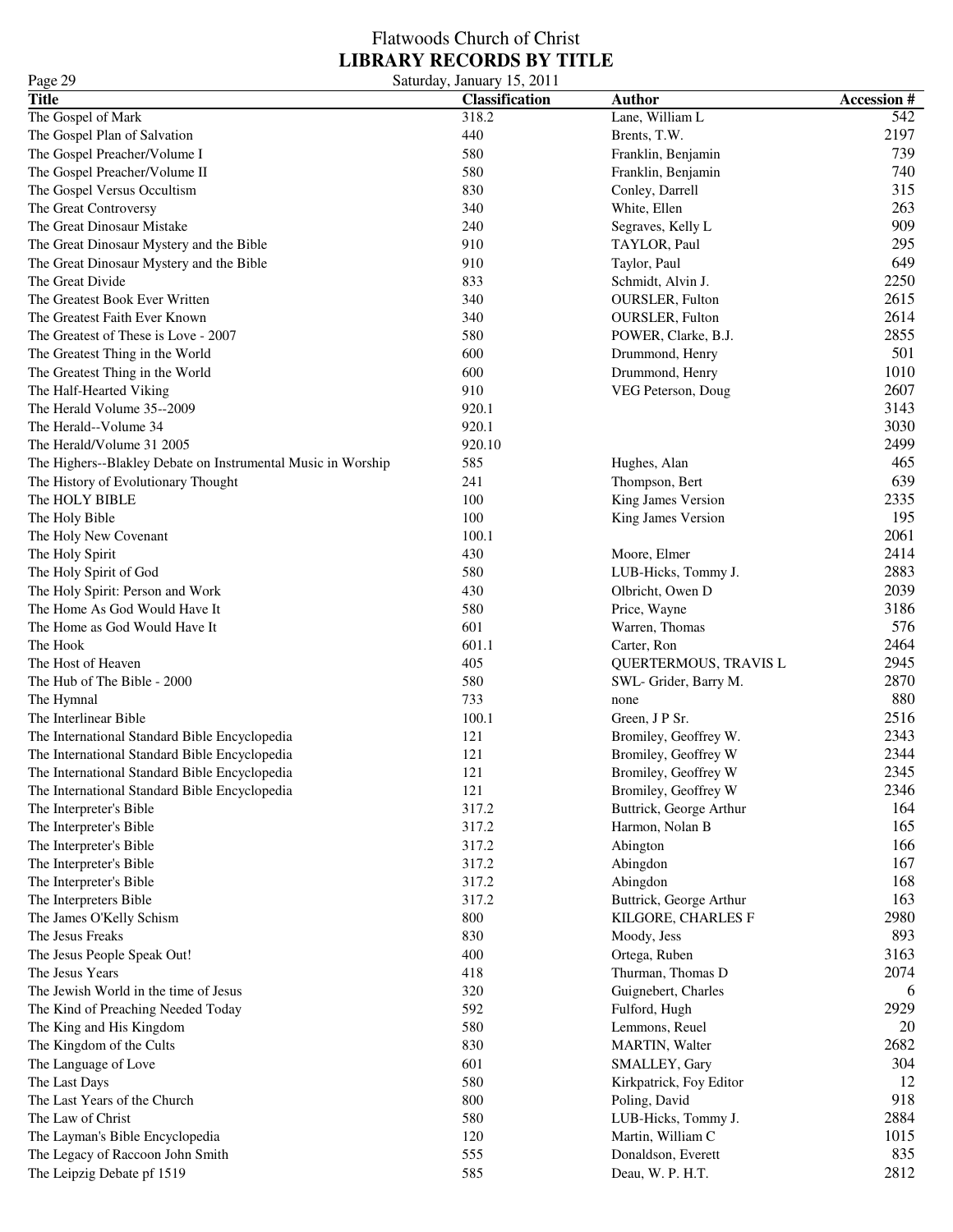### Flatwoods Church of Christ **LIBRARY RECORDS BY TITLE** Page 30 Saturday, January 15, 2011

| 2421<br>The Life and Religion of Mohammed<br>Menezes, J. L.<br>800.1<br>2992<br>The Life and Teaching of Jesus<br>251.1<br>Stalker, James<br>340<br>449<br>The Life and Teachings of Jesus<br>Laymon, Charles<br>190<br>The Life and Times of Jesus the Messiah<br>413<br>EDERSHEIM, ALFRED<br>373<br>The Life of James O'Kelly<br>570<br>MacClenny, W. E.<br>2997<br>580<br>The Life, Incidence, and Sermons of Eli Monroe Borden<br>Borden, Eli Monroe<br>2000<br>The Lightning Escape and Other Stories with Take-Away Value<br>910<br>Speck, Nancy<br>3113<br>The Literary Guide to the Bible<br>316<br>Alter, Robert<br>2062<br>580<br>The Living and Abiding Word (1979) Lectureship<br>Woodson, William Editor<br>213<br>580<br>The Living and Abiding Word Lectures<br>WOODSON, William<br>581<br>The Living Messages of the Books of the NT<br>580<br>Elkins, Garland<br>162<br>The Living Messages of the Books of the Old Testament<br>580<br>ELKINS, GARLAND<br>2186<br>The Living Way - Adult Series<br>715<br>Bale, James D.<br>900<br>267<br>The Lone Search<br>Bell, Sallie L<br>520<br>The Long War Against God<br>240<br>Morris, Henry<br>2162<br>THE LORD'S CHURCH: PAST, PRESENT, FUTURE<br>580<br>POWER, Clark, B. J.<br>2078<br>500<br>The Lost Books of the Bible<br>Schepps, Solomon J. (Forward)<br>910<br>400<br>The Lost Son and Other Stories<br>Lynvall, Ella K<br>2525<br>316<br>The MacArthur Bible Commentary<br>MacArthur, John<br>2287<br>318.6<br>The MacArthur N T Commentary $1 < 2$ Thessalonians<br>MacArthur, John Jr.<br>2294<br>318.6<br>The MacArthur N T commentary Colossians & Philemon<br>MacArthur, John Jr.<br>2292<br>318.6<br>The MacArthur N T Commentary Ephesians<br>MacArthur, John Jr.<br>2288<br>The MacArthur N T Commentary I Timothy<br>318.6<br>MacArthur, John Jr<br>2289<br>318.7<br>The MacArthur N T Commentary II Timothy<br>MacArthur, John Jr.<br>2293<br>318.6<br>The MacArthur N T commentary Philippians<br>MacArthur, John Jr.<br>2291<br>318.6<br>The MacArthur N T Commentary The Three Epistles of John<br>MacArthur, John Jr.<br>2290<br>318.6<br>MacArthur, John Jr.<br>2528<br>318.54<br>MacArthur, John<br>2019<br>317.61<br>Holloway, Gary<br>2952<br>580<br>LEWIS, JACK<br>2857<br>580<br>POWER, Clarke, B.J.<br>2408<br>555<br>Powell, J.M.<br>2084<br>601<br>Crabb, Larry<br>754<br>601.1<br>Arp, Dave and Claudia<br>860<br>318.77<br>McDowell, Edward A<br>813<br>242<br>Clendenin, Mary<br>487<br>600<br>McRae, Glenn<br>2763<br>Hailey, Homer<br>251.1<br>3000<br>402<br>Hailey, Homer<br>878<br>733<br>none<br>209<br>470<br>DICKSON, Roger<br>859<br>470<br>Biederwolf, Wm Edward<br>2931<br>251<br>Lewis, Jack P<br>2859<br>580<br>POWER, Clarke, B.J.<br>The Mission and Medium of the Holy Spirit<br>430<br>43<br>Wallace, Foy E Jr.<br>3004<br>400<br>Brewer, G C<br>250<br>14<br>Price, Ira Maurice<br>2254<br>601.1<br>The Most Important Place on Earth<br>Wolgemuth, Robert<br>2093<br>The Murder of Jesus--a Study of how Jesus Died<br>413<br>MacArthur, John F. Jr.<br>459<br>800<br>The Myth of the Morman Inspirate<br>Crouch, Brodie<br>200<br>277<br>The Mythology of Modern Geology<br>Jackson, Wayne<br>2510<br>241<br>The Mythology of Modern Geology<br>Jackson, Wayne<br>3078<br>100<br>The Narrated Bible<br>Smith, F. LaGard<br>2685<br>833<br>TSOUKALAS, Steven<br>2605<br>241.1<br>HAM, Ken<br>2066<br>The New Bible Commentary<br>316<br>Guthrie, D Editor<br>590<br>The New Brown Driver Briggs Cesenius Hebrew-English Lexicon<br>130<br>Brown, D D Francis<br>23<br>The New English Bible with Apocrypha<br>100<br>200<br>2347 | 145000<br><b>Title</b>                               | $54.444$ , $54.444$ , $15, 2011$<br><b>Classification</b> | <b>Author</b>  | <b>Accession#</b> |
|-----------------------------------------------------------------------------------------------------------------------------------------------------------------------------------------------------------------------------------------------------------------------------------------------------------------------------------------------------------------------------------------------------------------------------------------------------------------------------------------------------------------------------------------------------------------------------------------------------------------------------------------------------------------------------------------------------------------------------------------------------------------------------------------------------------------------------------------------------------------------------------------------------------------------------------------------------------------------------------------------------------------------------------------------------------------------------------------------------------------------------------------------------------------------------------------------------------------------------------------------------------------------------------------------------------------------------------------------------------------------------------------------------------------------------------------------------------------------------------------------------------------------------------------------------------------------------------------------------------------------------------------------------------------------------------------------------------------------------------------------------------------------------------------------------------------------------------------------------------------------------------------------------------------------------------------------------------------------------------------------------------------------------------------------------------------------------------------------------------------------------------------------------------------------------------------------------------------------------------------------------------------------------------------------------------------------------------------------------------------------------------------------------------------------------------------------------------------------------------------------------------------------------------------------------------------------------------------------------------------------------------------------------------------------------------------------------------------------------------------------------------------------------------------------------------------------------------------------------------------------------------------------------------------------------------------------------------------------------------------------------------------------------------------------------------------------------------------------------------------------------------------------------------------------------------------------------------------------------------------------------------------------------------------------------------------------------------------------------------------------------------------------------------------------------------------------------------------------------------------------------------------------------------------------------------------------------------------------------------------------------------------------------|------------------------------------------------------|-----------------------------------------------------------|----------------|-------------------|
|                                                                                                                                                                                                                                                                                                                                                                                                                                                                                                                                                                                                                                                                                                                                                                                                                                                                                                                                                                                                                                                                                                                                                                                                                                                                                                                                                                                                                                                                                                                                                                                                                                                                                                                                                                                                                                                                                                                                                                                                                                                                                                                                                                                                                                                                                                                                                                                                                                                                                                                                                                                                                                                                                                                                                                                                                                                                                                                                                                                                                                                                                                                                                                                                                                                                                                                                                                                                                                                                                                                                                                                                                                                     |                                                      |                                                           |                |                   |
|                                                                                                                                                                                                                                                                                                                                                                                                                                                                                                                                                                                                                                                                                                                                                                                                                                                                                                                                                                                                                                                                                                                                                                                                                                                                                                                                                                                                                                                                                                                                                                                                                                                                                                                                                                                                                                                                                                                                                                                                                                                                                                                                                                                                                                                                                                                                                                                                                                                                                                                                                                                                                                                                                                                                                                                                                                                                                                                                                                                                                                                                                                                                                                                                                                                                                                                                                                                                                                                                                                                                                                                                                                                     |                                                      |                                                           |                |                   |
|                                                                                                                                                                                                                                                                                                                                                                                                                                                                                                                                                                                                                                                                                                                                                                                                                                                                                                                                                                                                                                                                                                                                                                                                                                                                                                                                                                                                                                                                                                                                                                                                                                                                                                                                                                                                                                                                                                                                                                                                                                                                                                                                                                                                                                                                                                                                                                                                                                                                                                                                                                                                                                                                                                                                                                                                                                                                                                                                                                                                                                                                                                                                                                                                                                                                                                                                                                                                                                                                                                                                                                                                                                                     |                                                      |                                                           |                |                   |
|                                                                                                                                                                                                                                                                                                                                                                                                                                                                                                                                                                                                                                                                                                                                                                                                                                                                                                                                                                                                                                                                                                                                                                                                                                                                                                                                                                                                                                                                                                                                                                                                                                                                                                                                                                                                                                                                                                                                                                                                                                                                                                                                                                                                                                                                                                                                                                                                                                                                                                                                                                                                                                                                                                                                                                                                                                                                                                                                                                                                                                                                                                                                                                                                                                                                                                                                                                                                                                                                                                                                                                                                                                                     |                                                      |                                                           |                |                   |
|                                                                                                                                                                                                                                                                                                                                                                                                                                                                                                                                                                                                                                                                                                                                                                                                                                                                                                                                                                                                                                                                                                                                                                                                                                                                                                                                                                                                                                                                                                                                                                                                                                                                                                                                                                                                                                                                                                                                                                                                                                                                                                                                                                                                                                                                                                                                                                                                                                                                                                                                                                                                                                                                                                                                                                                                                                                                                                                                                                                                                                                                                                                                                                                                                                                                                                                                                                                                                                                                                                                                                                                                                                                     |                                                      |                                                           |                |                   |
|                                                                                                                                                                                                                                                                                                                                                                                                                                                                                                                                                                                                                                                                                                                                                                                                                                                                                                                                                                                                                                                                                                                                                                                                                                                                                                                                                                                                                                                                                                                                                                                                                                                                                                                                                                                                                                                                                                                                                                                                                                                                                                                                                                                                                                                                                                                                                                                                                                                                                                                                                                                                                                                                                                                                                                                                                                                                                                                                                                                                                                                                                                                                                                                                                                                                                                                                                                                                                                                                                                                                                                                                                                                     |                                                      |                                                           |                |                   |
|                                                                                                                                                                                                                                                                                                                                                                                                                                                                                                                                                                                                                                                                                                                                                                                                                                                                                                                                                                                                                                                                                                                                                                                                                                                                                                                                                                                                                                                                                                                                                                                                                                                                                                                                                                                                                                                                                                                                                                                                                                                                                                                                                                                                                                                                                                                                                                                                                                                                                                                                                                                                                                                                                                                                                                                                                                                                                                                                                                                                                                                                                                                                                                                                                                                                                                                                                                                                                                                                                                                                                                                                                                                     |                                                      |                                                           |                |                   |
|                                                                                                                                                                                                                                                                                                                                                                                                                                                                                                                                                                                                                                                                                                                                                                                                                                                                                                                                                                                                                                                                                                                                                                                                                                                                                                                                                                                                                                                                                                                                                                                                                                                                                                                                                                                                                                                                                                                                                                                                                                                                                                                                                                                                                                                                                                                                                                                                                                                                                                                                                                                                                                                                                                                                                                                                                                                                                                                                                                                                                                                                                                                                                                                                                                                                                                                                                                                                                                                                                                                                                                                                                                                     |                                                      |                                                           |                |                   |
|                                                                                                                                                                                                                                                                                                                                                                                                                                                                                                                                                                                                                                                                                                                                                                                                                                                                                                                                                                                                                                                                                                                                                                                                                                                                                                                                                                                                                                                                                                                                                                                                                                                                                                                                                                                                                                                                                                                                                                                                                                                                                                                                                                                                                                                                                                                                                                                                                                                                                                                                                                                                                                                                                                                                                                                                                                                                                                                                                                                                                                                                                                                                                                                                                                                                                                                                                                                                                                                                                                                                                                                                                                                     |                                                      |                                                           |                |                   |
|                                                                                                                                                                                                                                                                                                                                                                                                                                                                                                                                                                                                                                                                                                                                                                                                                                                                                                                                                                                                                                                                                                                                                                                                                                                                                                                                                                                                                                                                                                                                                                                                                                                                                                                                                                                                                                                                                                                                                                                                                                                                                                                                                                                                                                                                                                                                                                                                                                                                                                                                                                                                                                                                                                                                                                                                                                                                                                                                                                                                                                                                                                                                                                                                                                                                                                                                                                                                                                                                                                                                                                                                                                                     |                                                      |                                                           |                |                   |
|                                                                                                                                                                                                                                                                                                                                                                                                                                                                                                                                                                                                                                                                                                                                                                                                                                                                                                                                                                                                                                                                                                                                                                                                                                                                                                                                                                                                                                                                                                                                                                                                                                                                                                                                                                                                                                                                                                                                                                                                                                                                                                                                                                                                                                                                                                                                                                                                                                                                                                                                                                                                                                                                                                                                                                                                                                                                                                                                                                                                                                                                                                                                                                                                                                                                                                                                                                                                                                                                                                                                                                                                                                                     |                                                      |                                                           |                |                   |
|                                                                                                                                                                                                                                                                                                                                                                                                                                                                                                                                                                                                                                                                                                                                                                                                                                                                                                                                                                                                                                                                                                                                                                                                                                                                                                                                                                                                                                                                                                                                                                                                                                                                                                                                                                                                                                                                                                                                                                                                                                                                                                                                                                                                                                                                                                                                                                                                                                                                                                                                                                                                                                                                                                                                                                                                                                                                                                                                                                                                                                                                                                                                                                                                                                                                                                                                                                                                                                                                                                                                                                                                                                                     |                                                      |                                                           |                |                   |
|                                                                                                                                                                                                                                                                                                                                                                                                                                                                                                                                                                                                                                                                                                                                                                                                                                                                                                                                                                                                                                                                                                                                                                                                                                                                                                                                                                                                                                                                                                                                                                                                                                                                                                                                                                                                                                                                                                                                                                                                                                                                                                                                                                                                                                                                                                                                                                                                                                                                                                                                                                                                                                                                                                                                                                                                                                                                                                                                                                                                                                                                                                                                                                                                                                                                                                                                                                                                                                                                                                                                                                                                                                                     |                                                      |                                                           |                |                   |
|                                                                                                                                                                                                                                                                                                                                                                                                                                                                                                                                                                                                                                                                                                                                                                                                                                                                                                                                                                                                                                                                                                                                                                                                                                                                                                                                                                                                                                                                                                                                                                                                                                                                                                                                                                                                                                                                                                                                                                                                                                                                                                                                                                                                                                                                                                                                                                                                                                                                                                                                                                                                                                                                                                                                                                                                                                                                                                                                                                                                                                                                                                                                                                                                                                                                                                                                                                                                                                                                                                                                                                                                                                                     |                                                      |                                                           |                |                   |
|                                                                                                                                                                                                                                                                                                                                                                                                                                                                                                                                                                                                                                                                                                                                                                                                                                                                                                                                                                                                                                                                                                                                                                                                                                                                                                                                                                                                                                                                                                                                                                                                                                                                                                                                                                                                                                                                                                                                                                                                                                                                                                                                                                                                                                                                                                                                                                                                                                                                                                                                                                                                                                                                                                                                                                                                                                                                                                                                                                                                                                                                                                                                                                                                                                                                                                                                                                                                                                                                                                                                                                                                                                                     |                                                      |                                                           |                |                   |
|                                                                                                                                                                                                                                                                                                                                                                                                                                                                                                                                                                                                                                                                                                                                                                                                                                                                                                                                                                                                                                                                                                                                                                                                                                                                                                                                                                                                                                                                                                                                                                                                                                                                                                                                                                                                                                                                                                                                                                                                                                                                                                                                                                                                                                                                                                                                                                                                                                                                                                                                                                                                                                                                                                                                                                                                                                                                                                                                                                                                                                                                                                                                                                                                                                                                                                                                                                                                                                                                                                                                                                                                                                                     |                                                      |                                                           |                |                   |
|                                                                                                                                                                                                                                                                                                                                                                                                                                                                                                                                                                                                                                                                                                                                                                                                                                                                                                                                                                                                                                                                                                                                                                                                                                                                                                                                                                                                                                                                                                                                                                                                                                                                                                                                                                                                                                                                                                                                                                                                                                                                                                                                                                                                                                                                                                                                                                                                                                                                                                                                                                                                                                                                                                                                                                                                                                                                                                                                                                                                                                                                                                                                                                                                                                                                                                                                                                                                                                                                                                                                                                                                                                                     |                                                      |                                                           |                |                   |
|                                                                                                                                                                                                                                                                                                                                                                                                                                                                                                                                                                                                                                                                                                                                                                                                                                                                                                                                                                                                                                                                                                                                                                                                                                                                                                                                                                                                                                                                                                                                                                                                                                                                                                                                                                                                                                                                                                                                                                                                                                                                                                                                                                                                                                                                                                                                                                                                                                                                                                                                                                                                                                                                                                                                                                                                                                                                                                                                                                                                                                                                                                                                                                                                                                                                                                                                                                                                                                                                                                                                                                                                                                                     |                                                      |                                                           |                |                   |
|                                                                                                                                                                                                                                                                                                                                                                                                                                                                                                                                                                                                                                                                                                                                                                                                                                                                                                                                                                                                                                                                                                                                                                                                                                                                                                                                                                                                                                                                                                                                                                                                                                                                                                                                                                                                                                                                                                                                                                                                                                                                                                                                                                                                                                                                                                                                                                                                                                                                                                                                                                                                                                                                                                                                                                                                                                                                                                                                                                                                                                                                                                                                                                                                                                                                                                                                                                                                                                                                                                                                                                                                                                                     |                                                      |                                                           |                |                   |
|                                                                                                                                                                                                                                                                                                                                                                                                                                                                                                                                                                                                                                                                                                                                                                                                                                                                                                                                                                                                                                                                                                                                                                                                                                                                                                                                                                                                                                                                                                                                                                                                                                                                                                                                                                                                                                                                                                                                                                                                                                                                                                                                                                                                                                                                                                                                                                                                                                                                                                                                                                                                                                                                                                                                                                                                                                                                                                                                                                                                                                                                                                                                                                                                                                                                                                                                                                                                                                                                                                                                                                                                                                                     |                                                      |                                                           |                |                   |
|                                                                                                                                                                                                                                                                                                                                                                                                                                                                                                                                                                                                                                                                                                                                                                                                                                                                                                                                                                                                                                                                                                                                                                                                                                                                                                                                                                                                                                                                                                                                                                                                                                                                                                                                                                                                                                                                                                                                                                                                                                                                                                                                                                                                                                                                                                                                                                                                                                                                                                                                                                                                                                                                                                                                                                                                                                                                                                                                                                                                                                                                                                                                                                                                                                                                                                                                                                                                                                                                                                                                                                                                                                                     |                                                      |                                                           |                |                   |
|                                                                                                                                                                                                                                                                                                                                                                                                                                                                                                                                                                                                                                                                                                                                                                                                                                                                                                                                                                                                                                                                                                                                                                                                                                                                                                                                                                                                                                                                                                                                                                                                                                                                                                                                                                                                                                                                                                                                                                                                                                                                                                                                                                                                                                                                                                                                                                                                                                                                                                                                                                                                                                                                                                                                                                                                                                                                                                                                                                                                                                                                                                                                                                                                                                                                                                                                                                                                                                                                                                                                                                                                                                                     |                                                      |                                                           |                |                   |
|                                                                                                                                                                                                                                                                                                                                                                                                                                                                                                                                                                                                                                                                                                                                                                                                                                                                                                                                                                                                                                                                                                                                                                                                                                                                                                                                                                                                                                                                                                                                                                                                                                                                                                                                                                                                                                                                                                                                                                                                                                                                                                                                                                                                                                                                                                                                                                                                                                                                                                                                                                                                                                                                                                                                                                                                                                                                                                                                                                                                                                                                                                                                                                                                                                                                                                                                                                                                                                                                                                                                                                                                                                                     |                                                      |                                                           |                |                   |
|                                                                                                                                                                                                                                                                                                                                                                                                                                                                                                                                                                                                                                                                                                                                                                                                                                                                                                                                                                                                                                                                                                                                                                                                                                                                                                                                                                                                                                                                                                                                                                                                                                                                                                                                                                                                                                                                                                                                                                                                                                                                                                                                                                                                                                                                                                                                                                                                                                                                                                                                                                                                                                                                                                                                                                                                                                                                                                                                                                                                                                                                                                                                                                                                                                                                                                                                                                                                                                                                                                                                                                                                                                                     |                                                      |                                                           |                |                   |
|                                                                                                                                                                                                                                                                                                                                                                                                                                                                                                                                                                                                                                                                                                                                                                                                                                                                                                                                                                                                                                                                                                                                                                                                                                                                                                                                                                                                                                                                                                                                                                                                                                                                                                                                                                                                                                                                                                                                                                                                                                                                                                                                                                                                                                                                                                                                                                                                                                                                                                                                                                                                                                                                                                                                                                                                                                                                                                                                                                                                                                                                                                                                                                                                                                                                                                                                                                                                                                                                                                                                                                                                                                                     |                                                      |                                                           |                |                   |
|                                                                                                                                                                                                                                                                                                                                                                                                                                                                                                                                                                                                                                                                                                                                                                                                                                                                                                                                                                                                                                                                                                                                                                                                                                                                                                                                                                                                                                                                                                                                                                                                                                                                                                                                                                                                                                                                                                                                                                                                                                                                                                                                                                                                                                                                                                                                                                                                                                                                                                                                                                                                                                                                                                                                                                                                                                                                                                                                                                                                                                                                                                                                                                                                                                                                                                                                                                                                                                                                                                                                                                                                                                                     |                                                      |                                                           |                |                   |
|                                                                                                                                                                                                                                                                                                                                                                                                                                                                                                                                                                                                                                                                                                                                                                                                                                                                                                                                                                                                                                                                                                                                                                                                                                                                                                                                                                                                                                                                                                                                                                                                                                                                                                                                                                                                                                                                                                                                                                                                                                                                                                                                                                                                                                                                                                                                                                                                                                                                                                                                                                                                                                                                                                                                                                                                                                                                                                                                                                                                                                                                                                                                                                                                                                                                                                                                                                                                                                                                                                                                                                                                                                                     |                                                      |                                                           |                |                   |
|                                                                                                                                                                                                                                                                                                                                                                                                                                                                                                                                                                                                                                                                                                                                                                                                                                                                                                                                                                                                                                                                                                                                                                                                                                                                                                                                                                                                                                                                                                                                                                                                                                                                                                                                                                                                                                                                                                                                                                                                                                                                                                                                                                                                                                                                                                                                                                                                                                                                                                                                                                                                                                                                                                                                                                                                                                                                                                                                                                                                                                                                                                                                                                                                                                                                                                                                                                                                                                                                                                                                                                                                                                                     | The MacArthur N T Commentary Titus                   |                                                           |                |                   |
|                                                                                                                                                                                                                                                                                                                                                                                                                                                                                                                                                                                                                                                                                                                                                                                                                                                                                                                                                                                                                                                                                                                                                                                                                                                                                                                                                                                                                                                                                                                                                                                                                                                                                                                                                                                                                                                                                                                                                                                                                                                                                                                                                                                                                                                                                                                                                                                                                                                                                                                                                                                                                                                                                                                                                                                                                                                                                                                                                                                                                                                                                                                                                                                                                                                                                                                                                                                                                                                                                                                                                                                                                                                     | The MacArthur N. T. Commentary/John 1-11             |                                                           |                |                   |
|                                                                                                                                                                                                                                                                                                                                                                                                                                                                                                                                                                                                                                                                                                                                                                                                                                                                                                                                                                                                                                                                                                                                                                                                                                                                                                                                                                                                                                                                                                                                                                                                                                                                                                                                                                                                                                                                                                                                                                                                                                                                                                                                                                                                                                                                                                                                                                                                                                                                                                                                                                                                                                                                                                                                                                                                                                                                                                                                                                                                                                                                                                                                                                                                                                                                                                                                                                                                                                                                                                                                                                                                                                                     | The Main Thing: A New Look at Ecclesiastes           |                                                           |                |                   |
|                                                                                                                                                                                                                                                                                                                                                                                                                                                                                                                                                                                                                                                                                                                                                                                                                                                                                                                                                                                                                                                                                                                                                                                                                                                                                                                                                                                                                                                                                                                                                                                                                                                                                                                                                                                                                                                                                                                                                                                                                                                                                                                                                                                                                                                                                                                                                                                                                                                                                                                                                                                                                                                                                                                                                                                                                                                                                                                                                                                                                                                                                                                                                                                                                                                                                                                                                                                                                                                                                                                                                                                                                                                     | The Major Prophets                                   |                                                           |                |                   |
|                                                                                                                                                                                                                                                                                                                                                                                                                                                                                                                                                                                                                                                                                                                                                                                                                                                                                                                                                                                                                                                                                                                                                                                                                                                                                                                                                                                                                                                                                                                                                                                                                                                                                                                                                                                                                                                                                                                                                                                                                                                                                                                                                                                                                                                                                                                                                                                                                                                                                                                                                                                                                                                                                                                                                                                                                                                                                                                                                                                                                                                                                                                                                                                                                                                                                                                                                                                                                                                                                                                                                                                                                                                     | The Major Prophets - 1995                            |                                                           |                |                   |
|                                                                                                                                                                                                                                                                                                                                                                                                                                                                                                                                                                                                                                                                                                                                                                                                                                                                                                                                                                                                                                                                                                                                                                                                                                                                                                                                                                                                                                                                                                                                                                                                                                                                                                                                                                                                                                                                                                                                                                                                                                                                                                                                                                                                                                                                                                                                                                                                                                                                                                                                                                                                                                                                                                                                                                                                                                                                                                                                                                                                                                                                                                                                                                                                                                                                                                                                                                                                                                                                                                                                                                                                                                                     | The Man from Mars' Hill                              |                                                           |                |                   |
|                                                                                                                                                                                                                                                                                                                                                                                                                                                                                                                                                                                                                                                                                                                                                                                                                                                                                                                                                                                                                                                                                                                                                                                                                                                                                                                                                                                                                                                                                                                                                                                                                                                                                                                                                                                                                                                                                                                                                                                                                                                                                                                                                                                                                                                                                                                                                                                                                                                                                                                                                                                                                                                                                                                                                                                                                                                                                                                                                                                                                                                                                                                                                                                                                                                                                                                                                                                                                                                                                                                                                                                                                                                     | The Marriage Builder                                 |                                                           |                |                   |
|                                                                                                                                                                                                                                                                                                                                                                                                                                                                                                                                                                                                                                                                                                                                                                                                                                                                                                                                                                                                                                                                                                                                                                                                                                                                                                                                                                                                                                                                                                                                                                                                                                                                                                                                                                                                                                                                                                                                                                                                                                                                                                                                                                                                                                                                                                                                                                                                                                                                                                                                                                                                                                                                                                                                                                                                                                                                                                                                                                                                                                                                                                                                                                                                                                                                                                                                                                                                                                                                                                                                                                                                                                                     | The Marriage Track                                   |                                                           |                |                   |
|                                                                                                                                                                                                                                                                                                                                                                                                                                                                                                                                                                                                                                                                                                                                                                                                                                                                                                                                                                                                                                                                                                                                                                                                                                                                                                                                                                                                                                                                                                                                                                                                                                                                                                                                                                                                                                                                                                                                                                                                                                                                                                                                                                                                                                                                                                                                                                                                                                                                                                                                                                                                                                                                                                                                                                                                                                                                                                                                                                                                                                                                                                                                                                                                                                                                                                                                                                                                                                                                                                                                                                                                                                                     | The Meaning and Message of the Book of Revelation    |                                                           |                |                   |
|                                                                                                                                                                                                                                                                                                                                                                                                                                                                                                                                                                                                                                                                                                                                                                                                                                                                                                                                                                                                                                                                                                                                                                                                                                                                                                                                                                                                                                                                                                                                                                                                                                                                                                                                                                                                                                                                                                                                                                                                                                                                                                                                                                                                                                                                                                                                                                                                                                                                                                                                                                                                                                                                                                                                                                                                                                                                                                                                                                                                                                                                                                                                                                                                                                                                                                                                                                                                                                                                                                                                                                                                                                                     | The Melody Within                                    |                                                           |                |                   |
|                                                                                                                                                                                                                                                                                                                                                                                                                                                                                                                                                                                                                                                                                                                                                                                                                                                                                                                                                                                                                                                                                                                                                                                                                                                                                                                                                                                                                                                                                                                                                                                                                                                                                                                                                                                                                                                                                                                                                                                                                                                                                                                                                                                                                                                                                                                                                                                                                                                                                                                                                                                                                                                                                                                                                                                                                                                                                                                                                                                                                                                                                                                                                                                                                                                                                                                                                                                                                                                                                                                                                                                                                                                     | The Message and Program of the Christian Religion    |                                                           |                |                   |
|                                                                                                                                                                                                                                                                                                                                                                                                                                                                                                                                                                                                                                                                                                                                                                                                                                                                                                                                                                                                                                                                                                                                                                                                                                                                                                                                                                                                                                                                                                                                                                                                                                                                                                                                                                                                                                                                                                                                                                                                                                                                                                                                                                                                                                                                                                                                                                                                                                                                                                                                                                                                                                                                                                                                                                                                                                                                                                                                                                                                                                                                                                                                                                                                                                                                                                                                                                                                                                                                                                                                                                                                                                                     | The Messiah of Prophecy to the Messiah on the Throne |                                                           |                |                   |
|                                                                                                                                                                                                                                                                                                                                                                                                                                                                                                                                                                                                                                                                                                                                                                                                                                                                                                                                                                                                                                                                                                                                                                                                                                                                                                                                                                                                                                                                                                                                                                                                                                                                                                                                                                                                                                                                                                                                                                                                                                                                                                                                                                                                                                                                                                                                                                                                                                                                                                                                                                                                                                                                                                                                                                                                                                                                                                                                                                                                                                                                                                                                                                                                                                                                                                                                                                                                                                                                                                                                                                                                                                                     | The Messiah of Prophecy to the Messiah on the Throne |                                                           |                |                   |
|                                                                                                                                                                                                                                                                                                                                                                                                                                                                                                                                                                                                                                                                                                                                                                                                                                                                                                                                                                                                                                                                                                                                                                                                                                                                                                                                                                                                                                                                                                                                                                                                                                                                                                                                                                                                                                                                                                                                                                                                                                                                                                                                                                                                                                                                                                                                                                                                                                                                                                                                                                                                                                                                                                                                                                                                                                                                                                                                                                                                                                                                                                                                                                                                                                                                                                                                                                                                                                                                                                                                                                                                                                                     | The Methodist Hymnal                                 |                                                           |                |                   |
|                                                                                                                                                                                                                                                                                                                                                                                                                                                                                                                                                                                                                                                                                                                                                                                                                                                                                                                                                                                                                                                                                                                                                                                                                                                                                                                                                                                                                                                                                                                                                                                                                                                                                                                                                                                                                                                                                                                                                                                                                                                                                                                                                                                                                                                                                                                                                                                                                                                                                                                                                                                                                                                                                                                                                                                                                                                                                                                                                                                                                                                                                                                                                                                                                                                                                                                                                                                                                                                                                                                                                                                                                                                     | The Millennial Mistake                               |                                                           |                |                   |
|                                                                                                                                                                                                                                                                                                                                                                                                                                                                                                                                                                                                                                                                                                                                                                                                                                                                                                                                                                                                                                                                                                                                                                                                                                                                                                                                                                                                                                                                                                                                                                                                                                                                                                                                                                                                                                                                                                                                                                                                                                                                                                                                                                                                                                                                                                                                                                                                                                                                                                                                                                                                                                                                                                                                                                                                                                                                                                                                                                                                                                                                                                                                                                                                                                                                                                                                                                                                                                                                                                                                                                                                                                                     | The Millennium Bible                                 |                                                           |                |                   |
|                                                                                                                                                                                                                                                                                                                                                                                                                                                                                                                                                                                                                                                                                                                                                                                                                                                                                                                                                                                                                                                                                                                                                                                                                                                                                                                                                                                                                                                                                                                                                                                                                                                                                                                                                                                                                                                                                                                                                                                                                                                                                                                                                                                                                                                                                                                                                                                                                                                                                                                                                                                                                                                                                                                                                                                                                                                                                                                                                                                                                                                                                                                                                                                                                                                                                                                                                                                                                                                                                                                                                                                                                                                     | The Minor Prophets                                   |                                                           |                |                   |
|                                                                                                                                                                                                                                                                                                                                                                                                                                                                                                                                                                                                                                                                                                                                                                                                                                                                                                                                                                                                                                                                                                                                                                                                                                                                                                                                                                                                                                                                                                                                                                                                                                                                                                                                                                                                                                                                                                                                                                                                                                                                                                                                                                                                                                                                                                                                                                                                                                                                                                                                                                                                                                                                                                                                                                                                                                                                                                                                                                                                                                                                                                                                                                                                                                                                                                                                                                                                                                                                                                                                                                                                                                                     | The Miracles of Jesus - 2001                         |                                                           |                |                   |
|                                                                                                                                                                                                                                                                                                                                                                                                                                                                                                                                                                                                                                                                                                                                                                                                                                                                                                                                                                                                                                                                                                                                                                                                                                                                                                                                                                                                                                                                                                                                                                                                                                                                                                                                                                                                                                                                                                                                                                                                                                                                                                                                                                                                                                                                                                                                                                                                                                                                                                                                                                                                                                                                                                                                                                                                                                                                                                                                                                                                                                                                                                                                                                                                                                                                                                                                                                                                                                                                                                                                                                                                                                                     |                                                      |                                                           |                |                   |
|                                                                                                                                                                                                                                                                                                                                                                                                                                                                                                                                                                                                                                                                                                                                                                                                                                                                                                                                                                                                                                                                                                                                                                                                                                                                                                                                                                                                                                                                                                                                                                                                                                                                                                                                                                                                                                                                                                                                                                                                                                                                                                                                                                                                                                                                                                                                                                                                                                                                                                                                                                                                                                                                                                                                                                                                                                                                                                                                                                                                                                                                                                                                                                                                                                                                                                                                                                                                                                                                                                                                                                                                                                                     | The Model Church                                     |                                                           |                |                   |
|                                                                                                                                                                                                                                                                                                                                                                                                                                                                                                                                                                                                                                                                                                                                                                                                                                                                                                                                                                                                                                                                                                                                                                                                                                                                                                                                                                                                                                                                                                                                                                                                                                                                                                                                                                                                                                                                                                                                                                                                                                                                                                                                                                                                                                                                                                                                                                                                                                                                                                                                                                                                                                                                                                                                                                                                                                                                                                                                                                                                                                                                                                                                                                                                                                                                                                                                                                                                                                                                                                                                                                                                                                                     | The Monuments and the Old Testament                  |                                                           |                |                   |
|                                                                                                                                                                                                                                                                                                                                                                                                                                                                                                                                                                                                                                                                                                                                                                                                                                                                                                                                                                                                                                                                                                                                                                                                                                                                                                                                                                                                                                                                                                                                                                                                                                                                                                                                                                                                                                                                                                                                                                                                                                                                                                                                                                                                                                                                                                                                                                                                                                                                                                                                                                                                                                                                                                                                                                                                                                                                                                                                                                                                                                                                                                                                                                                                                                                                                                                                                                                                                                                                                                                                                                                                                                                     |                                                      |                                                           |                |                   |
|                                                                                                                                                                                                                                                                                                                                                                                                                                                                                                                                                                                                                                                                                                                                                                                                                                                                                                                                                                                                                                                                                                                                                                                                                                                                                                                                                                                                                                                                                                                                                                                                                                                                                                                                                                                                                                                                                                                                                                                                                                                                                                                                                                                                                                                                                                                                                                                                                                                                                                                                                                                                                                                                                                                                                                                                                                                                                                                                                                                                                                                                                                                                                                                                                                                                                                                                                                                                                                                                                                                                                                                                                                                     |                                                      |                                                           |                |                   |
|                                                                                                                                                                                                                                                                                                                                                                                                                                                                                                                                                                                                                                                                                                                                                                                                                                                                                                                                                                                                                                                                                                                                                                                                                                                                                                                                                                                                                                                                                                                                                                                                                                                                                                                                                                                                                                                                                                                                                                                                                                                                                                                                                                                                                                                                                                                                                                                                                                                                                                                                                                                                                                                                                                                                                                                                                                                                                                                                                                                                                                                                                                                                                                                                                                                                                                                                                                                                                                                                                                                                                                                                                                                     |                                                      |                                                           |                |                   |
|                                                                                                                                                                                                                                                                                                                                                                                                                                                                                                                                                                                                                                                                                                                                                                                                                                                                                                                                                                                                                                                                                                                                                                                                                                                                                                                                                                                                                                                                                                                                                                                                                                                                                                                                                                                                                                                                                                                                                                                                                                                                                                                                                                                                                                                                                                                                                                                                                                                                                                                                                                                                                                                                                                                                                                                                                                                                                                                                                                                                                                                                                                                                                                                                                                                                                                                                                                                                                                                                                                                                                                                                                                                     |                                                      |                                                           |                |                   |
|                                                                                                                                                                                                                                                                                                                                                                                                                                                                                                                                                                                                                                                                                                                                                                                                                                                                                                                                                                                                                                                                                                                                                                                                                                                                                                                                                                                                                                                                                                                                                                                                                                                                                                                                                                                                                                                                                                                                                                                                                                                                                                                                                                                                                                                                                                                                                                                                                                                                                                                                                                                                                                                                                                                                                                                                                                                                                                                                                                                                                                                                                                                                                                                                                                                                                                                                                                                                                                                                                                                                                                                                                                                     |                                                      |                                                           |                |                   |
|                                                                                                                                                                                                                                                                                                                                                                                                                                                                                                                                                                                                                                                                                                                                                                                                                                                                                                                                                                                                                                                                                                                                                                                                                                                                                                                                                                                                                                                                                                                                                                                                                                                                                                                                                                                                                                                                                                                                                                                                                                                                                                                                                                                                                                                                                                                                                                                                                                                                                                                                                                                                                                                                                                                                                                                                                                                                                                                                                                                                                                                                                                                                                                                                                                                                                                                                                                                                                                                                                                                                                                                                                                                     |                                                      |                                                           |                |                   |
|                                                                                                                                                                                                                                                                                                                                                                                                                                                                                                                                                                                                                                                                                                                                                                                                                                                                                                                                                                                                                                                                                                                                                                                                                                                                                                                                                                                                                                                                                                                                                                                                                                                                                                                                                                                                                                                                                                                                                                                                                                                                                                                                                                                                                                                                                                                                                                                                                                                                                                                                                                                                                                                                                                                                                                                                                                                                                                                                                                                                                                                                                                                                                                                                                                                                                                                                                                                                                                                                                                                                                                                                                                                     | The Nation of Islam                                  |                                                           |                |                   |
|                                                                                                                                                                                                                                                                                                                                                                                                                                                                                                                                                                                                                                                                                                                                                                                                                                                                                                                                                                                                                                                                                                                                                                                                                                                                                                                                                                                                                                                                                                                                                                                                                                                                                                                                                                                                                                                                                                                                                                                                                                                                                                                                                                                                                                                                                                                                                                                                                                                                                                                                                                                                                                                                                                                                                                                                                                                                                                                                                                                                                                                                                                                                                                                                                                                                                                                                                                                                                                                                                                                                                                                                                                                     | The New Answer Book                                  |                                                           |                |                   |
|                                                                                                                                                                                                                                                                                                                                                                                                                                                                                                                                                                                                                                                                                                                                                                                                                                                                                                                                                                                                                                                                                                                                                                                                                                                                                                                                                                                                                                                                                                                                                                                                                                                                                                                                                                                                                                                                                                                                                                                                                                                                                                                                                                                                                                                                                                                                                                                                                                                                                                                                                                                                                                                                                                                                                                                                                                                                                                                                                                                                                                                                                                                                                                                                                                                                                                                                                                                                                                                                                                                                                                                                                                                     |                                                      |                                                           |                |                   |
|                                                                                                                                                                                                                                                                                                                                                                                                                                                                                                                                                                                                                                                                                                                                                                                                                                                                                                                                                                                                                                                                                                                                                                                                                                                                                                                                                                                                                                                                                                                                                                                                                                                                                                                                                                                                                                                                                                                                                                                                                                                                                                                                                                                                                                                                                                                                                                                                                                                                                                                                                                                                                                                                                                                                                                                                                                                                                                                                                                                                                                                                                                                                                                                                                                                                                                                                                                                                                                                                                                                                                                                                                                                     |                                                      |                                                           |                |                   |
|                                                                                                                                                                                                                                                                                                                                                                                                                                                                                                                                                                                                                                                                                                                                                                                                                                                                                                                                                                                                                                                                                                                                                                                                                                                                                                                                                                                                                                                                                                                                                                                                                                                                                                                                                                                                                                                                                                                                                                                                                                                                                                                                                                                                                                                                                                                                                                                                                                                                                                                                                                                                                                                                                                                                                                                                                                                                                                                                                                                                                                                                                                                                                                                                                                                                                                                                                                                                                                                                                                                                                                                                                                                     |                                                      |                                                           |                |                   |
|                                                                                                                                                                                                                                                                                                                                                                                                                                                                                                                                                                                                                                                                                                                                                                                                                                                                                                                                                                                                                                                                                                                                                                                                                                                                                                                                                                                                                                                                                                                                                                                                                                                                                                                                                                                                                                                                                                                                                                                                                                                                                                                                                                                                                                                                                                                                                                                                                                                                                                                                                                                                                                                                                                                                                                                                                                                                                                                                                                                                                                                                                                                                                                                                                                                                                                                                                                                                                                                                                                                                                                                                                                                     | The New Evidence                                     |                                                           | McDowell, Josh |                   |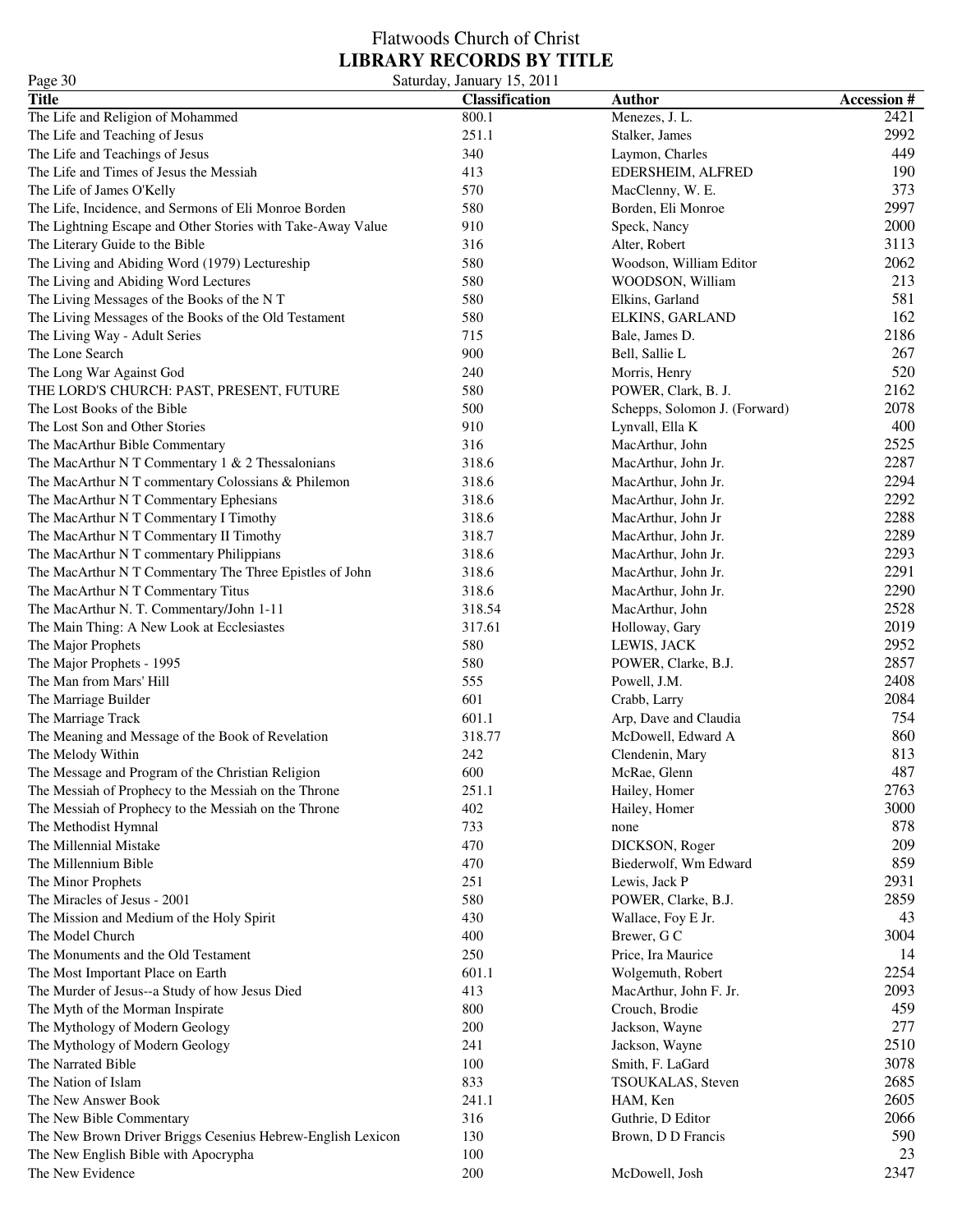| Page 31                                                                          | Saturday, January 15, 2011 |                                               |                    |
|----------------------------------------------------------------------------------|----------------------------|-----------------------------------------------|--------------------|
| <b>Title</b>                                                                     | <b>Classification</b>      | <b>Author</b>                                 | <b>Accession #</b> |
| The New International Dictionary of the Bible                                    | 110                        | Douglas, J D                                  | 396                |
| The New Testament in Four Versions                                               | 100                        |                                               | 856                |
| The New You                                                                      | 616                        | Wesbrooks, Linda                              | 2313               |
| The New You                                                                      | 616                        | Wesbrook, Linda                               | 2517               |
| The OT Books and their Messages in the Christian Age                             | 580                        | Humphrey, Alex Jr./ Director                  | 45                 |
| The One Book Analyzed and Outlined                                               | 110.3                      | Wallace, Foy E Jr                             | 393                |
| The Other Side of Evolution                                                      | 241                        | Williams, Jim Gary                            | 792                |
| THE OUTLINE BIBLE                                                                | 110.3                      | Willmington, Harold L                         | 2156               |
| The Oxford History of the Biblical World                                         | 320                        | Coogan, Michael D.                            | 2201               |
| The Parables of our Savior                                                       | 330                        | Davis, Fred                                   | 242                |
| The Parables of Our Saviour                                                      | 330                        | Davis, Fred                                   | 593                |
| The People's New Testament with Explanatory Notes                                | 100                        | Johnson, B.W.                                 | 1011               |
| The People's New Testament with Explanatory Notes                                | 100                        | Johnson, B.W.                                 | 1013               |
| The Pilgrim's Progress                                                           | 900                        | Bunyan, John                                  | 908                |
| The Pilgrims Progress                                                            | 260                        | Bunyan, John                                  | 907                |
| The Pirates Who Usually Don't Do Anything                                        | 910                        | VEG-Kenny, Cindy                              | 2653               |
| The Pod Squad                                                                    | 910                        | VEG-Peterson, Doug                            | 2585               |
| The Politically Incorrect Guide to ISLAM                                         | 800.1                      | Spencer, Robert                               | 2467               |
| The Politically Incorrect Guide to Science                                       | 240                        | Bethell, Tom                                  | 2519               |
| The Preacher's Commentary                                                        | 318.2                      | Augsburger, Myron S                           | 2377               |
| The Preacher's Commentary                                                        | 318.2                      | McKenna, David L                              | 2378               |
| The Preacher's Commentary                                                        | 318.2                      | Larson, Bruce                                 | 2379               |
| The Preacher's Commentary                                                        | 318.2                      | Fredrikson, Roger                             | 2380               |
| The Preacher's Commentary                                                        | 318.2                      | Ogilvie, Lloyd J                              | 2381               |
| The Preacher's Commentary                                                        | 318.2                      | Briscoe, D. Stuart                            | 2382               |
| The Preacher's Commentary                                                        | 318.2                      | Chafin, Kenneth L                             | 2383               |
| The Preacher's Commentary                                                        | 318.2                      | Dunnam, Maxie D                               | 2384               |
| The Preacher's Commentary                                                        | 318.2                      | Demarest, Gary W                              | 2385               |
| The Preacher's Commentary                                                        | 318.2                      | Evans, Louis H                                | 2386               |
| The Preacher's Commentary                                                        | 318.2                      | Cedar, Paul A                                 | 2387               |
| The Preacher's Commentary                                                        | 318.2                      | Palmer, Earl F                                | 2388               |
| The Primitive Church and Innovations                                             | 550                        |                                               | 2969               |
|                                                                                  | 317.66                     | ROWE, JOHN F                                  | 3081               |
| The Prophecy Ezekiel<br>The Providence of God                                    | 580                        | Feinberg, Charles Lee<br>POWER-Warren, Thomas | 525                |
|                                                                                  | 600                        | Bales, James D                                | 2503               |
| The Psalm for the Frightened and Frustrated Sheep<br>The Psychology of Orthodoxy | 800                        | House, D D Elwinl                             | 492                |
|                                                                                  |                            |                                               |                    |
| The Pulpit Commentary<br>The Pulpit Commentary                                   | 317.2                      |                                               | 1058<br>1059       |
|                                                                                  | 317.2<br>318.2             | Spence, H.D.M. Editor                         | 1076               |
| The Pulpit Commentary                                                            |                            | Spence, H.D.M. Editor                         | 1056               |
| The Pulpit Commentary (Vol 1)                                                    | 317.2                      | Spence, H.D.M., Editor                        |                    |
| The Pulpit Commentary (Vol 11)                                                   | 317.2                      | Spence, H.D.M. Editor                         | 1066<br>1067       |
| The Pulpit Commentary (Vol 12)                                                   | 317.2                      | Spence, H.D.M. Editor                         |                    |
| The Pulpit Commentary (Vol 13)                                                   | 317.2                      | Spence, H.D.M. Editor                         | 1068               |
| The Pulpit Commentary (Vol 14)                                                   | 317.2                      | Spence, H.D.M. Editor                         | 1069<br>1070       |
| The Pulpit Commentary (Vol 15)<br>The Pulpit Commentary (Vol 16)                 | 318.2                      | Spence, H.D.M. Editor                         | 1071               |
|                                                                                  | 318.2                      | Spence, H.D.M. Editor                         |                    |
| The Pulpit Commentary (Vol 18)                                                   | 318.2                      | Spence, H.D.M. Editor                         | 1073               |
| The Pulpit Commentary (Vol 19)                                                   | 318.2                      | Spence, H.D.M. Editor                         | 1074               |
| The Pulpit Commentary (Vol 2)                                                    | 317.2                      |                                               | 1057               |
| The Pulpit Commentary (Vol 20)                                                   | 318.2                      | Spence, H.D.M. Editor                         | 1075               |
| The Pulpit Commentary (Vol 22)                                                   | 318.2                      | Spence, H.D.M. Editor                         | 1077               |
| The Pulpit Commentary (Vol 23)                                                   | 318.2                      | Spence, H.D.M. Editor                         | 1078               |
| The Pulpit Commentary (Vol 6)                                                    | 317.2                      | Spence, H.D.M. Editor                         | 1061               |
| The Pulpit Commentary (Vol 7)                                                    | 317.2                      | Spence, H.D.M. Editor                         | 1062               |
| The Pulpit Commentary (Vol 8)                                                    | 317.2                      | Spence, H.D.M. Editor                         | 1063               |
| The Pulpit Commentary (Vol 9)                                                    | 317.2-                     | Spence, H.D.M. Editor                         | 1064               |
| The Pulpit Commentary (Vol. 10)                                                  | 317.2                      | Spence, H.D.M. Editor                         | 1065               |
| The Pulpit Commentary (Vol. 5)                                                   | 317.2                      | Spence, H.D.M. Editor                         | 1060               |
| The Pulpit Commentary - John                                                     | 318.2                      | SPENCE, H.D.M. Editor                         | 1072               |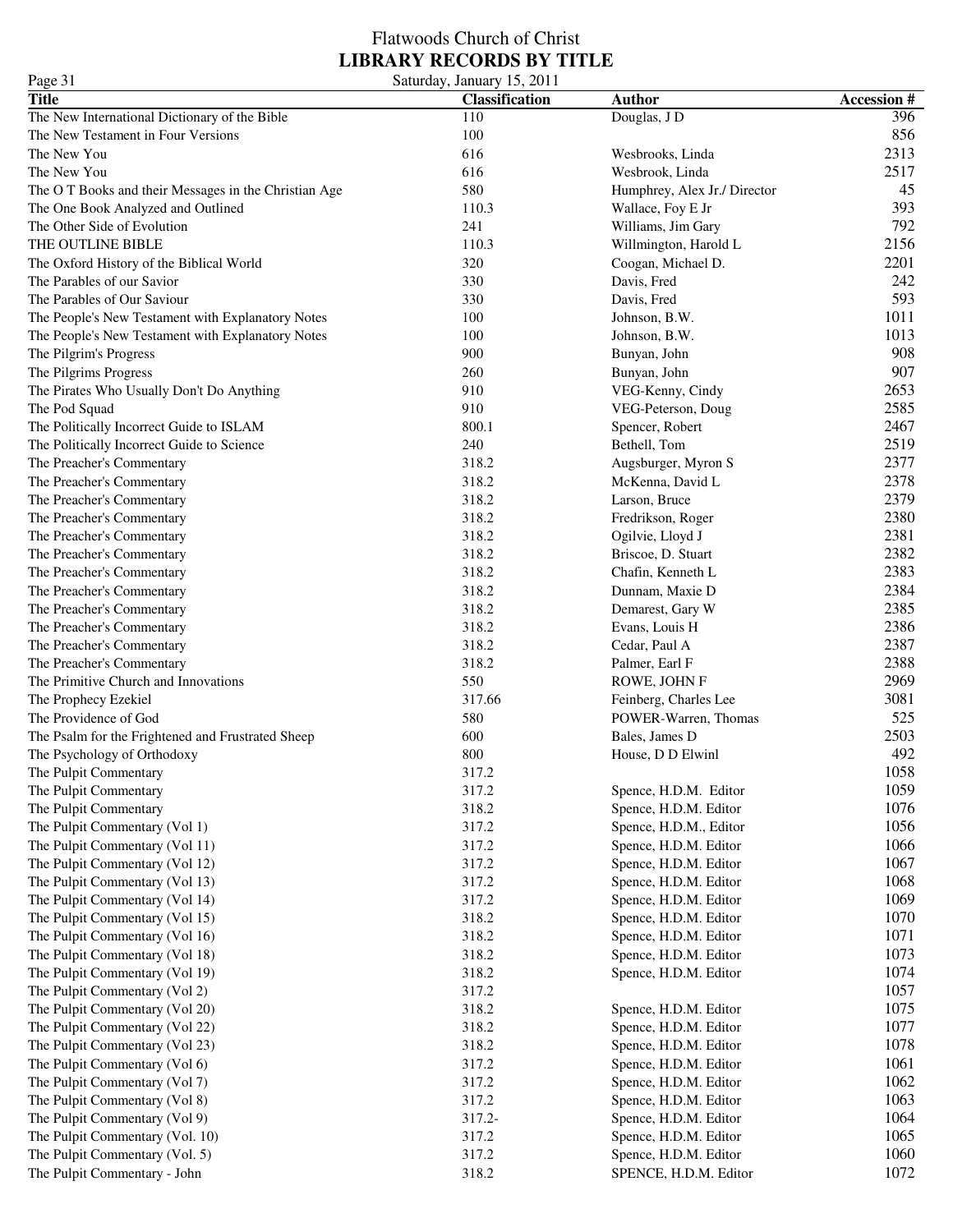### Flatwoods Church of Christ **LIBRARY RECORDS BY TITLE** Page 32 Saturday, January 15, 2011

| $1 \text{ age}$                                      | $\cup$ aturuay, Jamaary 19, 2011 |                          |                   |
|------------------------------------------------------|----------------------------------|--------------------------|-------------------|
| <b>Title</b>                                         | <b>Classification</b>            | <b>Author</b>            | <b>Accession#</b> |
| The Pulpit Commentary--Daniel, Hosea, Joel (Vol. 13) | 317.65                           | Spence, H.D.M. (Ed.)     | 876               |
| The Quran Unveiled                                   | 833                              | MILLER, Dave Ph.D.       | 2532              |
| The Reason for God                                   | 242                              | Keller, Timothy          | 2734              |
| The Rebirth of Orthodoxy                             | 200                              | Oden, Thomas C           | 2205              |
| The Reese Chronological Bible                        | 100                              | Reese, Edward            | 815               |
| The Religions Next Door                              | 800                              | Olasky, Marvin           | 2435              |
| The Restoration of Movement and Unity                | 580                              | Freed-Hardeman Preachers | 413               |
| The Revelation of The Mystery                        | 580                              | LUB-Hicks, Tommy J.      | 2881              |
| The Right Questions                                  | 400                              | Johnson, Phillip E       | 2234              |
| The Right to Innocence                               | 605                              | Engel, Beverly           | 482               |
| The Right To Live-The Right To Die                   | 603                              | Koop, C. Everett         | 335               |
| The Road to Forgiveness                              | 600                              | Eichman, Nancy           | 3132              |
| The Royal Route of Revelation                        | 318.77                           | McCord, Hugo             | 861               |
| The Russell-White Debate 1908                        | 585                              | WHITE, L. S.             | 2675              |
|                                                      |                                  |                          |                   |
| The Savior's Way                                     | 580                              | Elkins, Garland          | 376               |
| The Sayings of Jesus--2002 Power Lectures            | 580                              | Clarke, B J              | 3005              |
| The Sayings of Solomon - 2003                        | 580                              | POWER, Clarke, B.J.      | 2860              |
| The Scientific Case for Creation                     | 200                              | Thompson, Bert Ph.D.     | 2149              |
| The Search for the Ancient Order                     | 550                              | WEST, EARL               | 180               |
| The Search for the Ancient Order                     | 550                              | WEST, EARL IRVIN         | 181               |
| The Search for the Ancient Order                     | 550                              | WEST, EARL               | 182               |
| The Search for the Ancient Order                     | 550                              | WEST, EARL I             | 633               |
| The Search for the Ancient Order Volume IV           | 554                              | West, Irvin              | 391               |
| The Second Epistle to the Corinthians                | 318.2                            | Hughes, Philip           | 547               |
| The Seven Churches of Asia                           | 318.77                           | Humble, Bill             | 3205              |
| The Seven Churches of Asia Minor                     | 270                              | Marlin, J. T.            | 3151              |
| The Slobfather                                       | 910                              | VEG-Peterson, Doug       | 2628              |
| The Small Sects in America                           | 800                              | Clark, Elmer T           | 900               |
| The Social Setting of Pauline Christianity           | 250                              | Schutz, John H. Editor   | 2063              |
| The Spaghetti Western                                | 910                              | VEG Peterson, Doug       | 2606              |
| The Spirit and the Word                              | 430                              | Sweeney, Z. T.           | 2416              |
| The Spirit is Truth                                  | 430                              | Welch, Robert C          | 917               |
| The Spirit of Liberalism                             | 260                              | Chesser, Frank           | 2217              |
|                                                      |                                  |                          | 2128              |
| The Spirit of liberalism                             | 260                              | Chesser, Frank           |                   |
| The Spirit of the Prophets 1993 Fort Worth Lectures  | 580                              | Boren, Maxie             | 791               |
| The Spiritual Sword                                  | 579                              | Highers, Alan E, Editor  | 2267              |
| The Spiritual Sword                                  | 579                              | Highers, Alan            | 2767              |
| The Spiritual Sword                                  | 579                              | HIGHERS, Alan            | 3049              |
| The Spiritual Sword (1995) Vol 27                    | 579                              | none                     | 920               |
| The Spiritual Sword - Vol. 37                        | 579                              | HIGHERS, Alan            | 2555              |
| The Spiritual Sword - Vol. 38                        | 579                              | HIGHERS, Alan            | 2624              |
| The Spiritual Sword a Peculiar People (Vol 30)       | 579                              | Highers, Alan E. Editor  | 1091              |
| The Spiritual Sword/ 1979 and 1980                   | 579                              | Warren, Thomas           | 619               |
| The Spiritual Sword/ 1981 and 1982                   | 579                              | Warren, Thomas           | 621               |
| The Spiritual Sword/ 1987 and 1988                   | 579                              | Warren, Thomas           | 627               |
| The Spiritual Sword/1971and1972                      | 579                              | Warren, Thomas           | 611               |
| The Spiritual Sword/1972--1973                       | 579                              | Warren, Thomas           | 612               |
| The Spiritual Sword/1973 and 1974                    | 579                              | Warren, Thomas           | 613               |
| The Spiritual Sword/1974 and 1975                    | 579                              | Warren, Thomas           | 614               |
| The Spiritual Sword/1975 and 1976                    | 579                              | Warren, Thomas           | 615               |
| The Spiritual Sword/1976 and 1977                    | 579                              | Warren, Thomas           | 616               |
| The Spiritual Sword/1977 and 1978                    | 579                              | Warren, Thomas           | 617               |
|                                                      |                                  |                          |                   |
| The Spiritual Sword/1978 and 1979                    | 579                              | Warren, Thomas           | 618               |
| The Spiritual Sword/1980 and 1981                    | 579                              | Warren, Thomas           | 620               |
| The Spiritual Sword/1982 and 1983                    | 579                              | Warren, Thomas           | 622               |
| The Spiritual Sword/1983 and 1934                    | 579                              | Warren, Thomas           | 623               |
| The Spiritual Sword/1984 and 1985                    | 579                              | Warren, Thomas           | 624               |
| The Spiritual Sword/1985 and 1986                    | 579                              | Warren, Thomas           | 625               |
| The Spiritual Sword/1986 and 1987                    | 579                              | Warren, Thomas           | 626               |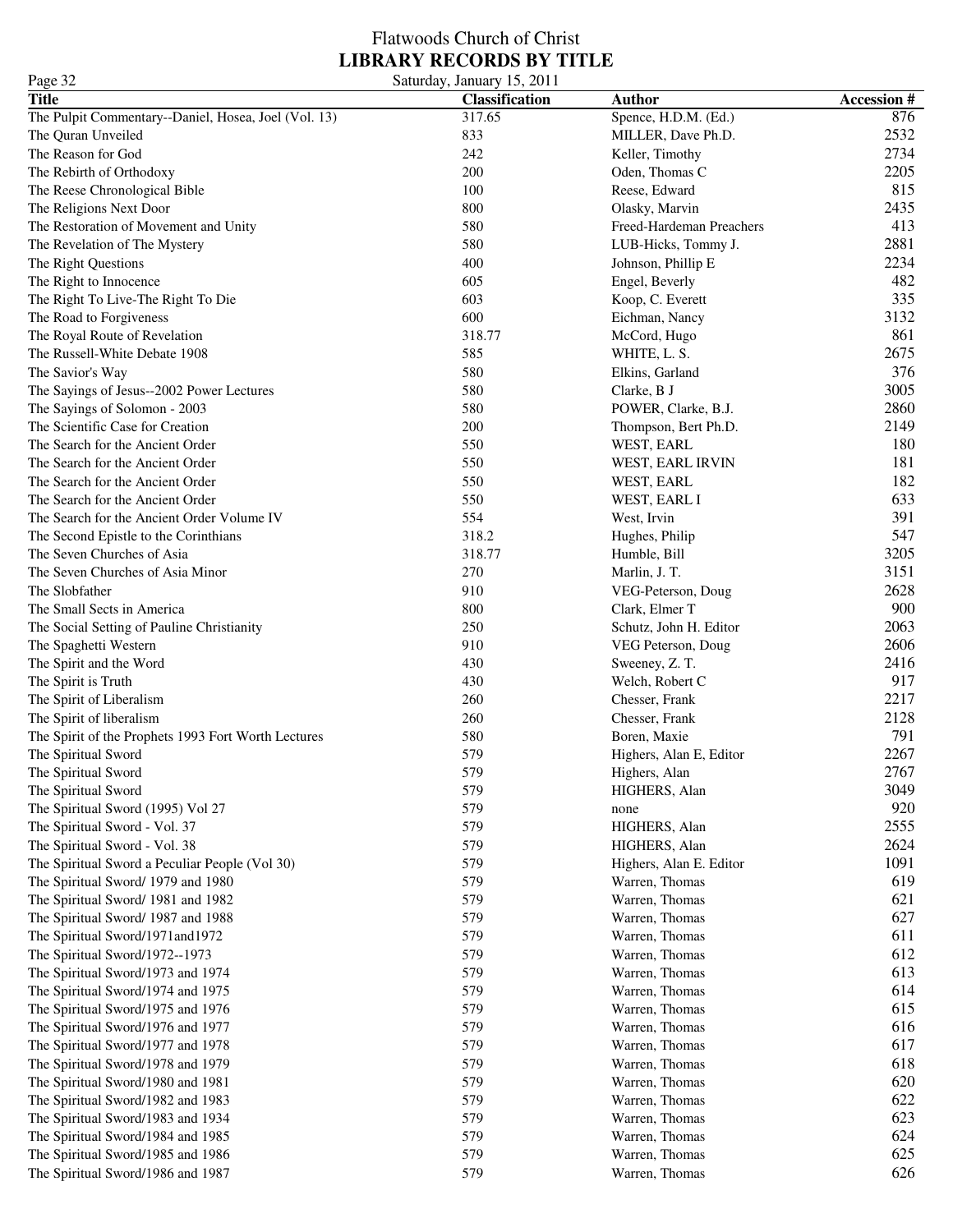| Page 33                                                                                    | Saturday, January 15, 2011 |                                         |                   |
|--------------------------------------------------------------------------------------------|----------------------------|-----------------------------------------|-------------------|
| <b>Title</b>                                                                               | <b>Classification</b>      | <b>Author</b>                           | <b>Accession#</b> |
| The Spiritual Sword/1988 and 1989                                                          | 579                        | Warren, Thomas                          | 628               |
| The Spiritual Sword/Things Most Surely Believed                                            | 579                        | Highers, Alan E., Editor                | 2188              |
| The Spiritual Sword/Volume XXV                                                             | 579                        | Higher, Alan                            | 817               |
| The Stark-Warlick Debate                                                                   | 585                        | Stark, J. Carroll and Joe S. Warlick    | 2221              |
| The Stark-Warlick Debate                                                                   | 585                        | Gospel Advocate                         | 2819              |
| The Stone-Campbell Movement                                                                | 550                        | Garrett, Leroy                          | 1025              |
| The Story of Fifty Hymns                                                                   | 733                        | Emerson, Joe                            | 369               |
| The Story of Jonah                                                                         | 910                        | Davidson, Alice Joyce                   | 994               |
| The Story of the Restoration                                                               | 550                        | Humble, Bill                            | 2815              |
| The Strong-Willed Child                                                                    | 601                        | Dobson, James Dr.                       | 224               |
| The Student Bible Atlas                                                                    | 110.2                      | Dowley, Tim                             | 3114              |
| The Student Bible Dictionary                                                               | 110                        | Dockrey, Karen, Johnnie Godwin, Phyllis | 2200              |
| The Suprising Knight                                                                       | 910                        | VEG-Peterson, Doug                      | 2566              |
| The Sword of the Prophet                                                                   | 833                        | Trifkovic, Serge                        | 2170              |
| The Tabernacle--Shadows of the Messiah                                                     | 413                        | Levy, David M                           | 3130              |
| The The Unknown God - Lubbock Lectures 2006                                                | 580                        | LUB-HICKS, Tommy J.                     | 2544              |
|                                                                                            |                            |                                         | 502               |
| The Theological Dictionary of the New Testament<br>The Trial and Death of Jesus            | 110                        | Bromiley, Geoffrey                      | 2809              |
|                                                                                            | 413                        | Cohn, Haim                              |                   |
| The Trials of the Ancient Order                                                            | 555                        | West, Earl Irvin                        | 1089              |
| The True Origin of the Book of Mormon                                                      | 830                        | SHOOK, Charles A.                       | 2684              |
| The Truth in Love                                                                          | 580                        | Sain, Paul                              | 2753              |
| The Truth that Leads to Eternal Life                                                       | 832                        | none                                    | 890               |
| The Twenty-Third Psalms                                                                    | 910                        | Carley, Royal                           | 3159              |
| The Two Covenants - 1996                                                                   | 580                        | POWER, Clarke, B.J.                     | 2856              |
| The Ultimate Bible Outline Book                                                            | 110.4                      | Hunt, John                              | 3100              |
| The Unger's Bible Dictionary                                                               | 110                        | Harrison, R K                           | 675               |
| The Victory Through Our Lord Jesus Christ                                                  | 580                        | Sain, Paul                              | 2754              |
| The Virtuous Woman                                                                         | 601.2                      | Courtney, Vicki                         | 2260              |
| The Warren-Barnhart Debate                                                                 | 585                        | Warren, Thomas B                        | 3109              |
| The Warren-Flew Debate on the Existence of God                                             | 550                        | Warren, Thomas B.                       | 2820              |
| The Warren-Matson Debate                                                                   | 585                        |                                         | 3076              |
| The Warrior from Rock Creek                                                                | 555                        | Kimbrough, Earl                         | 3034              |
| The Way Home                                                                               | 585                        | Scaggs, Johnie                          | 3165              |
| The Whole Gospel for the Whole World/28th Lec.                                             | 580                        | Brown, Charles A                        | 2430              |
| The Wise Get Wiser and the Foolish More Foolish                                            | 317.60                     | Mitchell, Stan                          | 2176              |
| The Word Became Flesh                                                                      | 580                        | LUB-Hicks, Tommy J.                     | 2882              |
| The Word Of Life - Vol. 1                                                                  | 581                        | CAMP, Franklin                          | 2672              |
| The Work of the Hols Spirit in Redemption                                                  | 430                        | CAMP, Franklin                          | 2568              |
| The Work of the Holy Spirit                                                                | 430                        | Winters, Howard                         | 445               |
| The Works of Josephus Volume I                                                             | 500                        | Josepleus, Flavius                      | 605               |
| The Works of Josephus Volume II                                                            | 500                        | Josephus, Flavius                       | 606               |
| The Works of Josephus Volume III                                                           | 500                        | Josephus, Flavius                       | 607               |
| The Works of Josephus Volume IV                                                            | 500                        | Josephus, Flavius                       | 608               |
| The Works Of The Flesh vs. The Fruit Of The Spirit                                         | 580                        | POWER, Clarke, B.J.                     | 2271              |
| The World and Literature of the OT                                                         | 317                        | Willis, John T                          | 18                |
| The World that Perished                                                                    | 240                        | Whitcomb, John                          | 480               |
| The World's Best Marriage Advice                                                           | 601                        | Turner, J J                             | 663               |
| The World's Easiest Guide to Understanding God                                             | 410                        | Southern, Randy                         | 2769              |
| The World's Religion                                                                       | 800                        | Erdmans, William                        | 452               |
| The Wounded Heart                                                                          | 604.1                      | Allender, Dan                           | 674               |
|                                                                                            | 603                        |                                         | 386               |
| The zero people, essays on life<br>The Zondervan Pictorial Encyclopedia of the Bible/Vol I | 120                        | Hensley, Jeff Lane                      | 248               |
|                                                                                            |                            | Tenney, Merrill                         | 3120              |
| Then and Now Bible Maps                                                                    | 110.2                      |                                         | 604               |
| Theology of Volume IV Indexes Dictionary of the New Testamen                               | 110                        | Brown, Colin                            |                   |
| Theology Volume I A F Dictionary of New Testament                                          | 110                        | Brown, Colin                            | 601               |
| Theology Volume II G Pre Dictionary of the New Testament                                   | 110                        | Brown, Colin                            | 602               |
| Theology Volume III Triz Dictionary of New Testament                                       | 110                        | Brown, Colin                            | 603               |
| There's a War Going On                                                                     | 318.77                     | Echols, Eldred                          | 3208              |
| Things Pertaining to Life and Godliness                                                    | 580                        | Rutherford, Rod                         | 407               |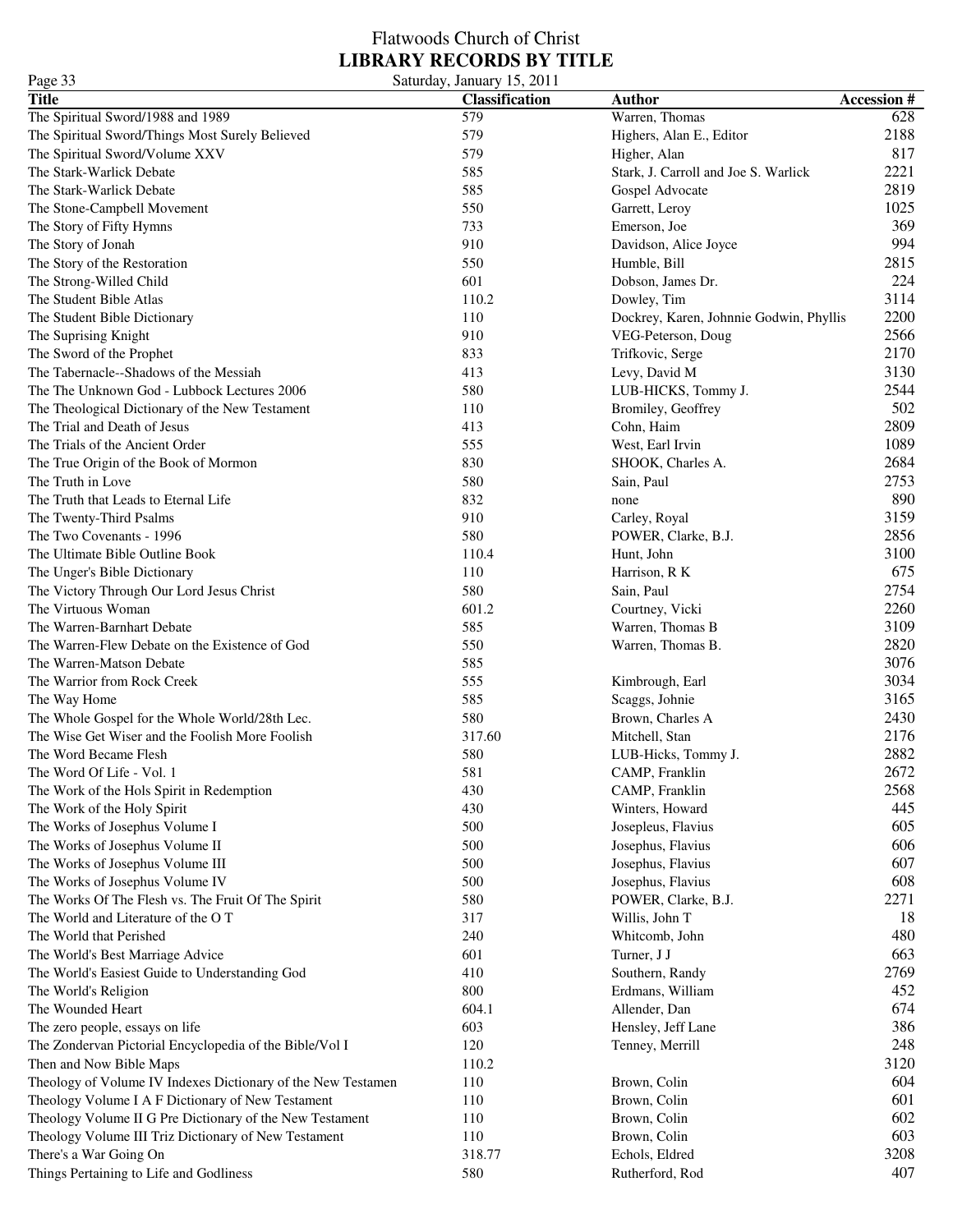| Page 34                                                      | Saturday, January 15, 2011 |                           |                   |
|--------------------------------------------------------------|----------------------------|---------------------------|-------------------|
| <b>Title</b>                                                 | Classification             | <b>Author</b>             | <b>Accession#</b> |
| Things Pertaining to Life and Godliness                      | 580                        | Rutherford, Rod           | 637               |
| This Can't Wait--Talking with your Kids About Sex            | 601.1                      | Talley, Scott             | 2048              |
| This Crooked Generation                                      | 580                        | Black, VP                 | 40                |
| This Grace Also                                              | 732                        | LAYTON, Mac               | 192               |
| This Grace Also                                              | 732                        | Layton, Mac               | 246               |
| Those Curious New Cults                                      | 830                        | Petersen, William J       | 898               |
| Those Incredible Christians                                  | 500                        | Schonfield, Hugh J        | 886               |
| Those Once Enlightened                                       | 700.1                      | BREWER, GC                | 2967              |
| Thoughts of Gold/Proverbs                                    | 320                        | Brownlow, LeRoy           | 638               |
| <b>Thousands Not Billions</b>                                | 241                        | Young, Don, Dr.           | 3209              |
| Three Pirates & A Duck                                       | 910                        | VEG- Peterson, Doug       | 2552              |
| Three Pirates & You                                          | 910                        | VEG-Vischer, Lisa         | 2629              |
| Through the Eye of Joy                                       | 601.2                      | Taylor, Irene C           | 2326              |
| Thrust Debate                                                | 585                        | <b>WARREN, Thomas</b>     | 3066              |
| Thrust--A Journal Devoted to the Refutation of Denom. Dogmas | 260                        | Moffit, Jerry             | 2047              |
| Thy Kingdom Come                                             | 400                        | Pharr, David R            | 3038              |
| <b>Timeless Sermons</b>                                      | 580                        | Murphy, Paul D.           | 2196              |
| To Love a Child                                              | 601.1                      | Bender, Betty             | 734               |
| To Love One Another                                          | 601                        | SCOTT, Latayne            | 2710              |
| To rescue the future                                         | 603                        |                           | 390               |
|                                                              |                            | Andrusko, Dave            |                   |
| To Seek and To Save Lectureship                              | 580                        | Mosher, Keith             | 3194              |
| Too Close Too Soon                                           | 601                        | Talley, Jima              | 600               |
| <b>Total Money Make Over</b>                                 | 920.8                      | RAMSEY, Dave              | 2638              |
| <b>Total Truth</b>                                           | 260                        | Pearcey, Nancy R          | 2437              |
| Touched by the Fire Luke and Acts--Today's                   | 318.53                     |                           | 2013              |
| Tour of the Army - World War II                              | 570                        | Cox, Charles              | 2828              |
| Tracing Life Courageously                                    | 242                        | Turner, J J               | 796               |
| Train Up A Winner                                            | 601.1                      | MOTSINGER, Hillery M.     | 2612              |
| Training for Soul Winning                                    | 715                        | VIOLETTE, E E             | 2965              |
| Training Up a Child                                          | 601.1                      | WEBB, Gwendolyn           | 2843              |
| Training Up a Child                                          | 601.1                      | Webb, Gwendolyn           | 735               |
| Treasury of Scripture Knowledge                              | 123                        | Cannes,                   | 757               |
| Trial by fire                                                | 910                        | Hilliard, Susan E.        | 935               |
| Tried by Fire                                                | 581                        | Meadows, James            | 2448              |
| Triumph and Tradegy                                          | 550                        | Vaughn, Paul              | 738               |
| Triumph and Tradegy                                          | 500                        | Vaughn, Paul              | 3074              |
| Truth Be Told, Exposing The Myth of Evolution                | 241                        | BUTTS, Kyle & Lyons, Eric | 2539              |
| <b>Truth Commentaries</b>                                    | 318.2                      | Stauffer, Mark            | 2353              |
| <b>Truth Commentaries</b>                                    | 318.2                      | King, Daniel H., Sr.      | 2354              |
| <b>Truth Commentaries</b>                                    | 318.2                      | Stringer, Johnny          | 2355              |
| <b>Truth Commentaries</b>                                    | 318.2                      | Hamilton, Clinton D.      | 2356              |
| <b>Truth Commentaries</b>                                    | 318.2                      | Willis, Mike              | 2357              |
| <b>Truth Commentaries</b>                                    | 318.2                      | Willis, Mike              | 2358              |
| <b>Truth Commentaries</b>                                    | 318.2                      | Weaver, Walton            | 2359              |
| <b>Truth Commentaries</b>                                    | 318.2                      | Patton, Marshall          | 2360              |
| <b>Truth Commentaries</b>                                    | 318.2                      | Caldwell, C. G.           | 2361              |
| <b>Truth Commentaries</b>                                    | 318.2                      | Hamilton, Clinton D.      | 2362              |
| <b>Truth Commentaries</b>                                    | 318.2                      | Hamilton, Clinton D.      | 2363              |
| <b>Truth Commentaries</b>                                    | 318.2                      | Harkrider, Robert         | 2364              |
| <b>Truth Commentaries</b>                                    | 318                        | KING, DANIEL H, SR        | 2393              |
| <b>Truth Commentaries</b>                                    | 317                        | Willis, Mike              | 2831              |
| Truth Commentaries/Minor Prophets 1 Hosea-Micah              | 317                        | Willis, Mike              | 2830              |
| Truth for Today - Acts 1-14                                  | 318.2                      | ROPER, David L.           | 2181              |
| Truth for Today - Acts 15-28                                 | 318.2                      | ROPER, David L.           | 2182              |
|                                                              | 318.2                      |                           | 2616              |
| Truth For Today - Hebrews                                    | 318.2                      | PACE, Martel              | 2183              |
| Truth for Today - Revelation 1-11                            |                            | ROPER, David L.           |                   |
| Truth for Today - Revelation 12-22                           | 318.2                      | ROPER, David L.           | 2184              |
| Truth for Today Commentary                                   | 316                        | Roper, David L            | 2206              |
| Truth for Today Commentary                                   | 316                        | Petrillo, Denny PH.D.     | 2403              |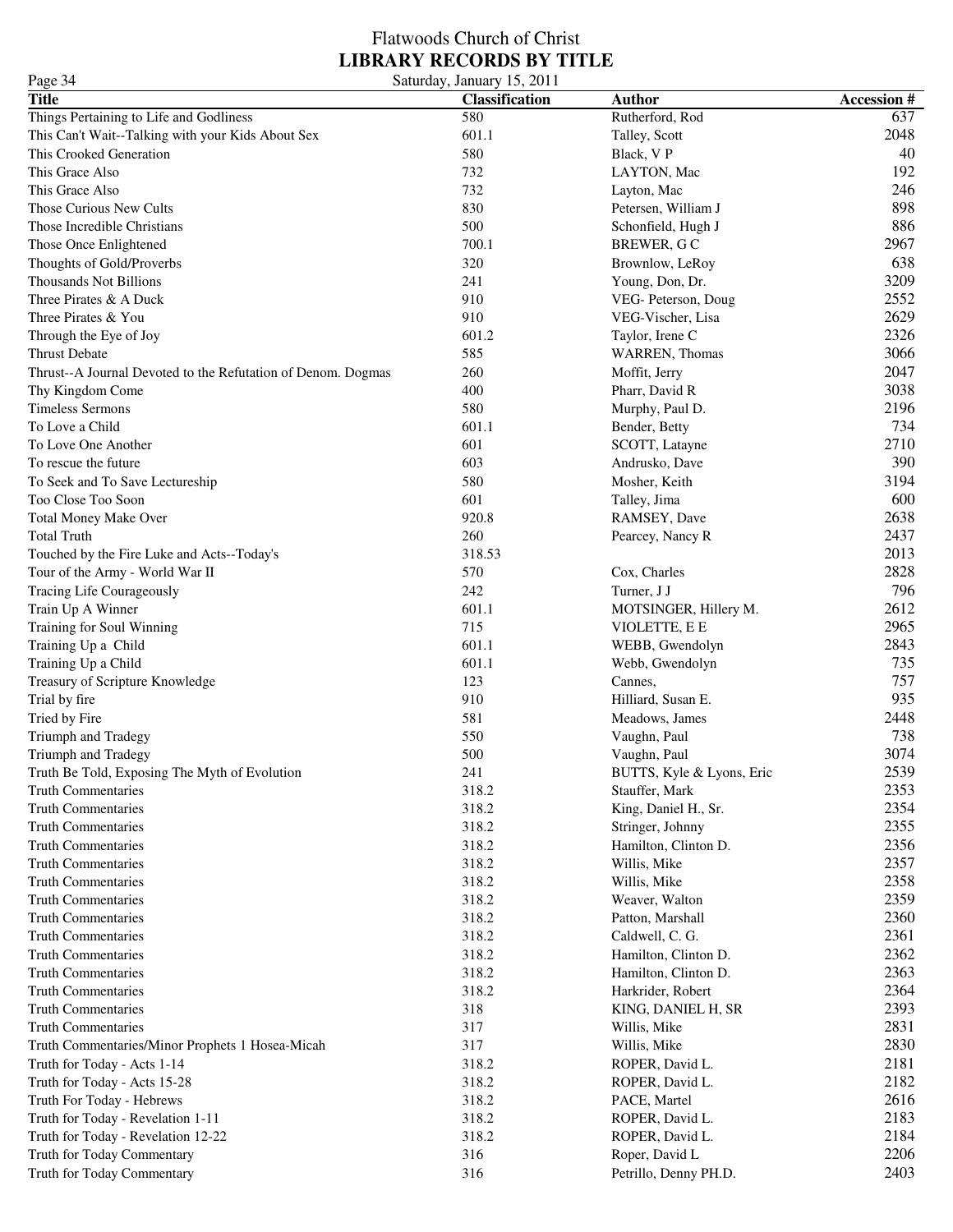### Flatwoods Church of Christ **LIBRARY RECORDS BY TITLE** Page 35 Saturday, January 15, 2011

| $1 \mu$ gu Ji<br><b>Title</b>                                | $50$ and $100$ , $100$ , $100$ , $2011$<br><b>Classification</b> | <b>Author</b>                    | <b>Accession#</b> |
|--------------------------------------------------------------|------------------------------------------------------------------|----------------------------------|-------------------|
| Truth for Today Commentary                                   | 317.24                                                           | Shackelford, Don Thd.            | 2498              |
|                                                              |                                                                  |                                  | 2783              |
| Truth for Today Commentary                                   | 318.2                                                            | Edwards, Earl                    | 3217              |
| Truth for Today Commentary                                   | 316                                                              | Cloer, Eddy                      |                   |
| Truth for Today Commentary(Life of Christ)                   | 316                                                              | Roper, David L                   | 2215              |
| Truth for Today Commentary--Exodus                           | 317.2                                                            | Roper, Coy D                     | 3007              |
| Truth for Today Commentary/Ep. and Phil.                     | 318.2                                                            | Lockhart, Jay                    | 3032              |
| Truth for Today Commentary: Psalms 1-50                      | 316                                                              | Cloer, Eddie D. Min.             | 2241              |
| Truth For Today Psalms 51-59                                 | 317.2                                                            | CLOER, Eddie                     | 2538              |
| Truth Today Commentary                                       | 318.2                                                            | Olbricht, Owen                   | 2470              |
| Twenty-third Annual Florida School of Preaching Lecture      | 580                                                              |                                  | 2051              |
| Two Wheel Chairs in a Famly of Three                         | 570                                                              | Camp, Fred                       | 262               |
| Under Bondage to the Law of Christ                           | 601                                                              | Warren, Thomas                   | 591               |
| <b>Understanding Crossroads Controversy</b>                  | 260                                                              | NELSON, Robert H                 | 228               |
| Understanding the Book of Morman                             | 830                                                              | Anderson, Ross                   | 3031              |
| Understanding the New Age                                    | 830                                                              | Russell, Chandler                | 322               |
| Understanding Your Child's Personality                       | 601.1                                                            | Stoop, David, Dr                 | 2004              |
| Unholy Hands on the Bible, Vol II                            | 100.1                                                            | Green, Jay P. Editor             | 2336              |
| Unmasking The New Age                                        | 830                                                              | <b>GROOTHUS</b> , Douglas        | 294               |
| Unseen Hand-Father & Son View Providence                     | 412                                                              | HAMPTON, Gary                    | 2587              |
| <b>Unshakable Foundations</b>                                | 200                                                              | Geisler, Norman                  | 2102              |
| Up to Bethany                                                | 550                                                              | Winters, Howard                  | 312               |
| <b>Uphill Both Ways</b>                                      | 736                                                              | Leighton, Sara                   | 3123              |
| Values in Thought and Action                                 | 600                                                              | LIPE, DAVID                      | 2962              |
| Victory Through Transformation/Lectureship                   | 580                                                              | Walker, Donald W                 | 2919              |
| Vincent's Word Studies in the New Testament Vol. III         | 110                                                              | Vincent, Marvin R.               | 2351              |
| Vincent's Word Studies in the New Testament, Vol I           | 110                                                              | Vincent, Marvin R                | 2349              |
| Vincent's Word Studies in the New Testament, Vol II          | 110                                                              | Vincent, Marvin R                | 2350              |
| Vincent's Word Studies in the New Testament, Vol IV          | 110                                                              | Vincent, Marvin R                | 2352              |
| Vine's Expository Dictionary of New Testament Words          | 110                                                              | Vine, WE                         | 681               |
| Visual Guide to New Testament                                | 250                                                              | Reed, Jonathan                   | 3121              |
| Voice of the Seven Thunders                                  | 550                                                              | Martin, J L                      | 858               |
| Voyage of Faith                                              | 440                                                              | Chesser, Frank                   | 3241              |
| Walk in the Light                                            | 580                                                              | Hicks, Tommy                     | 3216              |
| Walkin With Those Who Weep                                   | 596                                                              | WILLIAMS, Ron & Don              | 2547              |
|                                                              | 700.1                                                            | Cogdill, Roy E                   | 2500              |
| Walking by Faith                                             | 554                                                              | ROLAND, GRACE P                  | 2971              |
| Walking Down Memory Lane<br>Warren-Ballard Debate            | 585                                                              |                                  | 2741              |
|                                                              |                                                                  | WARREN, Thomas B.                |                   |
| Waves of Change                                              | 616                                                              | BUTT, Kyle & Stan                | 2667              |
| We Be Brethren                                               | 400                                                              | THOMAS, J D                      | 186               |
| We Otta Be In Pictures                                       | 910                                                              | VEG-Jehlen, Sharon               | 2567              |
| Weary Free Living                                            | 736                                                              | Minirth, Frank                   | 672               |
| Webster's Encyclopedia of Dictionaries                       | 109                                                              |                                  | 1014              |
| What About the Discrepancies in the Bible                    | 340                                                              | Kearley, Furman                  | 329               |
| What About The Women                                         | 601.2                                                            | GUY, Cynthia Dianne              | 2543              |
| What Can I Do When?                                          | 580                                                              | Sain, Paul                       | 2759              |
| What Did I Do Wrong                                          | 601.1                                                            | Backus, William                  | 699               |
| What Did Jesus Do?                                           | 251.1                                                            | Spencer, Scott f.                | 2807              |
| What Do I Do With A Mustard Seed                             | 600                                                              | Eichman, Phillip                 | 3144              |
| What Does Baby See?                                          | 910                                                              | <b>Golden Press</b>              | 471               |
| What Does it Mean to be a Christian Like Paul?               | 580                                                              | Stearsmon, Jackie, Dir.          | 1049              |
| What Does it Mean to be a Christian Like Paul?               | 580                                                              | McAnally, Bob                    | 3020              |
| What Every Family Needs                                      | 601                                                              | Brecheen, Carl and Paul Faulkner | 450               |
| What Every Man Wants in a Woman and What Every Woman Wants i | 601                                                              | Hagee, John                      | 2515              |
| What Is A Restoration Church?                                | 340                                                              | SMITH, John W.                   | 2720              |
| What Is Man?/Volume 1                                        | 580                                                              | Liddell, Bobby                   | 2446              |
| What is Man?/Volume 2                                        | 580                                                              | Liddell, Bobby                   | 2447              |
| What is The Church                                           | 500                                                              | Choate, J. C.                    | 2810              |
| What is the Church of Christ                                 | 400                                                              | Howard, V P                      | 44                |
| What Shall The Redeemed Wear                                 | 600                                                              | SCHROCK, Simon                   | 2617              |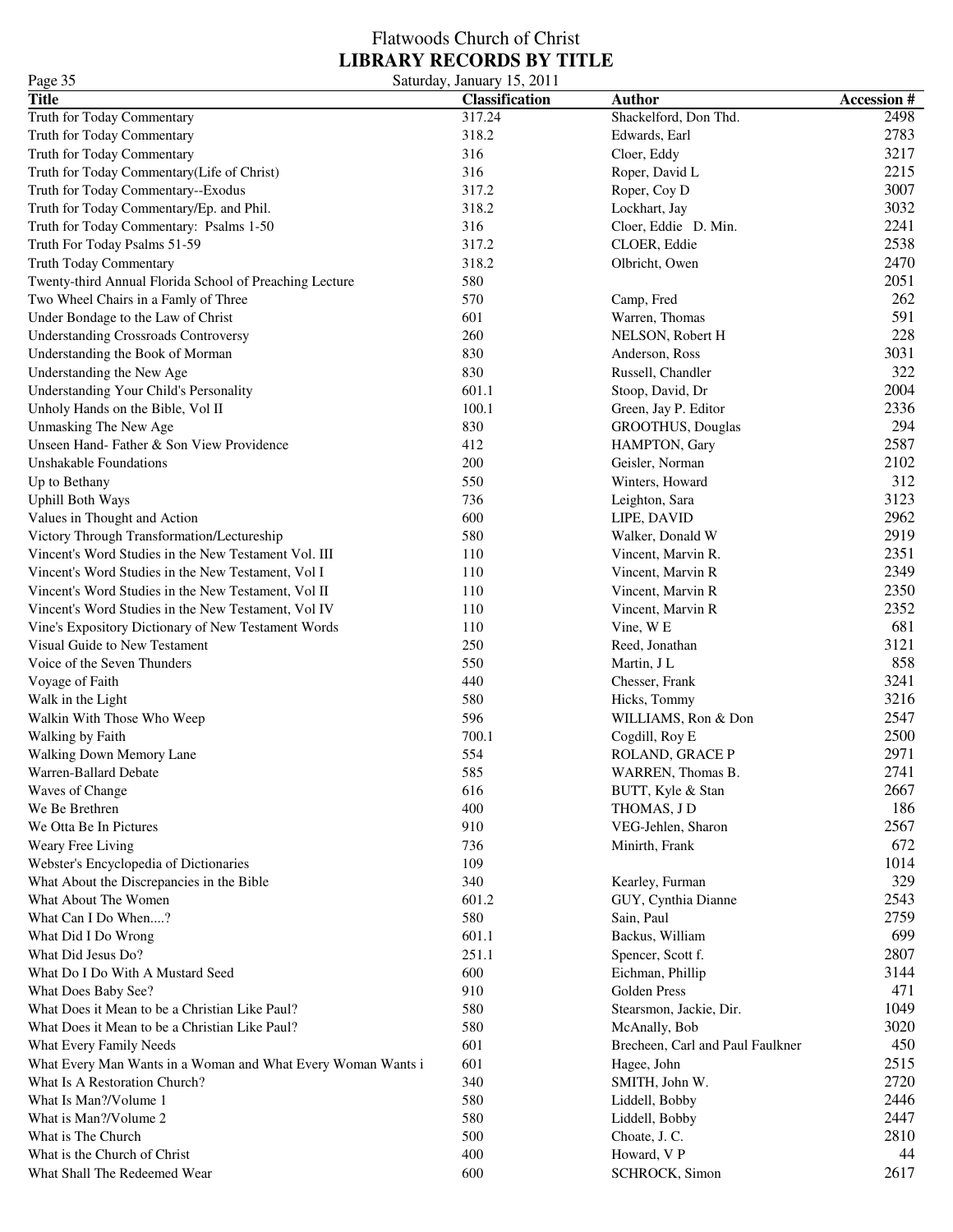### Flatwoods Church of Christ **LIBRARY RECORDS BY TITLE** Page 36 Saturday, January 15, 2011

| 1 agu ju                                                     | Saturuay, Jamaar y 19, 2011 |                                 |                   |
|--------------------------------------------------------------|-----------------------------|---------------------------------|-------------------|
| <b>Title</b>                                                 | <b>Classification</b>       | <b>Author</b>                   | <b>Accession#</b> |
| What Teenagers Wished Their Parents Knew About Kids          | 601                         | Ridenour, Fritz                 | 279               |
| What the Bible Says about Faith and Opinion                  | 242                         | Palmer, Robert                  | 16                |
| What the Bible Says About Goodness                           | 340                         | Bennett, Georgann               | 874               |
| What the Bible Says About Parenting                          | 601.1                       | McArthur, John                  | 2491              |
| What the Bible Says About Praise and Promise                 | 340                         | Van Buren, James                | 19                |
| What the Bible says about the Baptist Church                 | 800                         | Butt, Kyle                      | 2724              |
| What The Bible Says About The Cathoic Church                 | 800                         | PINEDO, Moises                  | 2876              |
| What the Bible says about the Church of Christ               | 700                         | Miller, Dave                    | 2723              |
| What the Bible Says About the End of Time                    | 470                         | Boatman, Russell                | 15                |
| What the Bible says about the Lutheran Church                | 800                         | Butt, Kyle                      | 2725              |
| What the Bible Says About Women                              | 340.1                       | Staton, Julia                   | 873               |
| What the Bible Teaches/1972 Lectures Harding                 | 580                         | Flatt, Bill                     | 524               |
| What to Do When You Don't Know What To Do                    | 616                         | Simmons, Randy                  | 2322              |
| What's a Woman to Do?                                        | 340.1                       | Bender, Betty S                 | 2231              |
| What's So Great About Christianity                           | 242                         | D'Souza, Dinesh                 | 2735              |
|                                                              | 580                         |                                 | 776               |
| Whatever Happened to Heaven and Hell                         |                             | Hightower, Terry                |                   |
| When a Woman Needs a Friend)Take a Deep Breath and then Move | 601.1                       | Harris, Shirley J               | 1027              |
| When Cultists Ask                                            | 830                         | Geisler, Rhodes                 | 2986              |
| When Cultists Ask Christ and Culture                         | 830                         | Geisler, Norman                 | 3094              |
| When Families Pray                                           | 731                         | FULLER, Cheri                   | 2620              |
| When is an Example Binding                                   | 400                         | Warren, Thomas B                | 258               |
| When Life Tumbles In                                         | 340                         | Baxter, Bassell                 | 419               |
| When Love Is Not Enough                                      | 601.1                       | Arterburn, Stephen              | 736               |
| When Mothers Pray                                            | 731                         | FULLER, Cheri                   | 2619              |
| When the One You Love Wants to Leave                         | 601                         | Harvey, Donald                  | 473               |
| When We Hurt/FHL 2003                                        | 580                         | Lipe, David L.                  | 2167              |
| Where In The Bible Will I Find - 1                           | 123                         | BYARS, I.D.                     | 2697              |
| Where In The Bible Will I Find - 2                           | 123                         | BYARS, I.D.                     | 2698              |
| Where to find it in the Bible                                | 110.6                       | Anderson, Ken                   | 1024              |
| <b>Whiter Than Snow</b>                                      | 440                         | GARDNER, E CLAUDE               | 2957              |
| Who's in Charge Here? Overcoming Power Struggles with Kids   | 601.1                       | Barnes, Bob, Dr                 | 1080              |
| Whole Bible Genesis-Deuteronomy                              | 316                         | Henry, Matthew                  | 690               |
| Whom God Hath Joined                                         | 601                         | RUBEL, SHELLY                   | 202               |
| Whom God Hath Joined                                         | 601                         | SHELLY, Rubel                   | 301               |
|                                                              | 901                         |                                 | 2603              |
| Whose Afraid of the Big Bad Mop?                             |                             | VEG-Peterson, Doug              | 2507              |
| Why Churches Grow                                            | 700.1                       | Yeakley, Flavil R               |                   |
| Why I Am A Member of the Church                              | 715                         | Brownlow, Leroy                 | 424               |
| Why I Am A Member of the Church of Christ                    | 715                         | Brownlow, Leroy                 | 274               |
| Why I Could Not Be A Member of the $\dots$                   | 580                         | Price, Wayne                    | 3175              |
| Why I Left                                                   | 580                         | Price, Wayne                    | 3180              |
| Why Not Be a Prodigal                                        | 616                         | WEBSTER, Allen                  | 3060              |
| Why Not Be a Prodigal                                        | 616                         | Webster, Allen                  | 3211              |
| Why Should I Believe The Bible - 2005                        | 580                         | POWER, Clarke, B.J.             | 2861              |
| Why the Bible is #1                                          | 340                         | Barfield, Kenny                 | 597               |
| Why the Bible is Number 1                                    | 200                         | Barfield, Kenny                 | 2298              |
| Why the Church Is Not Growing                                | 500                         | Coats, Wayne                    | 2198              |
| Why the Church is Not Growing                                | 700.1                       | Coats, Wayne                    | 2295              |
| Why We Are Members of Church of Christ - 2003                | 580                         | SWL-Brumback, Rick              | 2873              |
| Will I Ever be Whole Again? Surviving the Death of Someone   | 596                         | Aldrich, Sandra P               | 2017              |
| Willis Jenkins Debate                                        | 585                         | Willis, Cecil and Jesse Jenkins | 370               |
| Winning Through A Positive Spiritual Attitude                | 600                         | Turner, J J                     | 439               |
| Wisdom From Above: Studies In James                          | 580                         | Pollard, Neal                   | 2272              |
| Withhold Not Correction                                      | 601                         | RAY, Bruce                      | 297               |
|                                                              | 601.2                       |                                 | 2303              |
| Woman After God's Own Heart                                  |                             | George, Elizabeth               |                   |
| WOMAN Her Blessings and Responsibilities                     | 601.2                       | Foy, Irene Sowell               | 2526              |
| Women in the Church                                          | 601.2                       | Ferguson, Everett               | 2252              |
| Women of Troubled Times                                      | 601.2                       | COLLEY, CINDY                   | 2974              |
| Women Opening the Word                                       | 731                         | Martin, Casandra                | 2523              |
| WOMEN TO THE GLORY OF GOD                                    | 579                         | Jim Laws, Lectureship Director  | 2155              |